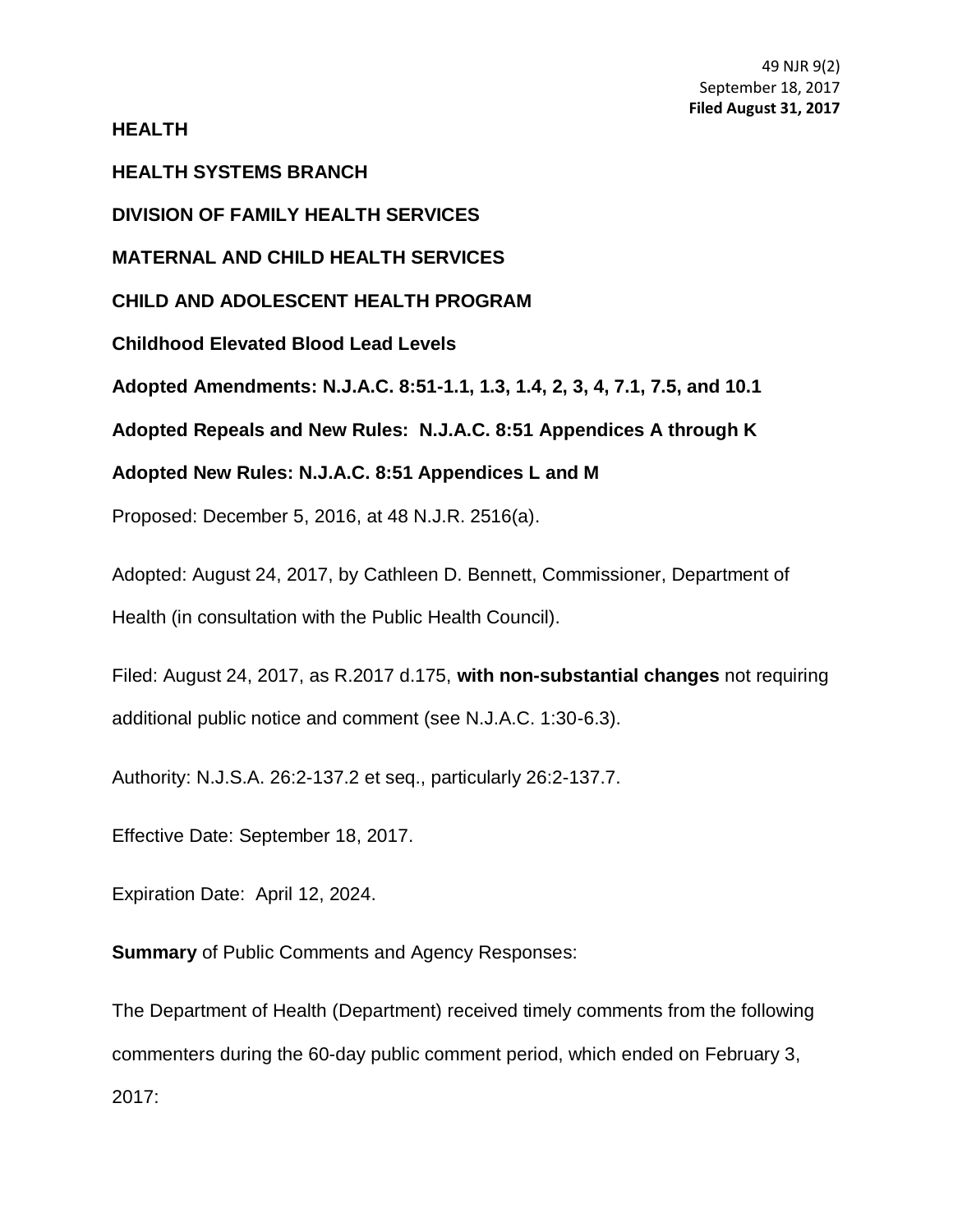1. Annmarie Ruiz, Gloucester County Department of Health, Sewell, NJ

2. Annmarie Ruiz, Salem County Department of Health, Salem, NJ

3. Ben Haygood, Housing and Community Development Network of New Jersey,

Trenton, NJ

4. Candice Davenport, Maplewood Health Department, Maplewood, NJ

5. Chris Merkel, Monmouth County Health Department, Freehold, NJ

6. Claudia Funaro, Camden County Department of Health and Human Services, Blackwood, NJ

7. Elizabeth Griffin, New Jersey Chapter, American Academy of Pediatrics, East Windsor, NJ

8. Holly Cucuzzella, Burlington County Health Department, Westampton, NJ

9. Jermaine Spence, Hackensack, NJ

10. Juliet Leonard, New Jersey Association of Public Health Nurse Administrators, Edison, NJ

11. Kevin McNally, President, New Jersey Public Health Association, Piscataway, NJ

12. Lisa Gulla, New Jersey Association of County and City Health Officials, Freehold, NJ

13. Marconi Gapas, Township of Union Health Department, Union, NJ

14. Maurie Brown, Middlesex County Office of Health Services, New Brunswick, NJ

15. Megan Sheppard, Cumberland County Department of Health, Millville, NJ

16. Patrick Dillon, Atlantic County Division of Public Health, Northfield, NJ

17. Peter Chen, Esq., Staff Attorney, Advocates for Children of New Jersey, Newark, NJ

18. Robert D. Roe, Health Officer, Maplewood Health Department, Maplewood, NJ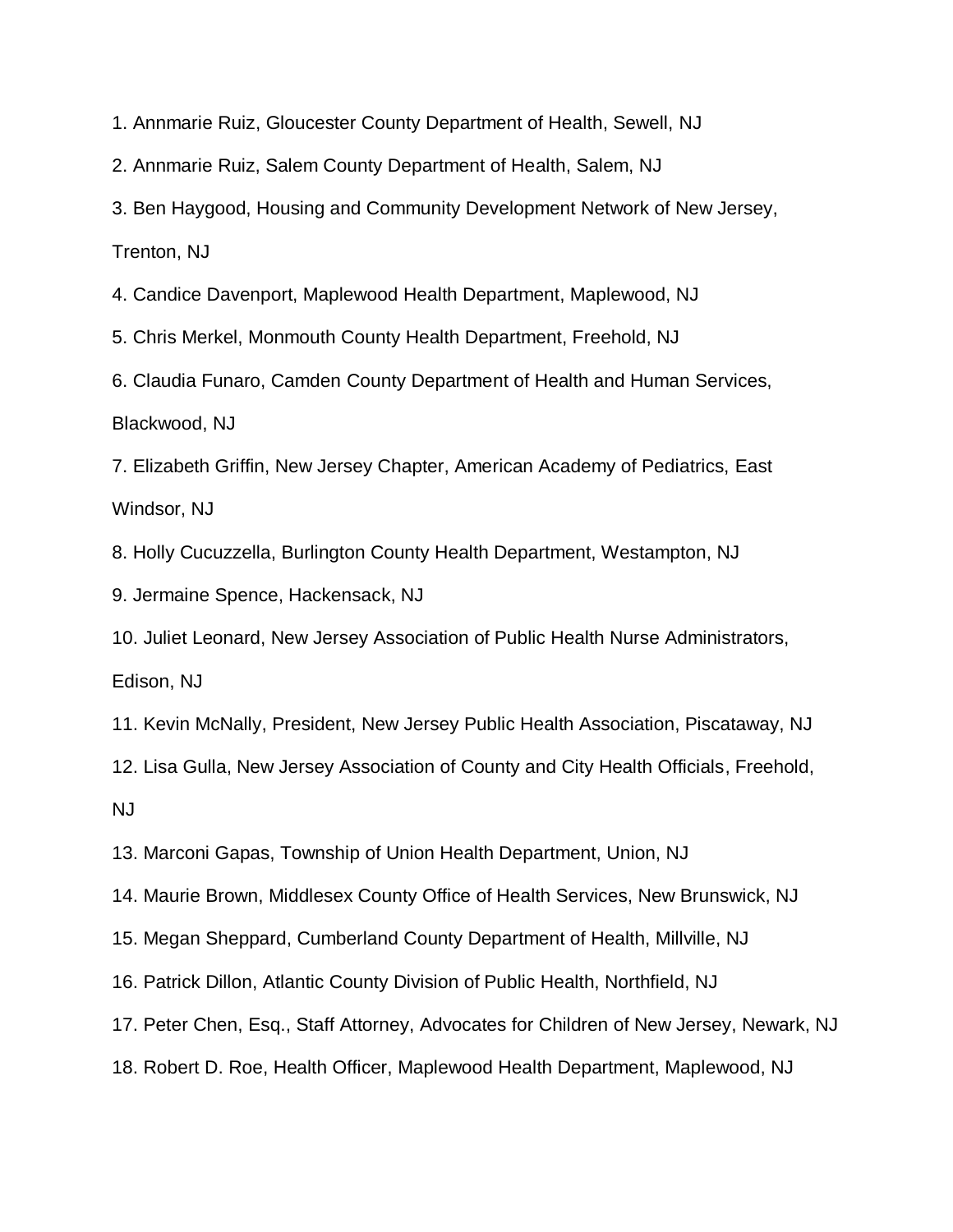19. Robin Vlamis, MPH, CHES, Morristown, NJ

20. Sharon M. Winn, City of Trenton Health Department, Trenton, NJ

21. Stephanie Carrey, Montgomery Township Health Department, Belle Mead, NJ

22. William Bucci, Montgomery Township Board of Health, Belle Mead, NJ

23. Cecilia Zalkind, Esq., President & CEO, Advocates for Children of New Jersey, Newark, NJ

24. Staci Berger, President & CEO, Housing and Community Development Network of New Jersey, Trenton, NJ

25. Jeff Bienstock, MD, FAAP, President, New Jersey Chapter, American Academy of Pediatrics, East Windsor, NJ

26. Steven Kairys, MD, MPH, FAAP, Medical Director, New Jersey Chapter, American Academy of Pediatrics, East Windsor, NJ

27. Fran Gallagher, MEd., Executive Director, New Jersey Chapter, American Academy of Pediatrics, East Windsor, NJ

28. Deborah Gash, MS, PHCNS-BC, Co-President, New Jersey Association of Public Health Nurse Administrators, Edison, NJ

29. Ella Shaykevich, MSN, NPA, PHCNS-BC, Co-President, New Jersey Association of Public Health Nurse Administrators, Edison, NJ

30. Myles O'Malley, MA, Childhood Lead Poisoning Emergency Response, Inc., Maplewood, NJ

31. Elyse Pivnick, Director of Environmental Health, Isles, Trenton, NJ

32. Carol Biunno-Petscavage, Middlesex County Office of Health Services, New

Brunswick, NJ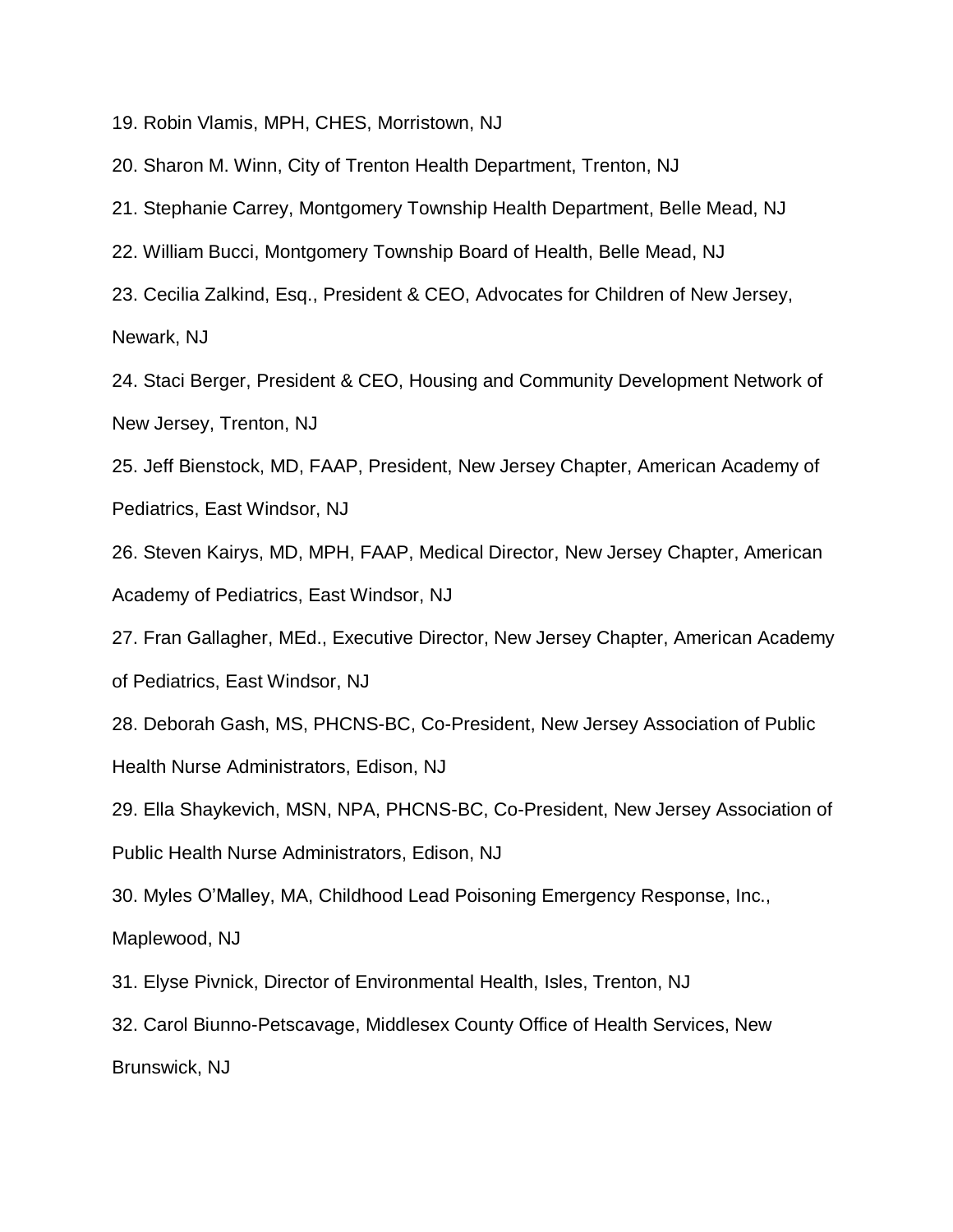33. John D. Bogden, PhD., Professor, New Jersey Medical School, Newark, NJ 34. James M. Oleske, MD, Professor, New Jersey Medical School, Newark, NJ A summary of the comments and the Department's responses follows (the numbers following the comments indicate the commenter making the comment).

1. COMMENT: Two commenters support the Department's incorporation of Centers for Disease Control and Prevention (CDC) publications on the impact of lead exposure on children even at very low levels at N.J.A.C. 8:51-1.3. (17 and 23).

RESPONSE: The Department thanks the commenters for their support of the rule.

2. COMMENT: Three commenters state that the definition of "case management" at N.J.A.C. 8:51-1.4 should be amended to state that the public health nurse shall coordinate with an environmental specialist to identify lead sources, facilitate efforts to eliminate a child's lead exposure, and to coordinate other services to reduce a child's blood lead level to below five micrograms per deciliter of whole blood ( $\mu$ g/dL). (10, 28, and 29)

RESPONSE: The Department disagrees with the comment. Public health nurses coordinate with many different professionals during the course of case management. Accordingly, the Department has declined to limit the scope of case management by naming specific professionals with whom the public health nurse shall coordinate.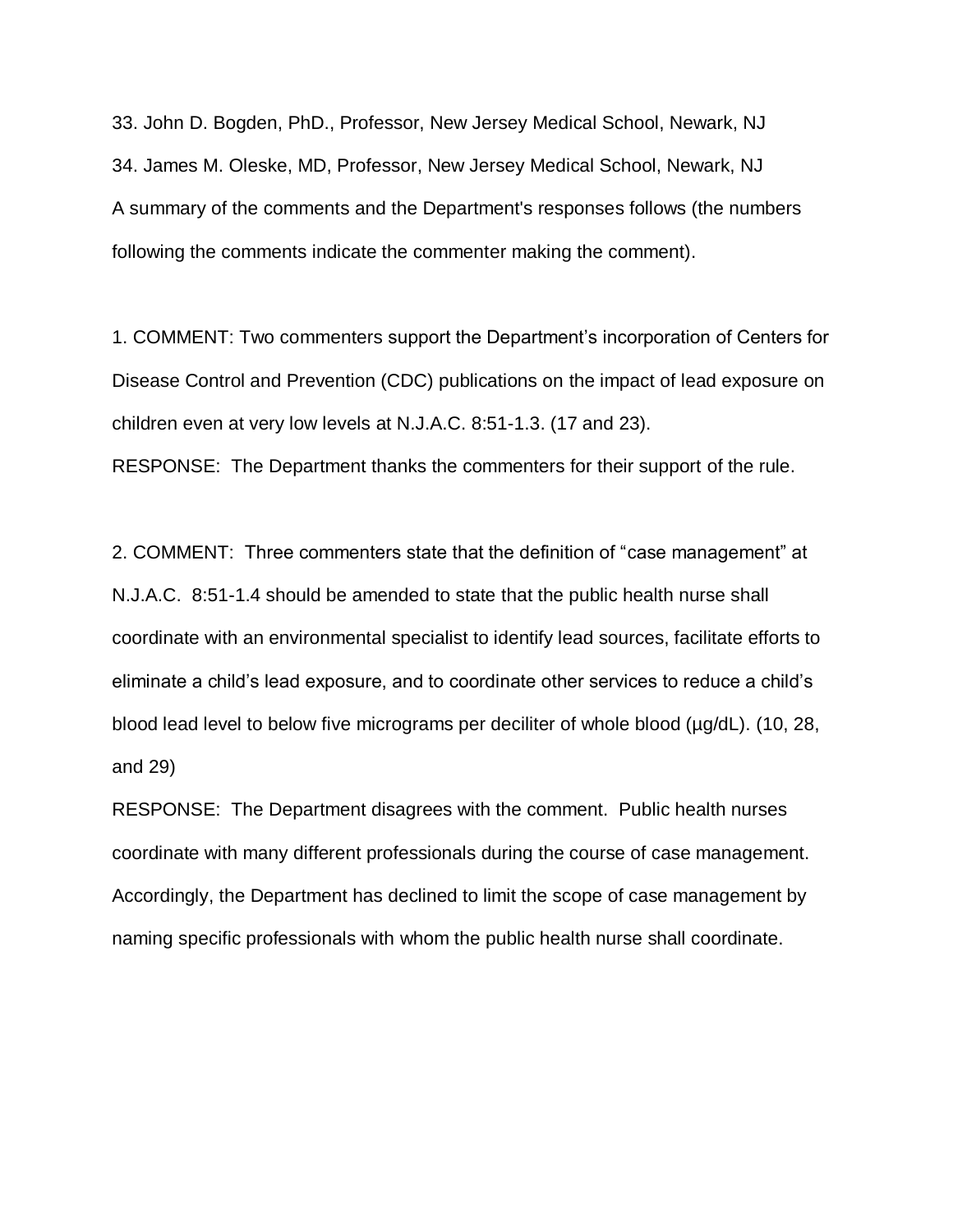3. COMMENT: One commenter states that the definition of confirmed blood lead level at N.J.A.C. 8:51-1.4 is confusing with respect to whether it is a venous or capillary sample. (8)

RESPONSE: The Department disagrees with the comment. The notice of proposal does not change the existing definition of "confirmed blood lead level" at N.J.A.C. 8:51- 1.4, and, therefore, the comment is beyond the scope of this rulemaking. The definition is a blood lead level obtained from a venous blood sample.

4. COMMENT: Two commenters state that the term "lead-burdened" should be changed to "lead poisoned" in the rules because it accurately describes a medical condition and is a severe term that properly emphasizes the severity of this condition. (14 and 32) RESPONSE: The Department disagrees with the comment. While there is no safe level of lead in a person's bloodstream, there is no medical consensus regarding definitions of "lead burdened" and "lead poisoned." The Department is adopting the term "elevated blood lead level" to replace the phrases "lead burdened" and "lead poisoned" and to comport with the universally accepted term among lead experts that is also used by the CDC.

5. COMMENT: Several commenters state that the definition of "elevated blood lead level" should be permanently tied to CDC recommendations, so that when the CDC changes the reference level in the future the Department will automatically follow suit. (3, 7, 11, 17, 23, 24, 25, 26, 27, and 31)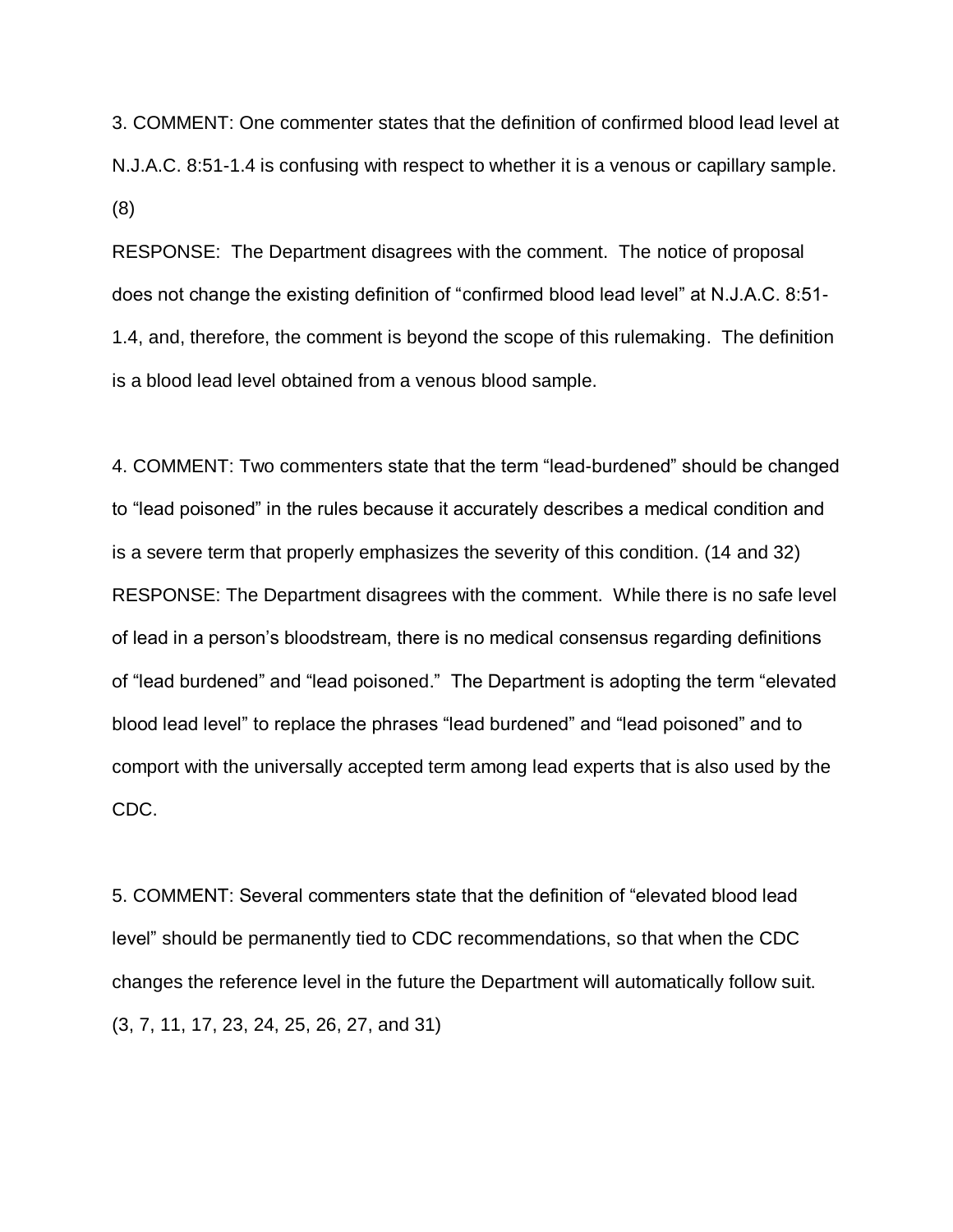RESPONSE: The Department disagrees in part with the comment and agrees in part with the comment. The Department disagrees that the definition of "elevated blood lead level" should be permanently tied to CDC recommendations so that when the CDC changes the reference level in the future the Department will automatically follow suit. Implementation of the reference level affects many sections of N.J.A.C. 8:51 and automatic adjustments to the rules, without consideration and vetting, may result in unintended and/or inappropriate public health actions. The Department agrees that the rules should follow CDC recommendations, however, and pursuant to N.J.S.A. 26:2- 137.4e(2)(b), the Department will review these rules to ensure compliance with CDC recommendations on at least a biennial basis.

6. COMMENT: One commenter states that the definition for "lead based paint hazard" should be restated in full in the rule text at N.J.A.C. 8:51-1.4 in addition to citing to the location where the definition may be found in the statute, which is at N.J.S.A. 26:2Q-2. (2)

RESPONSE: The Department disagrees with the comment. It is preferable to use a citation without repeating a statutory definition in a rule because using the citation alone makes the rule more concise. In addition, if the statutory definition is changed by the Legislature in the future, the rule will automatically incorporate the change in the statute.

7. COMMENT: One commenter states that the definition for "lead based paint hazard" at N.J.A.C. 8:51-1.4 should include "friction and impact surfaces." (2)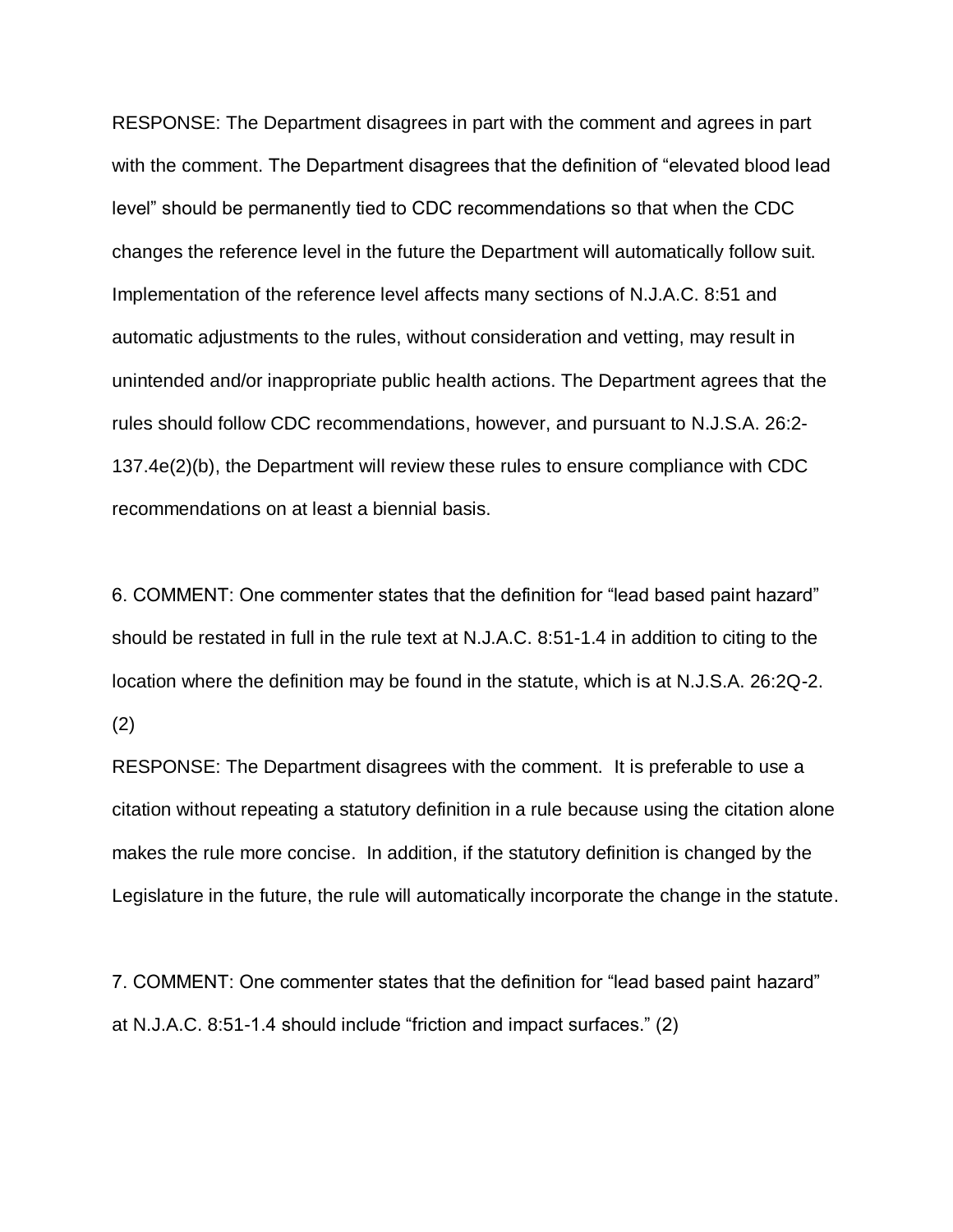RESPONSE: The Department disagrees with the comment. The definition of "lead based paint hazard" is from N.J.S.A. 26:2Q-2 and means "any condition that causes exposure to lead from lead-contaminated dust or soil or lead-contaminated paint that is deteriorated or present in surfaces, that would result in adverse human health effects," which is very broad and would include friction and impact surfaces. By citing to the statutory definition, the Department intends to incorporate the Legislature's definition of "lead based paint hazard."

8. COMMENT: One commenter states that N.J.A.C. 8:51-2.1(b), which states, "If a local board of health determines that a child under six years of age, who is receiving service from one of its child health programs, is in need of lead screening, and it is not able to make arrangements for the child to be screened by a health care provider, the local board of health shall perform a lead screening of the child," should be changed. The commenter states that the word, "shall" in the rule should be changed to "may" because some local health departments do not have the necessary equipment to conduct screenings. (2)

RESPONSE: The Department disagrees with the comment. Every local health department in the State has access to lead screening kits free of charge by e-mailing the Department at [clpp.fhs@doh.nj.gov](mailto:clpp.fhs@doh.nj.gov) to secure registration and order forms. The local health department then completes and submits the forms to the lead screening kit vendor and the vendor bills the Department initially for the cost of the kit and then later for the cost of the lab test after the kit is used.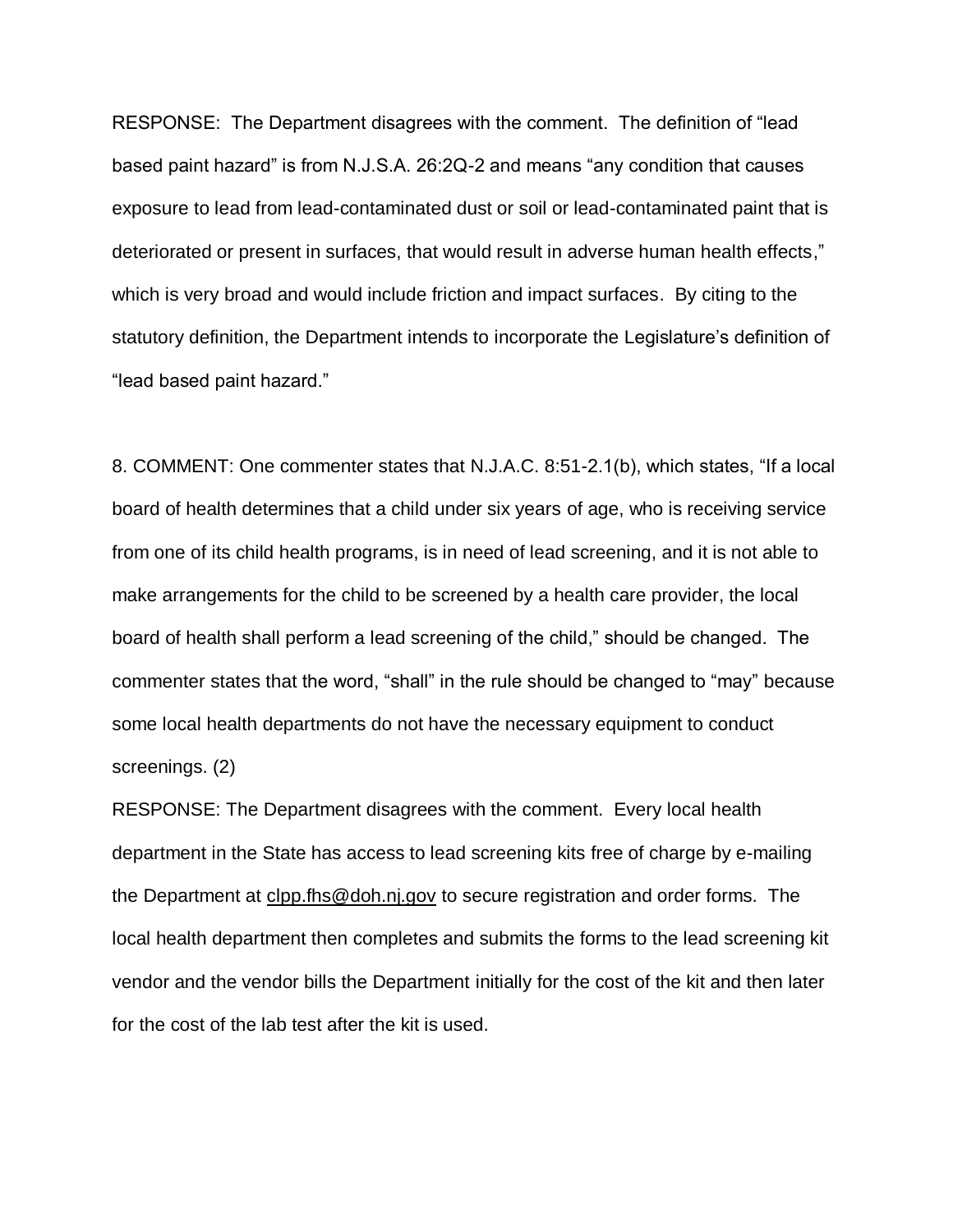9. COMMENT: A number of commenters state that a venous confirmation should be required by N.J.A.C. 8:51-2.3, 2.4, and 2.5 prior to initiation of case management services in all cases. The commenters generally state that a capillary test is not as accurate as a blood draw sample and, therefore, cannot justify initiation of case management. (1, 2, 5, 8, 10, 14, 20, 28, 29, and 32)

RESPONSE: The Department agrees with the comments. The Department is, therefore, not adopting proposed language that would have required local health departments to initiate case management following a capillary test only. Accordingly, the Department reinstates the word "confirmed" at N.J.A.C. 8:51-2.4(a) and will not adopt proposed new N.J.A.C. 8:51-2.4(b). The Department will not adopt proposed language at N.J.A.C. 8:51-2.4(c)3 that would have referred to N.J.A.C. 8:51 Appendix L.

10. COMMENT: One commenter states that the Department should not have removed the word "confirmed" from N.J.A.C. 8:51-2.4(a) because it makes the rule inconsistent with respect to what constitutes a confirmed blood lead level. (5) RESPONSE: The Department disagrees with the comment. "Confirmed blood lead level" is a defined term at N.J.A.C. 8:51-1.4. The Department's intent in promulgating N.J.A.C. 8:51-2.4(a) is to require that each local health department begin case management at an elevated blood lead level equal to or greater than five µg/dL. However, the word "confirmed" is added back to subsection (a) pursuant to the Response to Comment 9.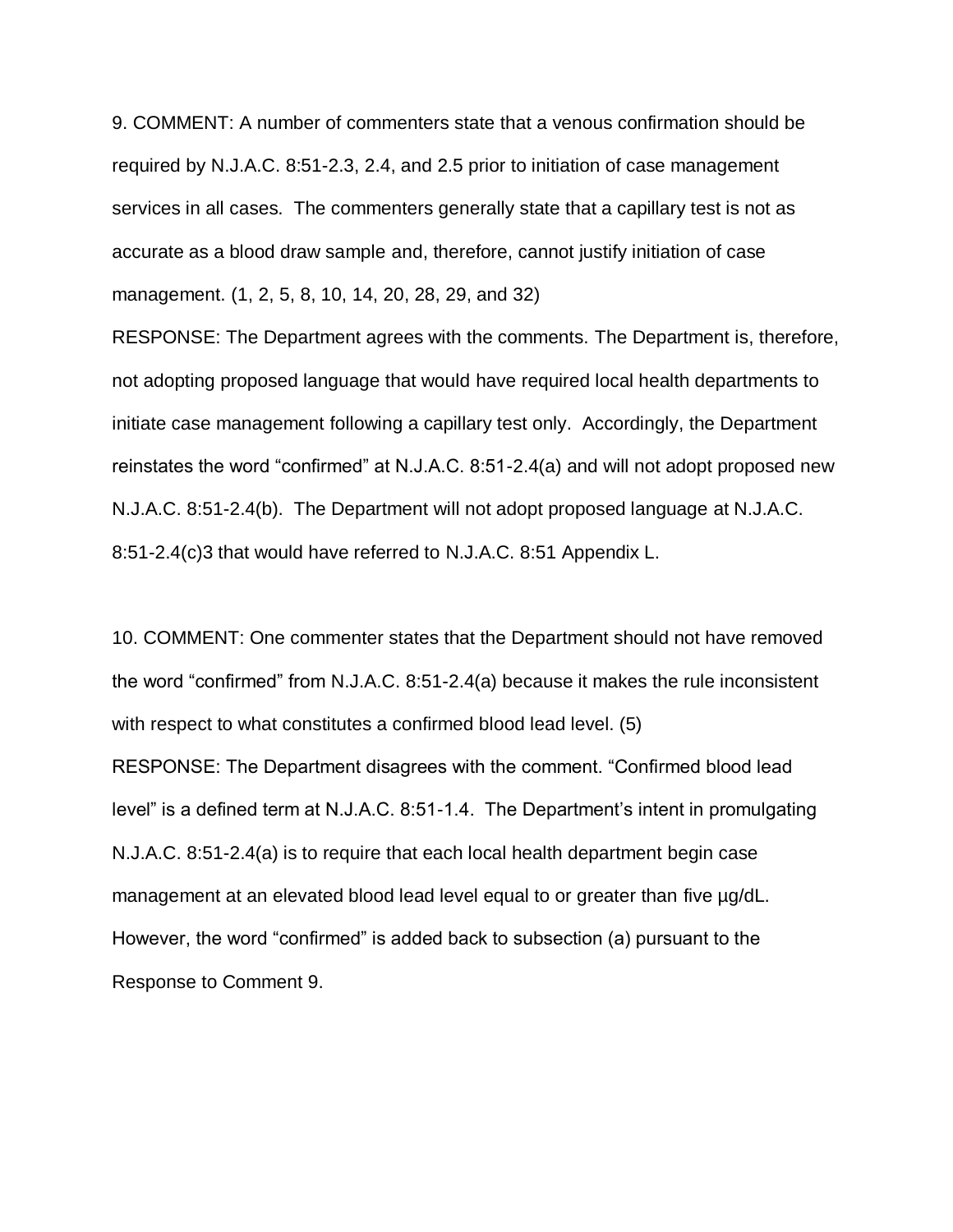11. COMMENT: One commenter states that under the proposed rule amendments, "two capillary samples would act as a confirmatory test." The commenter states that since capillary tests are unreliable, only a venous blood test should be considered as a confirmatory test. (8)

RESPONSE: The Department did not propose that two capillary samples would act as a confirmatory test. N.J.A.C. 8:51-1.4 defines "confirmed blood lead level" as a blood lead level obtained from a venous blood sample. The Department agrees with the comment that only a venous blood test should be considered as a confirmatory test.

12. COMMENT: One commenter states that proposed N.J.A.C. 8:51-2.4(b)2 creates an inconsistency because it "allows the use of capillaries for the initial child, however, other children in the household (as well as pregnant clients) need to have venous laboratory blood tests." (8)

RESPONSE: The comment is moot because the Department is not adopting N.J.A.C. 8:51-2.4(b)2 for the reasons set forth in the Response to Comment 9.

13. COMMENT: One commenter states that it is appropriate to initiate case management at a capillary blood lead level of five to nine µg/dL, however, it is not appropriate to initiate a home visit. The commenter recommends "contacting the parent or guardian and arranging a venous confirmation and providing educational materials about the prevention of exposure to lead hazards." (5)

RESPONSE: The Department agrees in part with the comment and disagrees in part with the comment. The Department agrees that it is not appropriate to initiate a home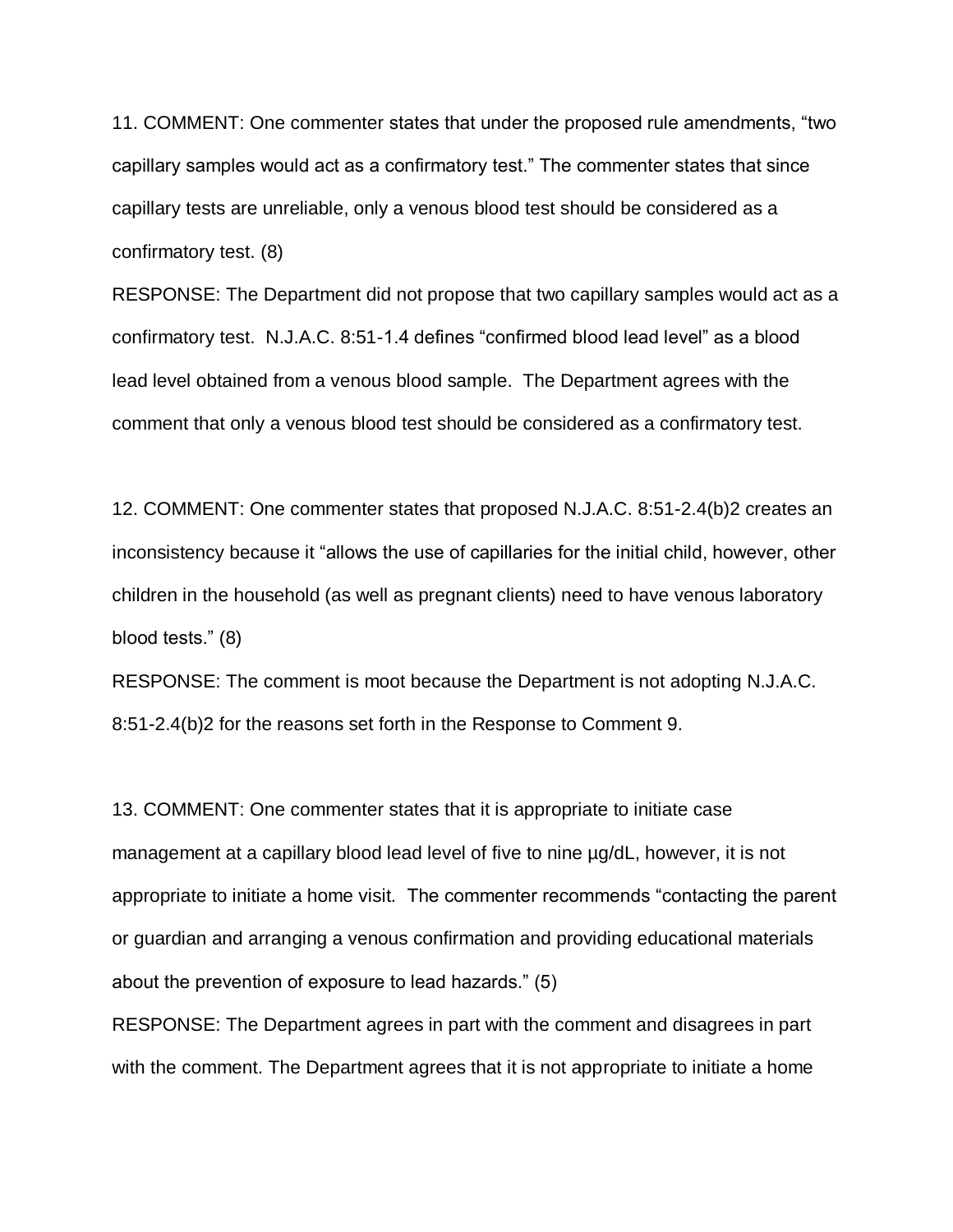visit based upon a capillary test. The Department further agrees that the local health department should contact the parent or guardian and arrange for a venous confirmation. The Department does not agree that it is appropriate to initiate case management at a capillary blood lead level of five to nine µg/dL. This is because a capillary test is generally not as reliable as a venous test and, therefore, should not be used to justify the initiation of case management. Accordingly, the Department is not adopting proposed language at N.J.A.C. 8:51-2.5(a) that would have established that a local health department must conduct an initial home visit at a capillary blood lead level of five to nine µg/dL.

14. COMMENT: Several commenters state that the Department needs to clearly define "public health staff member" as it is referenced at N.J.A.C. 8:51-2.4(b). The commenters state that the Department should specify the qualifications and training required for the public health staff member with regard to the various duties and aspects of case management within the context of N.J.A.C. 8:51-2.4(b). (5, 13, 17, 23, and 31) One commenter states that a public health nurse should be designated as a case manager within the context of N.J.A.C. 8:51-2.4(b). (13)

RESPONSE: The comments are moot because the Department is not adopting N.J.A.C. 8:51-2.4(b) for the reasons set forth in the Response to Comment 9.

15. COMMENT: Several commenters state that a preliminary environmental evaluation should not be performed based upon a single confirmed elevated blood lead level. The commenters generally state that the preliminary environmental evaluation does not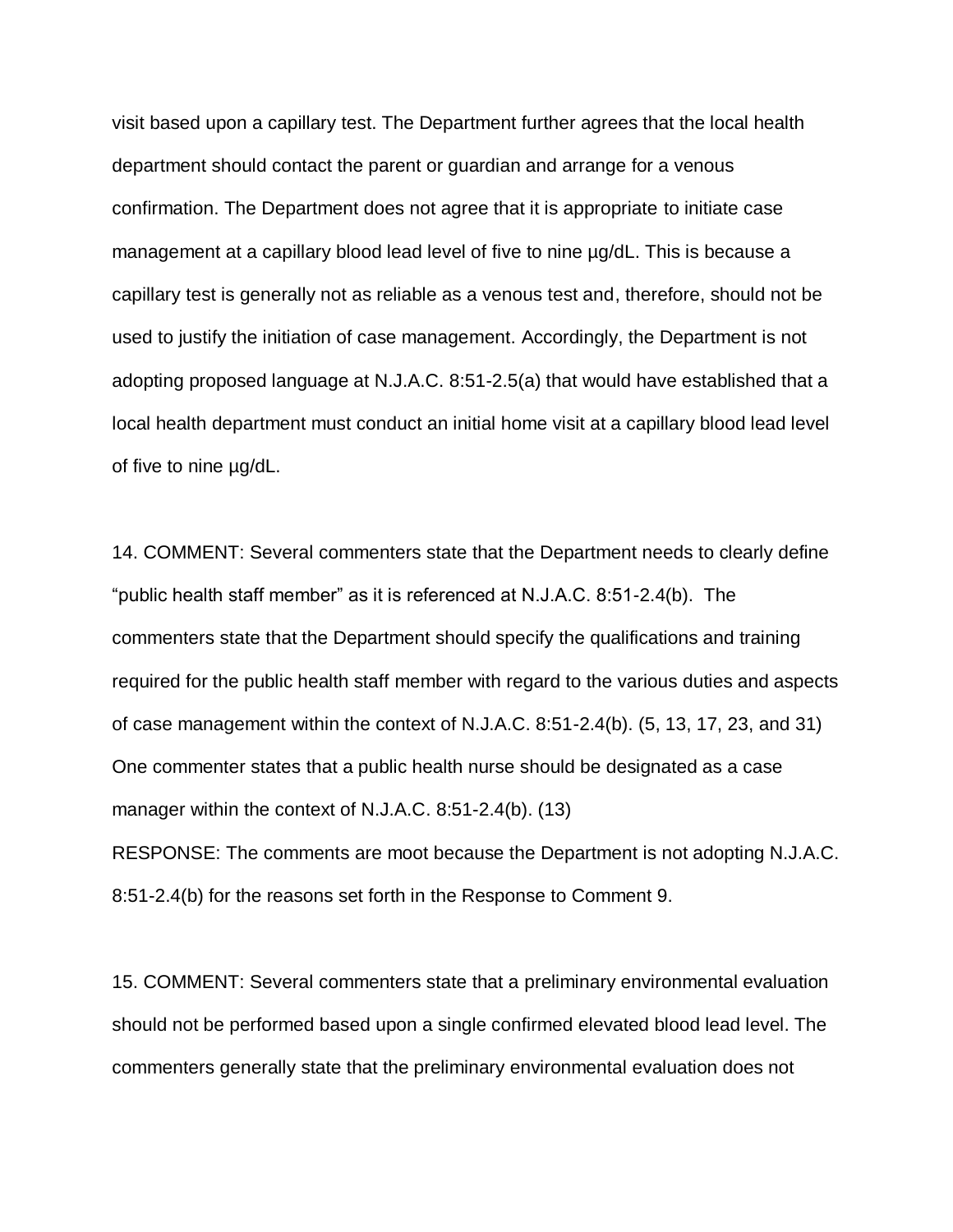provide useful guidance to the homeowner concerning potential lead hazards and how to address them. The comments also generally state that the preliminary environmental evaluation is of little value compared to an environmental intervention because it does not identify specific lead hazards and it does not provide for any follow up or enforcement action by the local health department. The commenters generally recommend the Department not adopt the preliminary environmental evaluation proposed at N.J.A.C. 8:51-4.1(g). The commenters generally support an environmental intervention after two confirmed elevated blood lead levels. (2, 5, 8, 16, and 20) Two commenters state that proposed N.J.A.C. 8:51-4.1(h)6, which would require a local health department to distribute educational materials to other units in a multi-unit dwelling where a local health department conducted a preliminary environmental evaluation in one unit, is not helpful because no environmental sources of lead would have been identified at that point in time. (14 and 32)

RESPONSE: The Department agrees with the comments that a preliminary environmental evaluation does not identify specific lead hazards for the homeowner and how to address them, nor does it provide actionable information enabling follow up and enforcement by the local health department. Accordingly, the Department is not adopting proposed N.J.A.C. 8:51-4.1(g), (h), or (i), which would have established the preliminary environmental evaluation, and related proposed language throughout the chapter referencing the preliminary environmental evaluation. This includes a reference at N.J.A.C. 8:51 Appendix G that would have required the Department to change the singular word "form" into its plural configuration "forms" at the top of the first page of Appendix G. In addition, the Department is not adopting N.J.A.C. 8:51 Appendix L,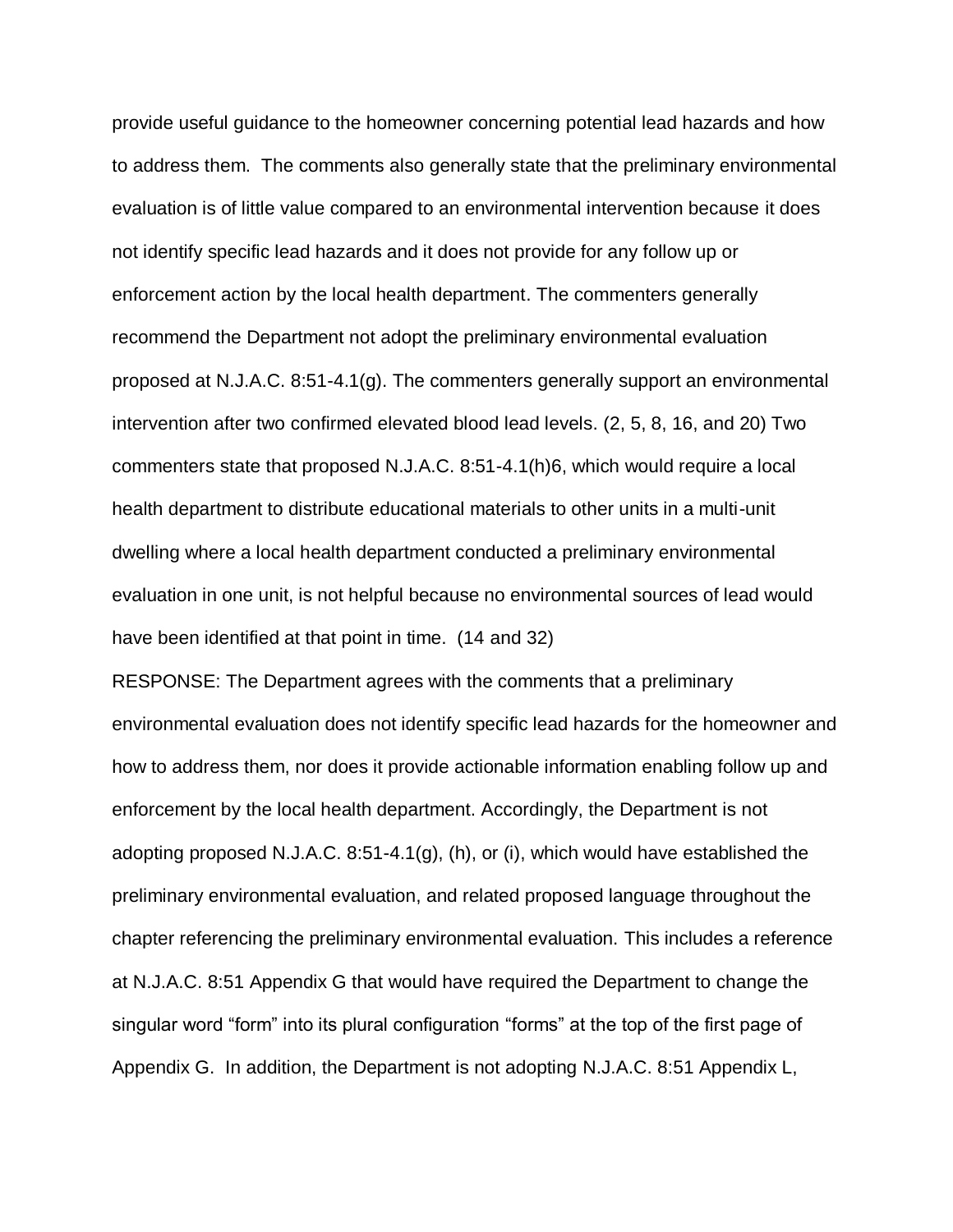which contains the form that would have been used for the preliminary environmental evaluation. The Department is reserving N.J.A.C. 8:51 Appendix L. The Department agrees with the comment that an environmental intervention should be performed following two confirmed elevated blood lead levels. Accordingly, the Department is not adopting proposed references to a preliminary environmental evaluation at N.J.A.C. 8:51 Appendix M. In addition, the Department is not adopting proposed Category One interventions at N.J.A.C. 8:51 Appendix M, is recodifying proposed Category 2 interventions as Category 1 interventions, proposed Category 3 interventions as Category 2 interventions, and proposed Category 4 interventions as Category 3 interventions. The Department is not adopting or recodifying references to rules in N.J.A.C. 8:51 Appendices K and M, as appropriate, based upon proposed rules that are not being adopted at N.J.A.C. 8:51-2.4. The Department provided details of the rationale for each change to N.J.A.C. 8:51-2.4 in the Response to Comment 9.

16. COMMENT: One commenter states that at N.J.A.C. 8:51-4.2(b), the requirement to perform a limited hazard assessment "and dust sampling" is redundant because a limited hazard assessment includes dust sampling as defined at N.J.A.C. 8:51-1.4. (2) RESPONSE: The Department agrees with the comment and is making this technical change upon adoption by removing the phrase "and dust sampling" from N.J.A.C. 8:51- 4.2(b).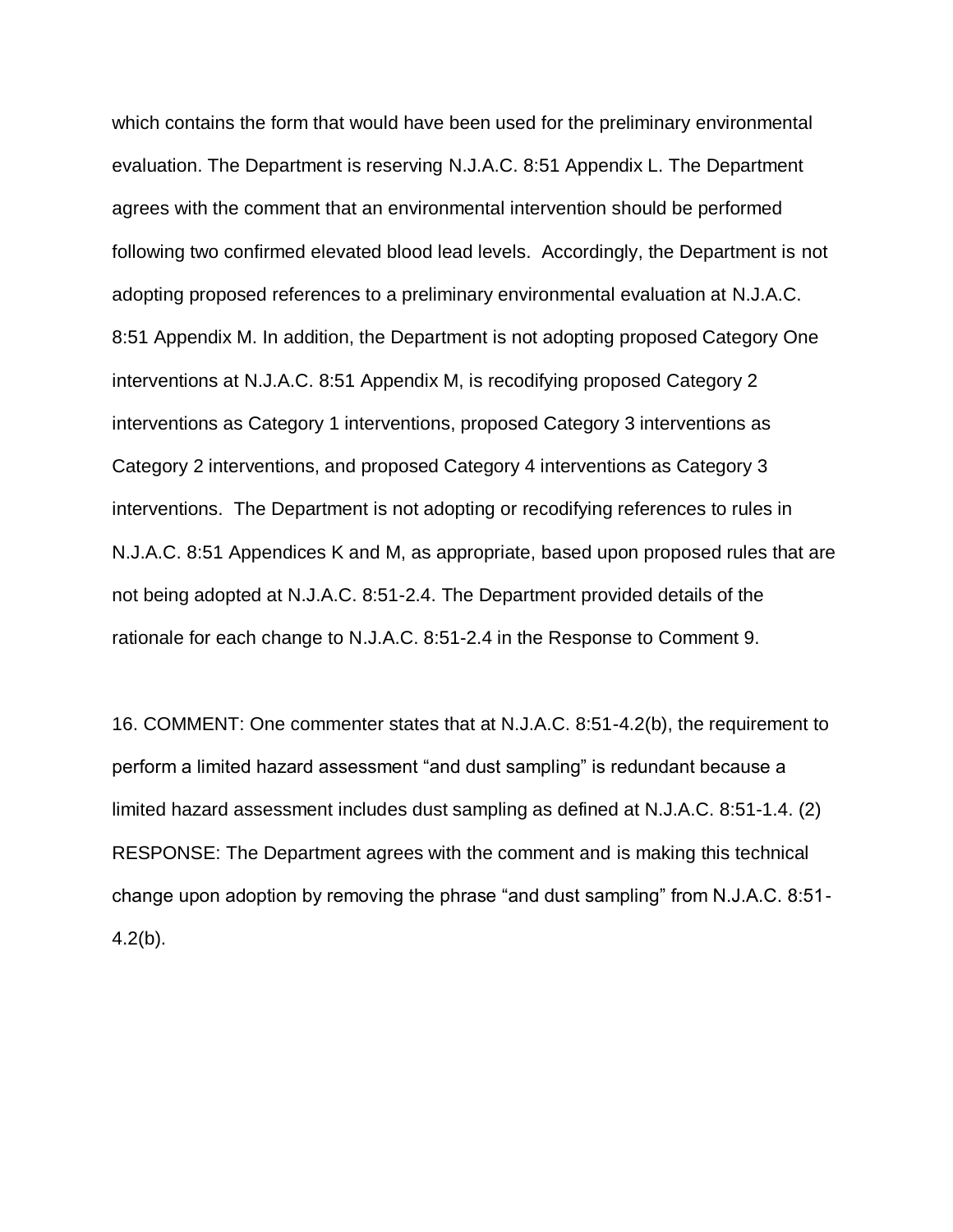17. COMMENT: One commenter states that the cross-reference at N.J.A.C. 8:51-8.2(c) to N.J.A.C. 5:23-2 should be changed to N.J.A.C. 5:23-2.23(p) regarding obtaining a clearance certificate. (2)

RESPONSE: The Department disagrees with the comment. The Department's intent is for lead abatements to comply with all of the requirements of the New Jersey Uniform Construction Code, Subchapter 2. N.J.A.C. 5:23-2.1(a) states that the subchapter may be referred to as N.J.A.C. 5:23-2. A more narrow citation to N.J.A.C. 5:23-2.23(p), as suggested by the comment, would not, for example, cover lead abatements by demolition, which would not require the homeowner to obtain a clearance certificate. See N.J.A.C. 5:23-2.1(c).

18. COMMENT: One commenter states that the Department needs to clarify when a hazard assessment needs to be completed but the commenter does not state what rule needs to be clarified. (8)

RESPONSE: The Department disagrees with the comment. N.J.A.C. 8:51-4.2(a) states when a hazard assessment shall be performed in the case of a child up to 72 months of age.

19. COMMENT: The Department should offer additional guidance on what the appropriate public health actions should be when non-paint sources of lead are identified. (5)

RESPONSE: The Department disagrees with the comment. N.J.A.C. 8:51-7.1(b) and (c) together provide that an owner is only responsible for non-paint hazards that are under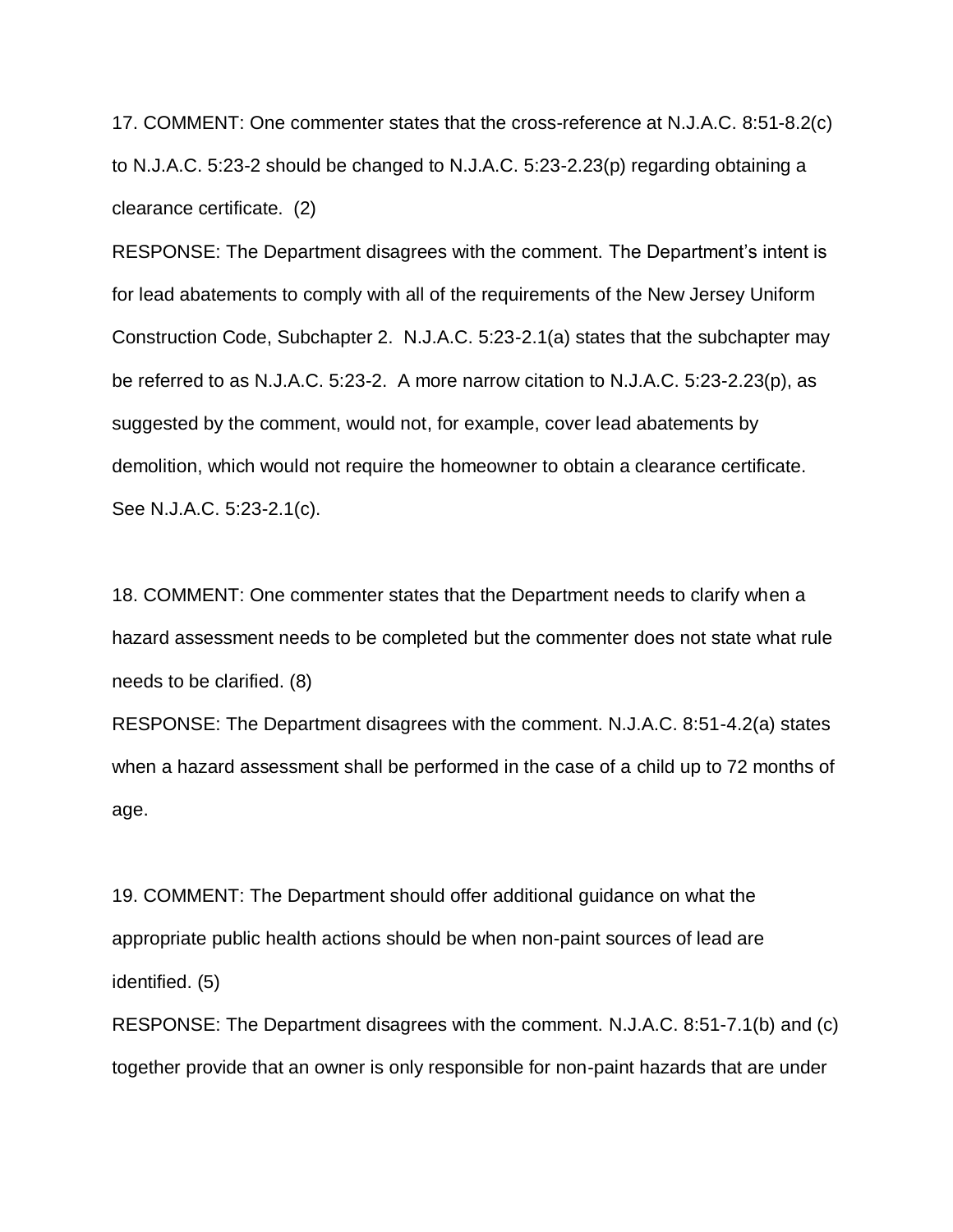his or her control and N.J.A.C. 8:51-6.5 authorizes a local health department to order the abatement and/or interim controls of any other condition that it considers to be a lead hazard. Exercise of this authority, as with all government authority, requires knowledge and discretion. Appropriate public health actions include resident education and/or lead hazard removal. Lead sources can be from a variety of consumer products and goods, including, but not limited to, lead crystal glasses, cultural remedies, spices, toys, imported pottery, and numerous others. The Department intends the above rules to provide a range of appropriate public health actions to local health officials in the exercise of professional discretion.

20. COMMENT: One commenter states that the Department should amend N.J.A.C. 8:51-1.3(d)1 to make use of N.J.A.C. 8:51 Appendix F optional by changing the word "must" to "may" to allow local health departments flexibility to deviate from the template and include elements from the Federal Housing and Urban Development (HUD) Guidelines. (2)

RESPONSE: The Department disagrees with the comment. N.J.A.C. 8:51 Appendix F only requires a minimum data set to be used in notification letters. The instructions at N.J.A.C. 8:51 Appendix F do not prohibit additional information, such as elements from HUD Guidelines, from being included. N.J.A.C. 8:51-1.3(d)1 makes use of N.J.A.C. 8:51 Appendix F mandatory, so that notification letters have a minimum data set that is uniform throughout the State.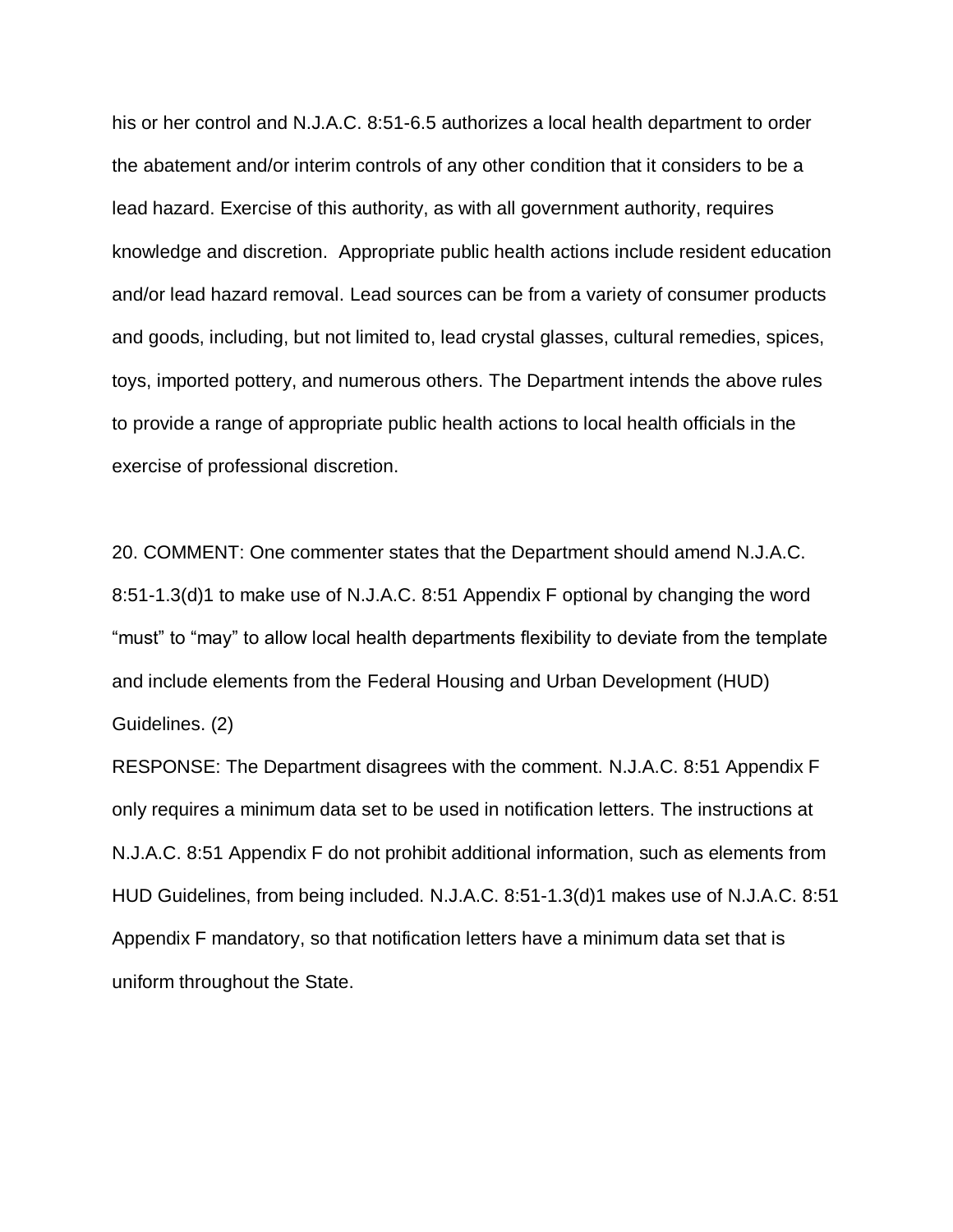21. COMMENT: One commenter states that the case closure criteria at N.J.A.C. 8:51 Appendix K appears to be incorrect, but does not state in which respect. (5) RESPONSE: The Department agrees with the comment. The Criteria for Case Closure chart at N.J.A.C. 8:51 Appendix K, number 1, reads "Single, capillary, BLL 5 µg/dL or greater," which would have applied too broadly and created confusion. It should have read "Single, capillary, BLL 5 to 9 µg/dL." Therefore, the Department is not adopting the proposed phrase "Single, capillary, BLL 5 µg/dL or greater" in N.J.A.C. 8:51 Appendix K.

22. COMMENT: Several commenters state that the Department of Community Affairs (DCA) is not providing adequate funding to assist homeowners in meeting the cost of lead abatement. The commenters generally state that funding is needed and should be made available. (1, 2, 5, 12, 15, 16, 18, 20, and 30)

RESPONSE: This comment is outside of the scope of this rule proposal. The Department acknowledges the comments. The Department's authority is limited to addressing the health of children with elevated blood lead levels. Authority for ensuring the safety of buildings is vested in the DCA.

23. COMMENT: One commenter states that lead abatement is not needed in all cases. The commenter states that lead safe work practices are very effective at removing lead hazards and are much less costly. (18)

RESPONSE: The Department agrees with the comment that interim controls are generally less costly than abatement. Nevertheless, it is important to note that interim controls, by definition, are temporary in nature. See N.J.A.C. 8:51-1.4. It is also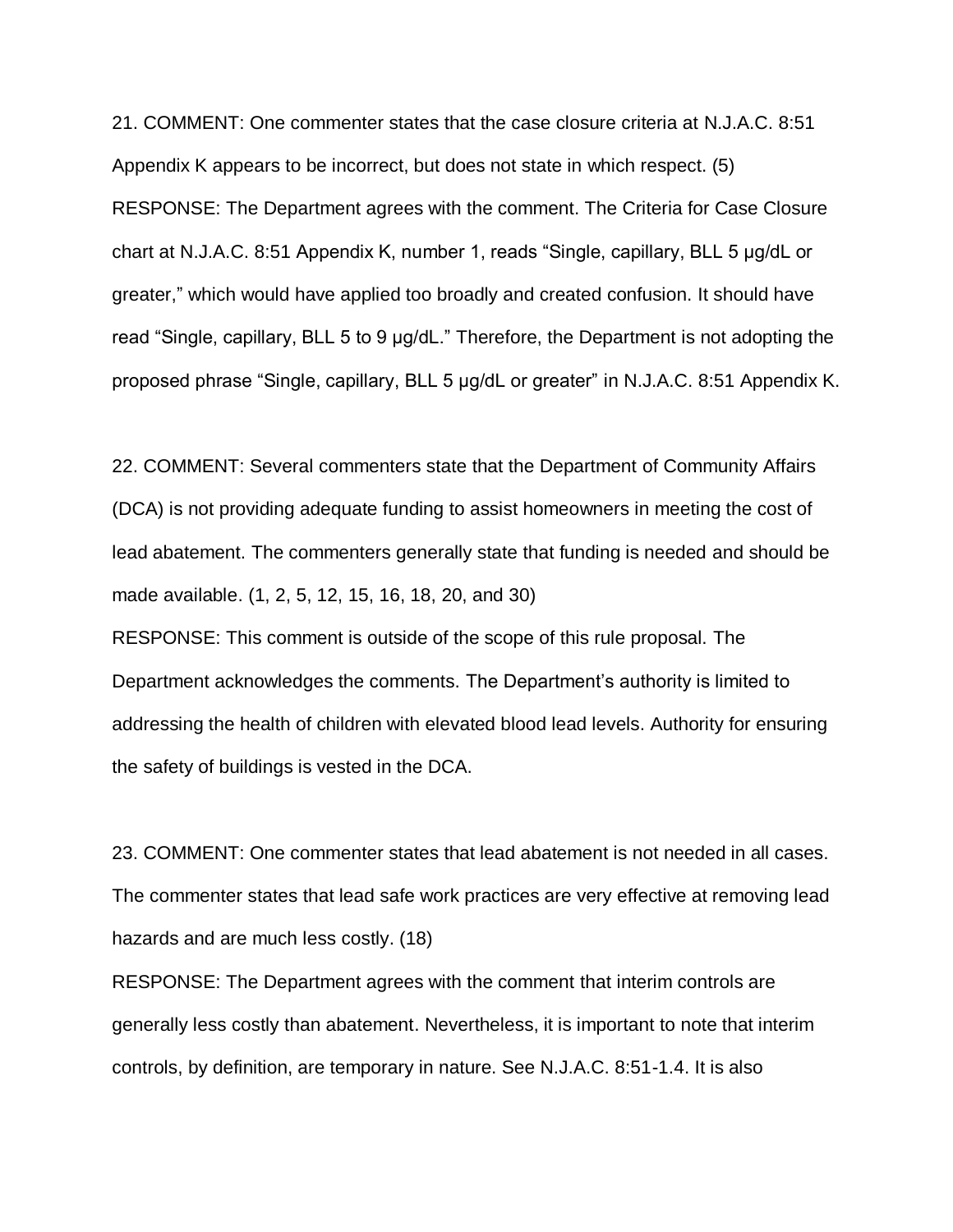important to note that interim controls can only be used on the exterior of homes pursuant to N.J.A.C. 8:51-6.2(a). Abatement, by definition, is permanent. See N.J.A.C. 8:51-1.4.

24. COMMENT: Two commenters state that the Department should amend N.J.A.C. 8:51-7.1(a)2 to remove the requirement that if the owner fails to perform abatement or interim controls following an order, the local board of health shall perform, or arrange for the performance of, the required activities, and then take legal action to recover the costs thereof from the owner. The commenters generally state that this is not a practical solution due to the difficulty of obtaining recovery of costs through the legal system. (2 and 16) One commenter states that the Department has never addressed the legal justification for placing this burden on local health departments. (16) RESPONSE: The Department disagrees with the comment. The requirement for local health departments to perform abatement or interim controls if the owner fails to perform them following an order is statutory. See N.J.S.A. 24:14A-9. The rule reflects the intent of the statute.

25. COMMENT: Several commenters state that due to the increased case load that local health departments anticipate from the proposed amendments and new rules, the State will need to provide additional funding because local health departments will face budget shortfalls. (2, 4, 5, 6, 8, 11, 12, 15, 16, 17, 18, 19, 20, 21, 22, 23, and 31) RESPONSE: The Department agrees with the comments that additional funding would help with the increased caseload in situations where local health departments face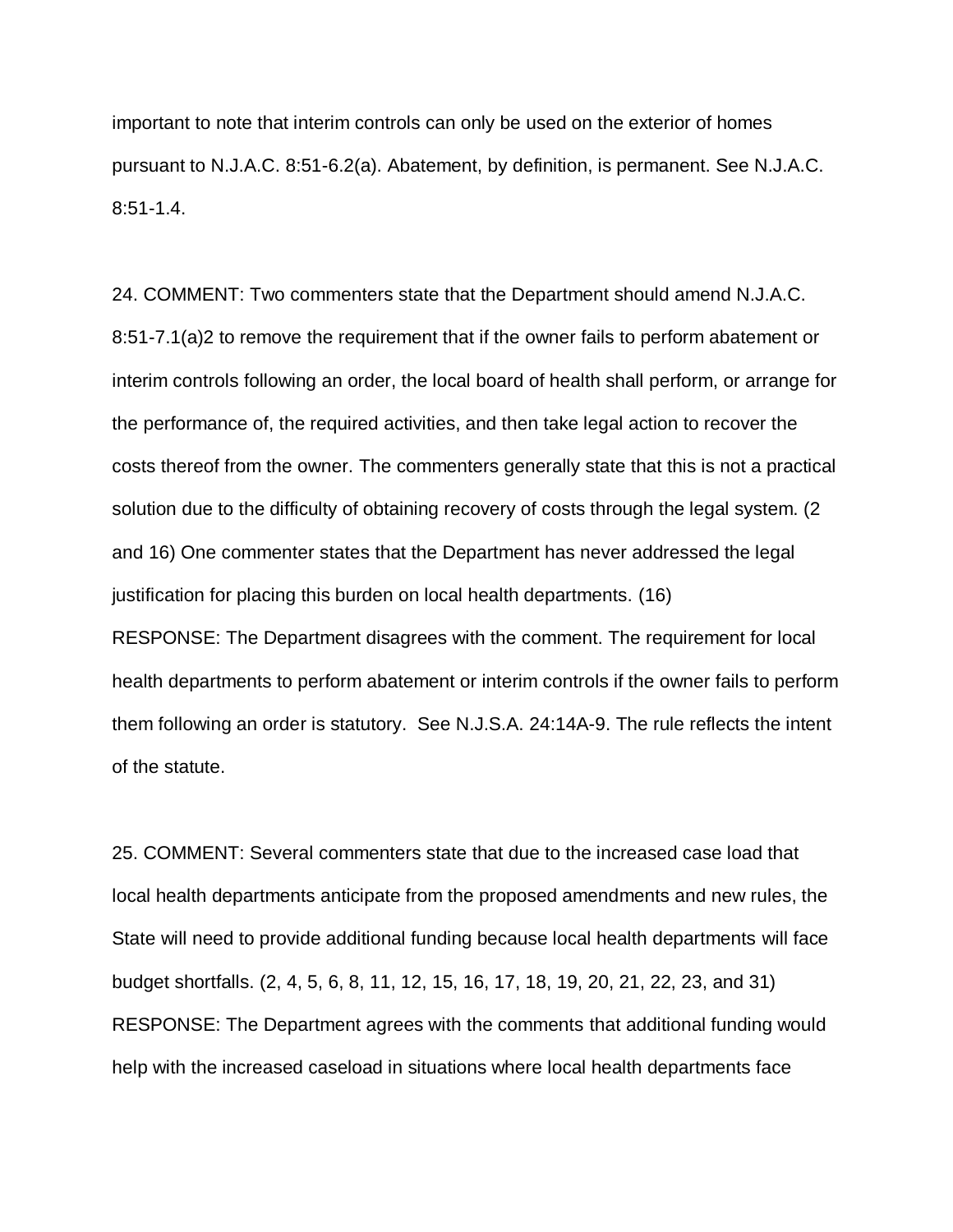budget shortfalls. The Department is receiving an additional \$10 million from the 2018 budget. The Department is appropriating \$12.2 million in State funding from the Maternal, Child, and Chronic Health Services Block Grant, \$1.7 million in Federal funding from Lead Abatement and Enforcement programs and the Federal Maternal and Child Health Block Grant, and \$160,000 in dedicated revenue from Lead Abatement Certification.

26. COMMENT: Three commenters state that the Federal Medicaid program does not adequately reimburse local health departments for expenses related to implementing the provisions of N.J.A.C. 8:51 in connection with public health services provided to children who are enrolled in Medicaid. (2, 5, and 15)

RESPONSE: The Department acknowledges the comments. Enforcement of this chapter has imposed, and would continue to impose, costs on local health departments for the investigation of reported cases of elevated blood lead levels in children and the provision of case management. The Division of Medical Assistance and Health Services of the New Jersey Department of Human Services has established a reimbursement process for local health departments for inspections performed in response to a report of an elevated blood lead level in a child who is enrolled in Medicaid. See N.J.A.C. 10:77. This revenue partially offsets the costs created by the requirements of this chapter.

27. COMMENT: One commenter states "What happened to Subchapters 5-6? What happened to sub chapters 8-9?" (5)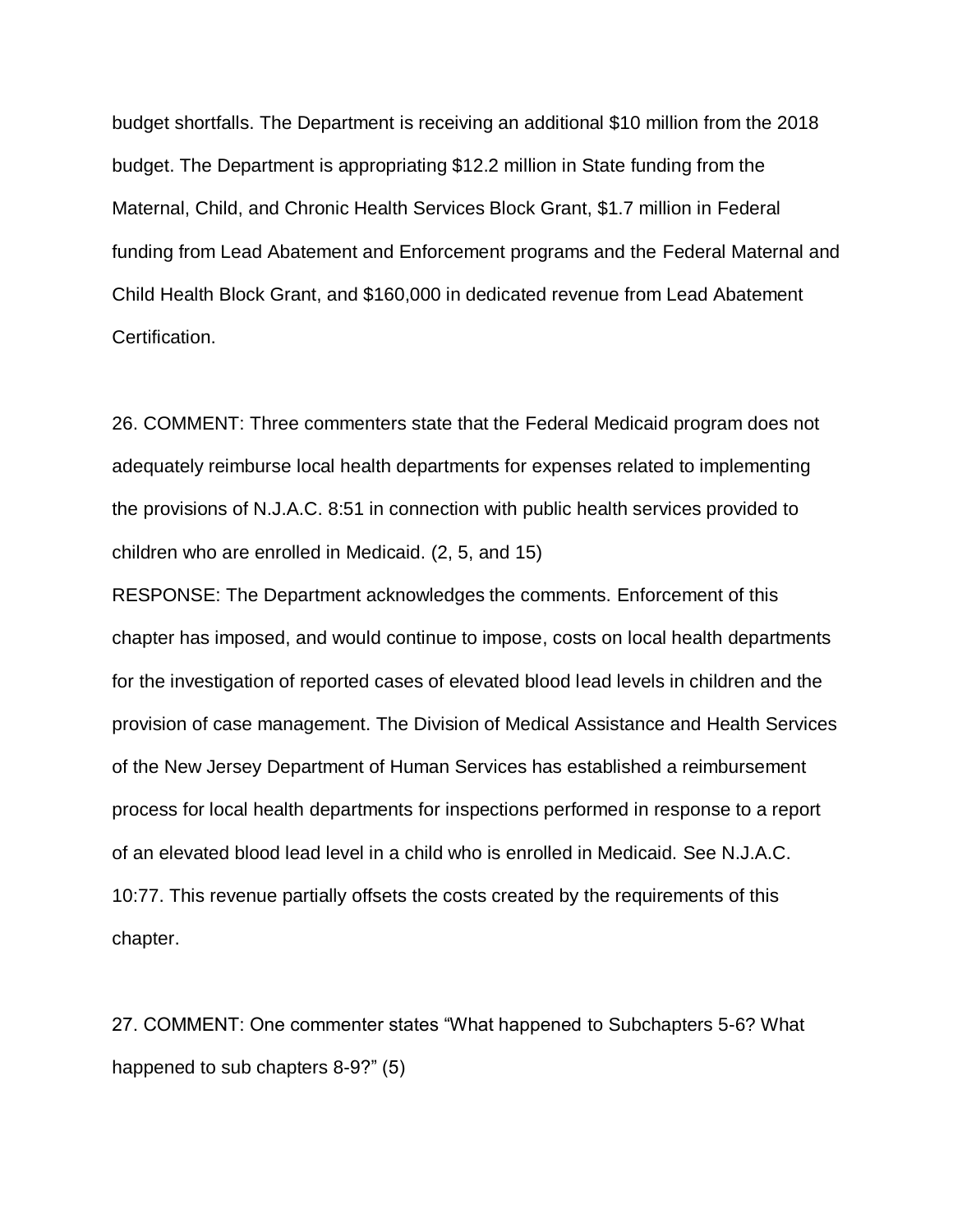RESPONSE: The Department did not propose any changes to those subchapters, therefore, there was no need to publish those subchapters in the rulemaking.

28. COMMENT: Two commenters state that the Department should eliminate the age limit on childhood lead screening. (14 and 32)

RESPONSE: There is no age limit on childhood lead screening. At N.J.S.A. 26:2-137.2, the New Jersey Legislature expresses concern about the effects of lead exposure on children under age six, but it does not state that the Department shall limit the age above which a child should not be screened for elevated blood lead levels. Accordingly, the Department has not established an age limit on childhood lead screening.

29. COMMENT: One commenter states that health care providers should be aware that blood lead screening is vital if there are changes to a child's primary residence. (4) RESPONSE: The Department agrees with the comment. N.J.A.C. 8:51-2.1(a) requires local health departments to coordinate with health care providers to ensure that all children less than 72 months of age are appropriately screened in accordance with N.J.A.C. 8:51A, including if there are changes to a child's primary residence.

30. COMMENT: Two commenters state that the Department should not refer to the age of children in terms of months (72) and should instead refer to the age of children as five years and 364 days in order to avoid confusion and eliminate the need to convert years to months. (14 and 32)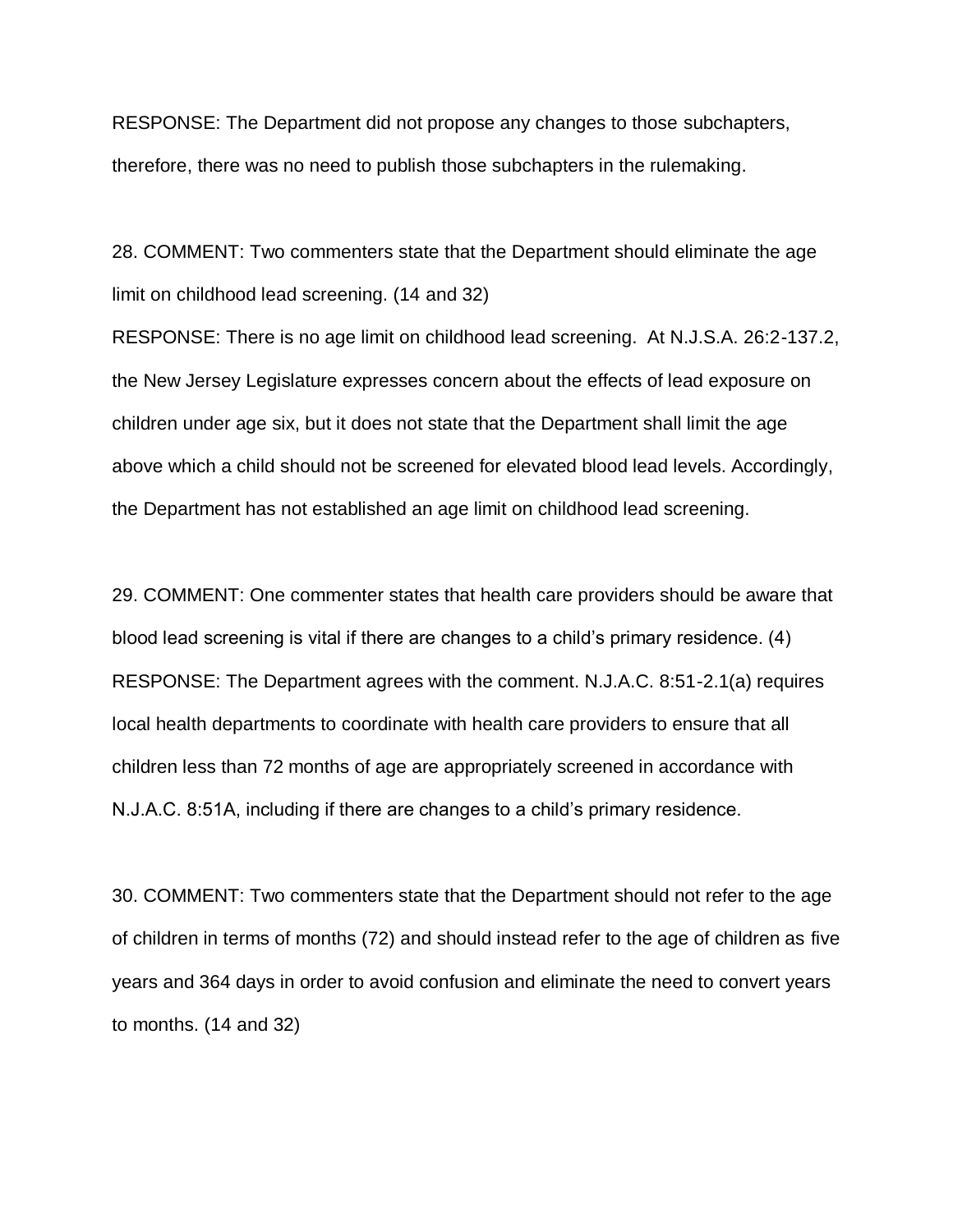RESPONSE: The Department disagrees with the comment. The Department proposed expressing the age of children in terms of months because it is easier to understand and less confusing than referring to the age of children in terms of years and days. Previously, when the Department referred to the age of children as "under six years of age," the regulated community sometimes misunderstood the term to be inclusive of the age of six. The Department intends the change to avoid this confusion.

31. COMMENT: One commenter states that the Department failed to calculate the increased number of children with elevated blood lead levels greater than or equal to five µg/dL that would require case management under the proposed rules. (11) RESPONSE: The Department disagrees with the comment. In the Social Impact of the notice of proposal published on December 5, 2016, the Department estimated that approximately 6,000 children under the age of 17 were identified in fiscal year 2015 with blood lead levels greater than or equal to five µg/dL. See 48 N.J.R. 2516(a).

32. COMMENT: One commenter states the Housing Affordability Impact Analysis in the notice of proposal at 48 N.J.R. 2516(a) is incorrect. The commenter states the Department's estimate that less than one percent of housing will be affected by the notice of proposal and, therefore, there is an extreme unlikelihood that the proposed amendments, repeals, and new rules would evoke a change in the average costs associated with housing is in error. The commenter states "The number of pre 1978 housing units is approximately 2.4 million. Dividing 2.4 million by 3.5 million results in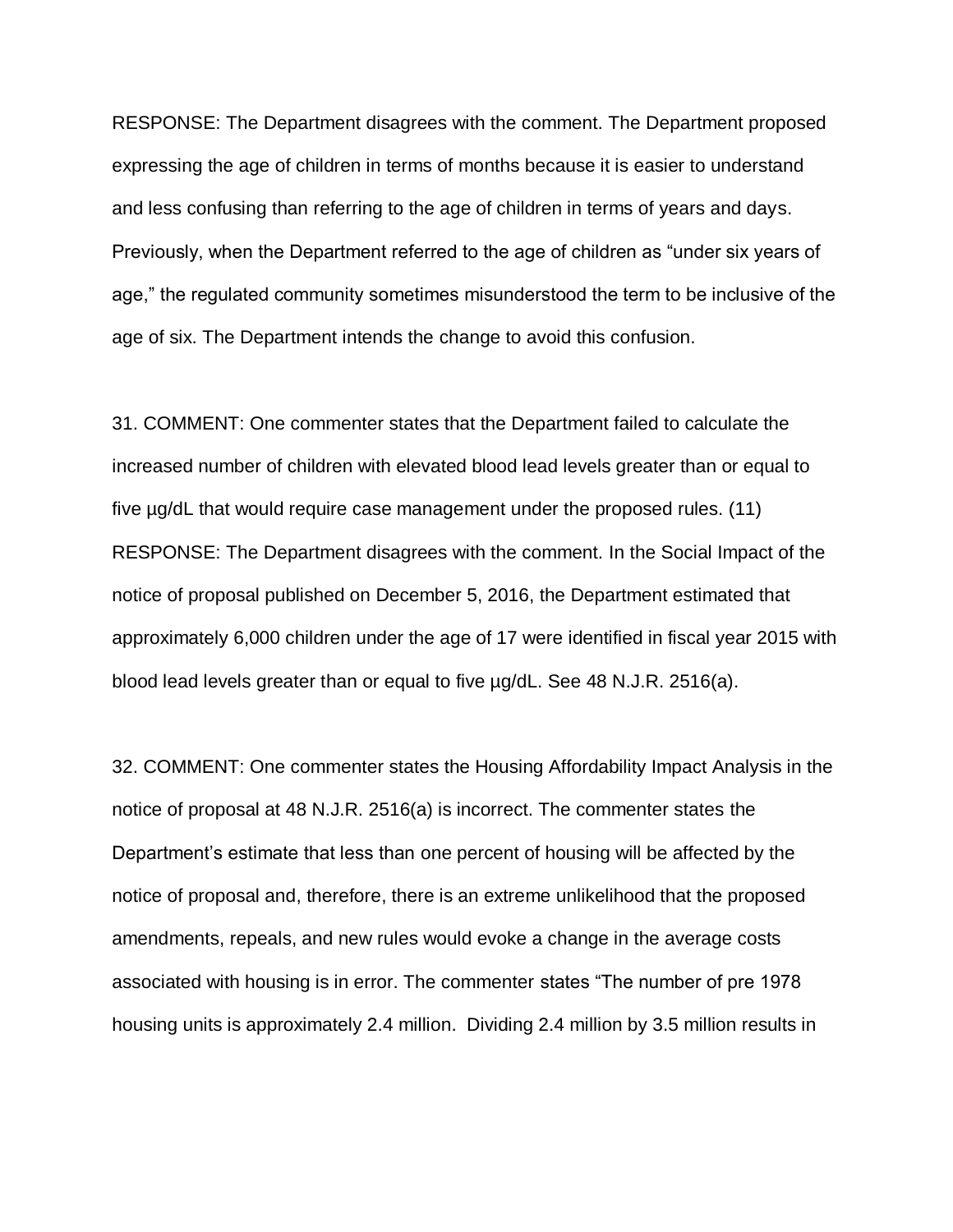68% of the homes in N.J. being affected." The commenter does not state how this calculation affects the average cost associated with housing in the State. (18) RESPONSE: The Department disagrees with the comment. The Department calculated the percentage of houses that are affected by the rulemaking by using 2015 data from the Childhood Lead Information Database that projected approximately 6,000 children under the age of 17 would be under case management with blood lead levels greater than or equal to five µg/dL if the proposed rules were in effect in 2015. Approximately 5,500 of these children would have been new cases. Assuming that each child lived at a separate residence, which is not the case, slightly greater than one percent of all housing would have been affected by this rulemaking. This number is statistically insignificant when considering its impact on the affordability of housing in the State. Assuming the 2.4 million house figure is correct, the comment advances a calculation that does not reflect the actual number of houses that would be affected by the proposed rulemaking; it rather calculates the number of houses that may contain leadbased paint. The comment does not explain how this has affected the affordability of housing in New Jersey.

33. COMMENT: Several commenters state that the Department should share lead data with State and local education agencies. This data would include the number and percentage of children screened, the number and percentage of children with elevated blood lead levels, and the number of inspections and abatements within a school district or school catchment area. (3, 17, 23, 24, and 31)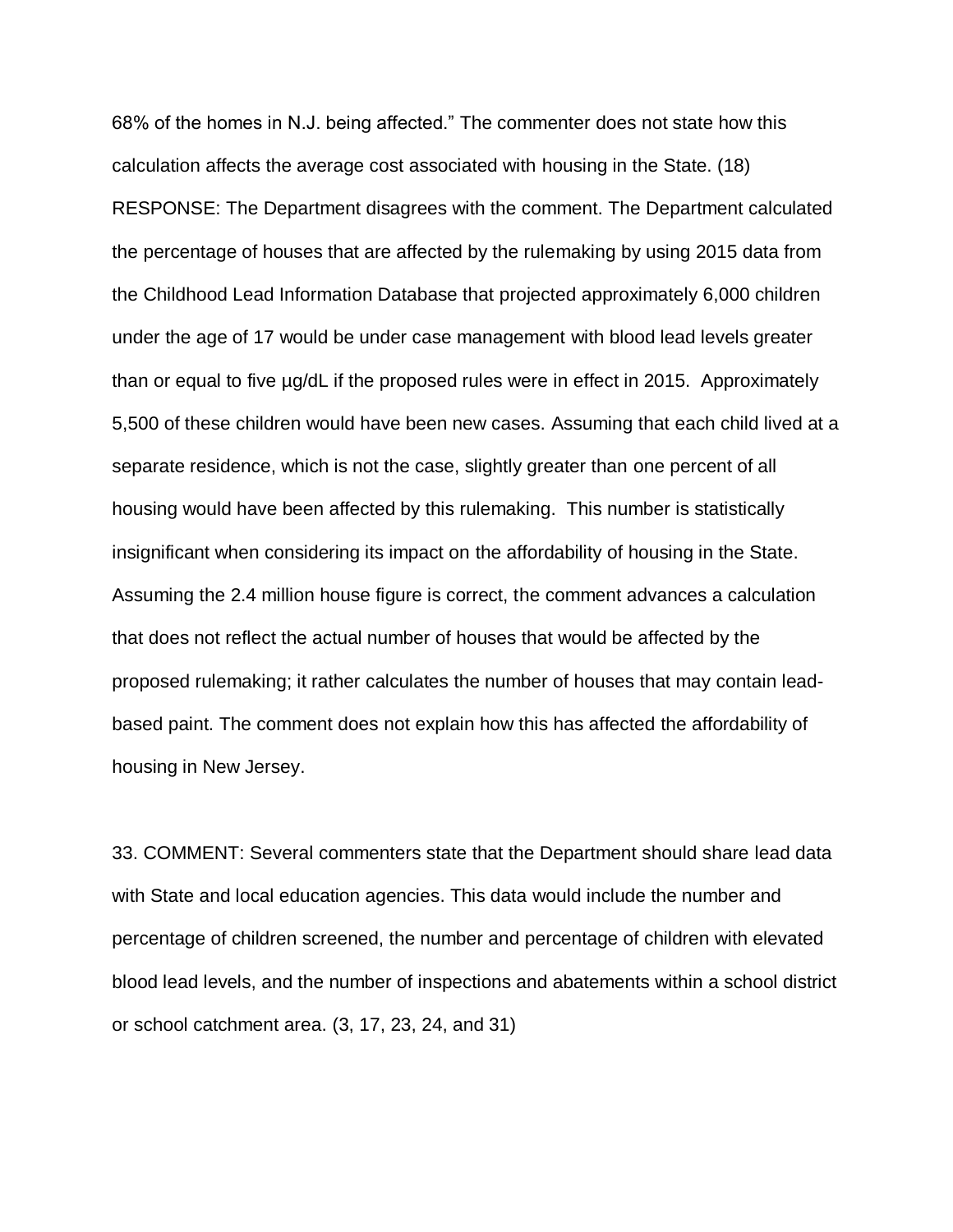RESPONSE: The Department agrees that it is useful to share de-identified lead data with State and local education agencies. The Department shares de-identified lead data with State and local health agencies through the Childhood Lead Information Database pursuant to N.J.A.C. 8:51-10.1. The Department's annual report, Childhood Lead Exposure in New Jersey, aggregates data by municipality, not school district or school catchment area. The reason for this is because local health departments have jurisdiction over their own political subdivisions only and the data is, therefore, useful to them for public health activities if it is aggregated by municipality. School districts and school catchment areas do not necessarily follow the same political boundaries.

34. COMMENT: Two commenters state that the Department should consider entering into a Memorandum of Agreement (MOA) with the New Jersey Department of Education (DOE) to create a comprehensive monitoring system for lead exposure to be used by local education agencies. The commenters also state that the Department should provide guidance for local health departments on how to collaborate with schools to take advantage of the monitoring system. (17, 23, and 31)

RESPONSE: The Department agrees with the comment insofar as it suggests the concept of a comprehensive monitoring system and will consider the merits and strategic planning implications of such a system. The process of entering into an MOA with the DOE, however, is outside the scope of this rulemaking. The Department already encourages local health departments to make referrals to appropriate community resources including, but not limited to, educational services. N.J.A.C. 8:51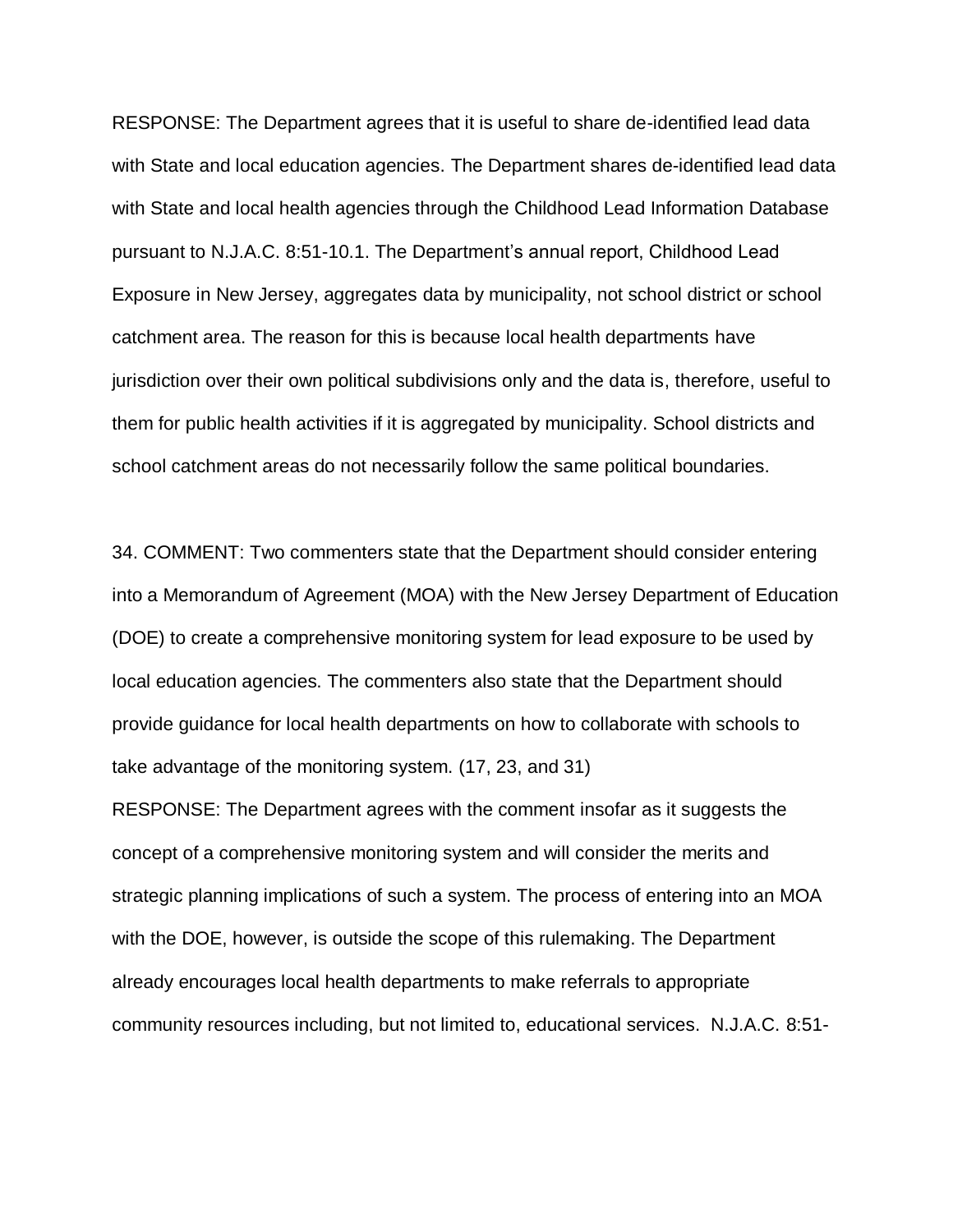2.4(b)15 requires case managers to monitor follow-up activities to ensure that educational interventions are delivered in a timely and coordinated manner.

35. COMMENT: One commenter states that our elected officials and educators have no information about children who have been exposed to lead in their communities. Therefore, the public sector's interest in serving the health, safety, and welfare of its residents is thwarted. (31)

RESPONSE: The Department disagrees with the comment. The Department publishes an annual report, Childhood Lead Exposure in New Jersey, which details screening rates, elevated blood lead level rates, completed inspections, and completed abatements. It is available at www.nj.gov/health/childhoodlead to provide this information to the public. The Department launched its #kNOwLEAD campaign in October 2016, a measure aimed at primary prevention through public awareness. The #kNOwLEAD campaign focuses on distributing information through social media and Department stakeholders.

36. COMMENT: Several commenters state that the public needs to be made more aware of the importance of lead screening and how to prevent elevated blood lead levels in children, which is consistent with a preventive approach. The commenters generally state that the proposed rules do not adopt a primary prevention approach. (4, 11, 18, and 30)

RESPONSE: The comment that the public needs to be made more aware of the importance of lead screening and how to prevent elevated blood lead levels in children,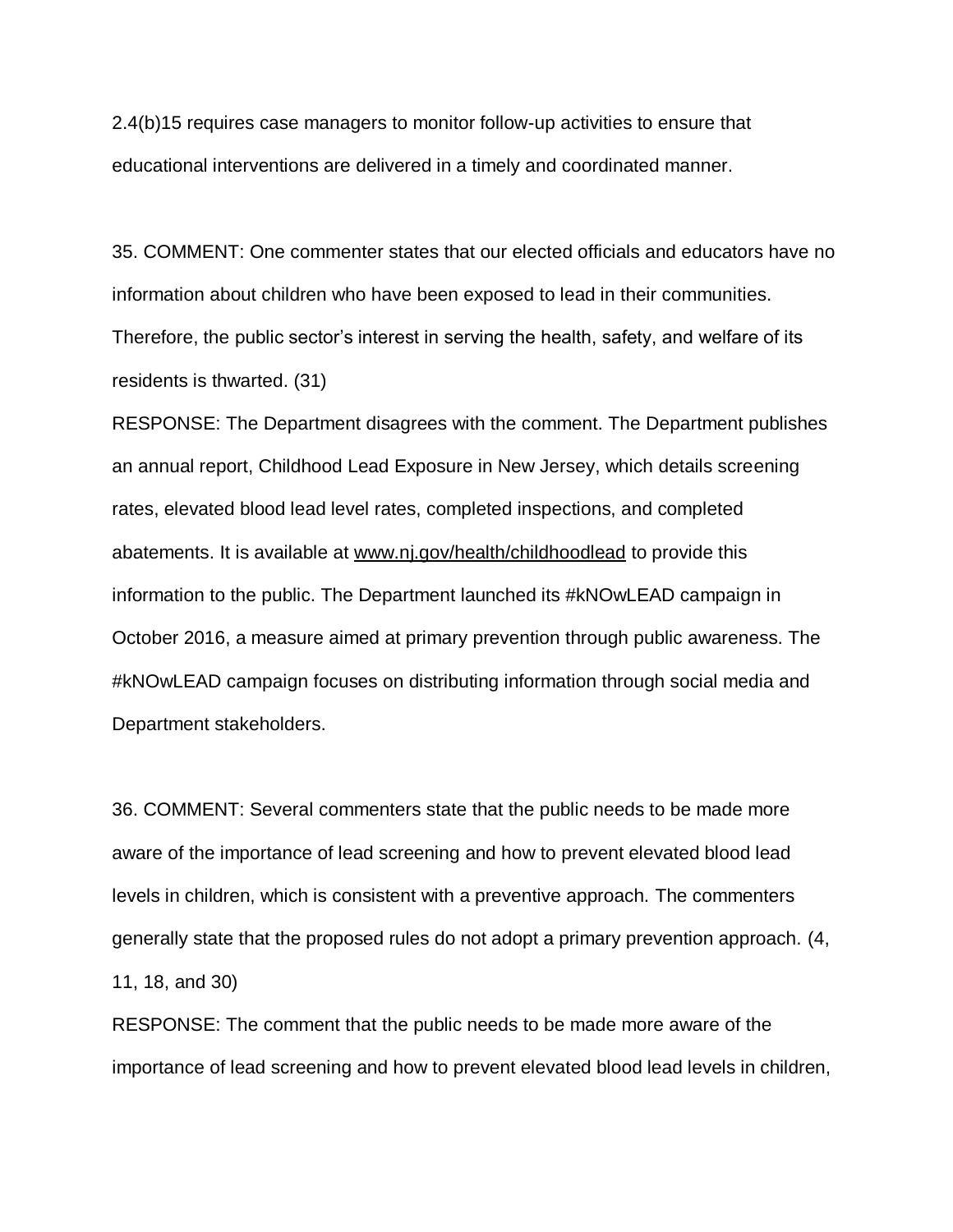which is consistent with a preventive approach, is outside the scope of this rulemaking. The purpose of the rules, as stated at N.J.A.C. 8:51-1.2, is to protect children from adverse health effects due to exposure to lead hazards in their homes and in the environment. The rules are focused on protecting each child who has already been exposed to lead. Outside of the legislative directive of N.J.S.A. 26:2-137.2 et seq., however, the Department agrees that efforts can and should be made in the area of primary prevention. In order to prevent children from being exposed to lead initially, the Department launched its #kNOwLEAD campaign in October 2016, a measure aimed at primary prevention through public awareness. The Department also established Regional Lead Poisoning Prevention and Healthy Homes Coalitions in January 2003. The Coalitions conduct public education and training for professionals to enhance their knowledge and skills that support primary prevention. In addition, the Department's Office of Population Health established a Population Health Action Team in September 2016. The Team includes representatives from eight State departments. The Team's Lead Work Group focuses efforts toward prevention and community engagement with an emphasis on high-risk populations and geographic regions.

37. COMMENT: One commenter states that while he supports the rule amendments, New Jersey needs a long-term initiative to slowly but surely replace old pipes and eliminate other known lead hazards. The commenter generally states that the best policy is to remove lead from our communities. (9)

RESPONSE: The Department agrees with the comment that lead should be removed from our communities, however, the comment is outside of the scope of these proposed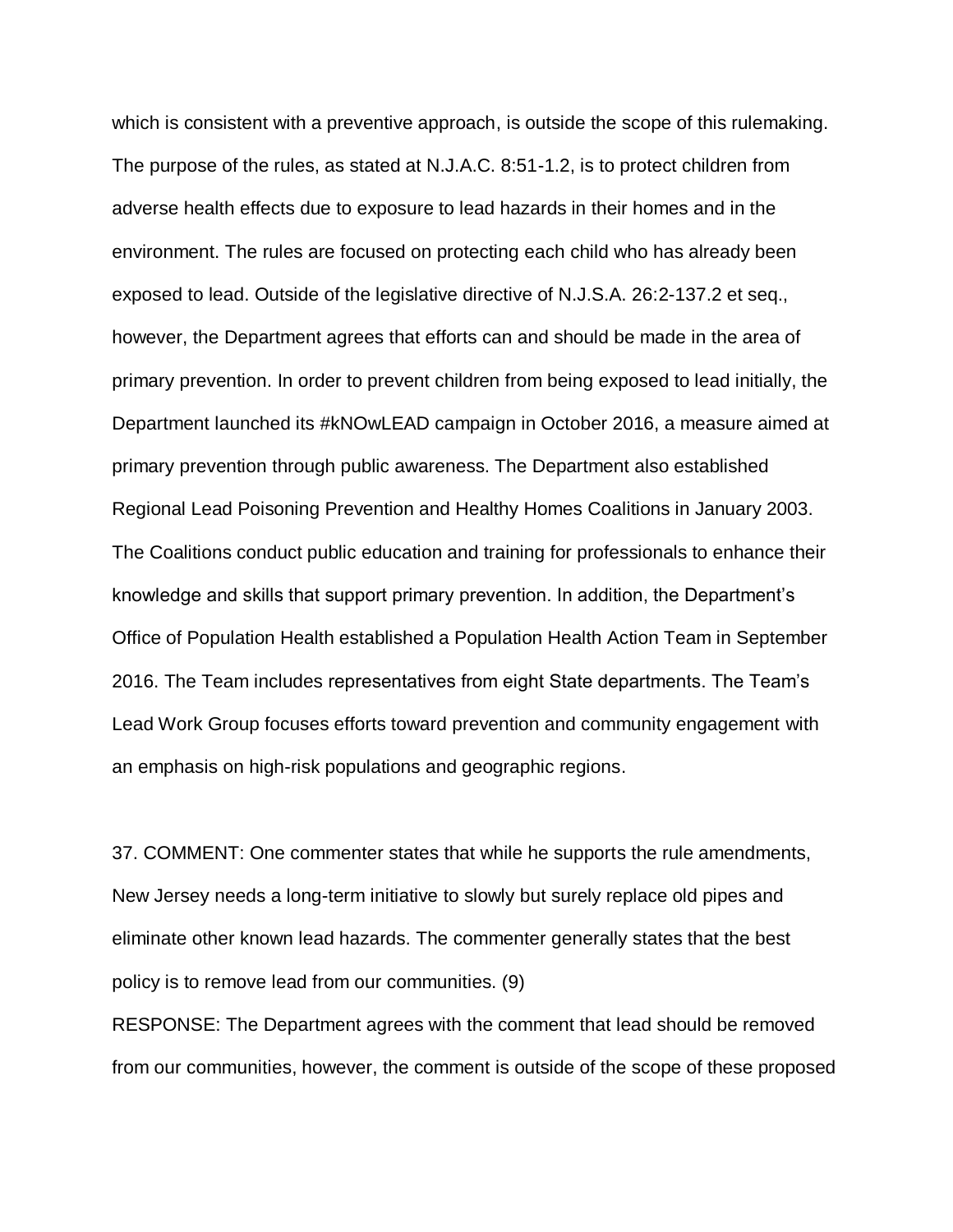amendments, which were authorized to fulfill the legislative intent expressed at [N.J.S.A.](https://web.lexisnexis.com/research/buttonTFLink?_m=7f839a864e627bdeb65131183d99d57b&_xfercite=%3ccite%20cc%3d%22USA%22%3e%3c%21%5bCDATA%5b47%20N.J.R.%202063%28a%29%5d%5d%3e%3c%2fcite%3e&_butType=4&_butStat=0&_butNum=6&_butInline=1&_butinfo=NJCODE%2026%3a2H-1&_fmtstr=FULL&docnum=2&_startdoc=1&wchp=dGLbVzt-zSkAA&_md5=e719b5d7b084245c401e2da980a12163)  [26:2-13](https://web.lexisnexis.com/research/buttonTFLink?_m=7f839a864e627bdeb65131183d99d57b&_xfercite=%3ccite%20cc%3d%22USA%22%3e%3c%21%5bCDATA%5b47%20N.J.R.%202063%28a%29%5d%5d%3e%3c%2fcite%3e&_butType=4&_butStat=0&_butNum=6&_butInline=1&_butinfo=NJCODE%2026%3a2H-1&_fmtstr=FULL&docnum=2&_startdoc=1&wchp=dGLbVzt-zSkAA&_md5=e719b5d7b084245c401e2da980a12163)7.2 et seq., particularly 26:2-137.7.

38. COMMENT: Four commenters state that lead paint testing of houses built before 1978 should be required prior to the sale or occupancy of those houses. (16, 20, 33, and 34)

RESPONSE: The Department acknowledges the comment. The comment is beyond the scope of these rules, however. The Department's authority is limited to addressing the health of children with elevated blood lead levels. See [N.J.S.A. 26:2-13](https://web.lexisnexis.com/research/buttonTFLink?_m=7f839a864e627bdeb65131183d99d57b&_xfercite=%3ccite%20cc%3d%22USA%22%3e%3c%21%5bCDATA%5b47%20N.J.R.%202063%28a%29%5d%5d%3e%3c%2fcite%3e&_butType=4&_butStat=0&_butNum=6&_butInline=1&_butinfo=NJCODE%2026%3a2H-1&_fmtstr=FULL&docnum=2&_startdoc=1&wchp=dGLbVzt-zSkAA&_md5=e719b5d7b084245c401e2da980a12163)7.2 et seq., particularly 26:2-137.7.

39. COMMENT: Three commenters state that the questions on page 6 of N.J.A.C. 8:51 Appendix G are not appropriate for a registered professional nurse case manager to answer. The commenters state that questions requiring the case manager to assess the structural soundness of the home, to determine whether gas appliances are properly vented, and to determine whether the carbon monoxide detectors are working are outside of the education and experience of case managers. The commenters state that these questions should be reassigned to the homeowner or the parents/guardians of the child with an elevated blood lead level to answer. (10, 28, and 29) RESPONSE: The Department disagrees with the comment. The questions on page 6 of N.J.A.C. 8:51 Appendix G are general public health assessment questions that the Department intends to document issues not captured through the Lead Hazard

Assessment Questionnaire (N.J.A.C. 8:51 Appendix A). This may lead the case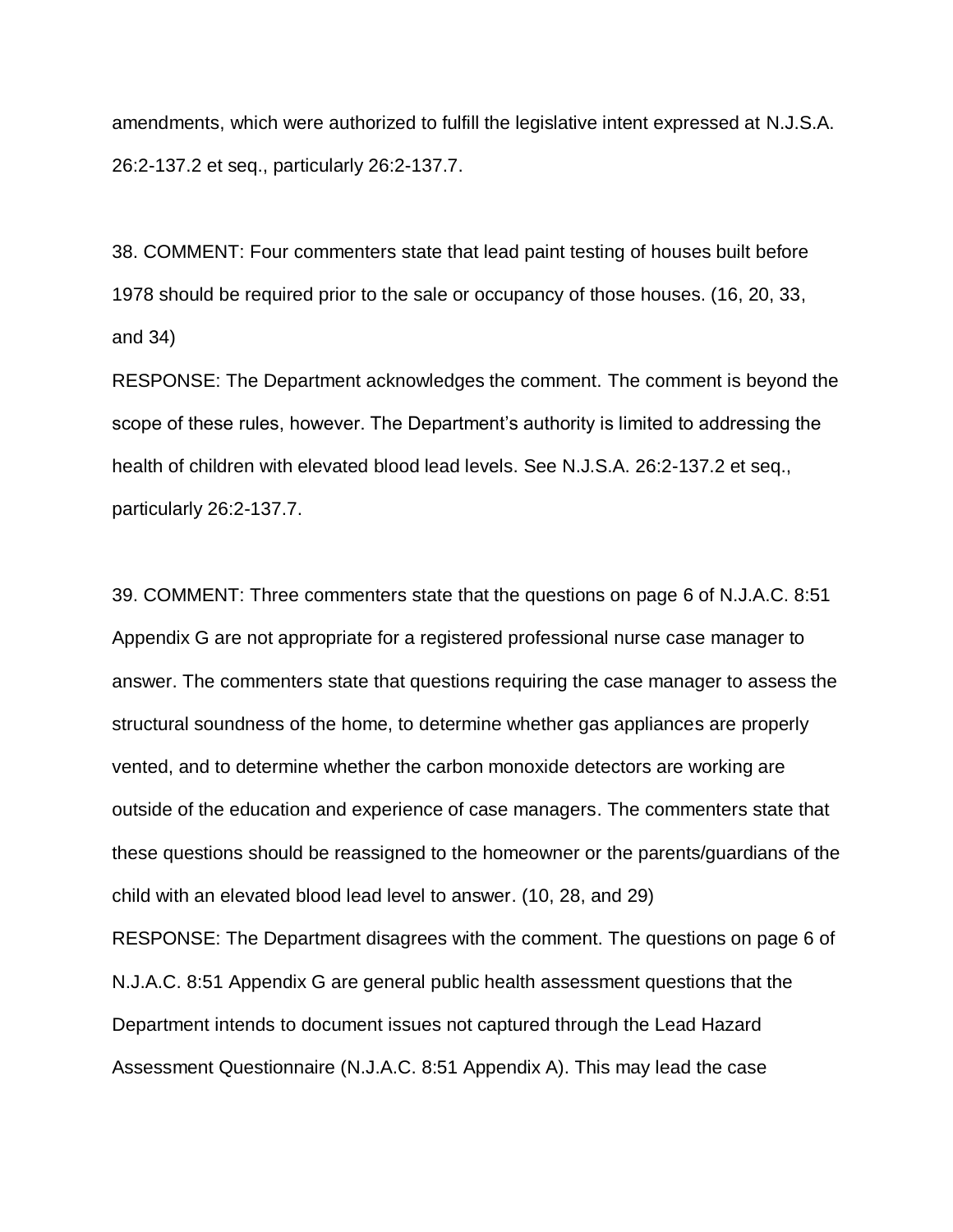manager to identify additional home hazards that contribute to poor health outcomes. The case manager is familiar with this assessment and, in the event he or she has a question, the case manager has access to other officials, such as a lead inspector/risk assessor or local construction code inspector for consultation. The parents and/or guardians of the child with an elevated blood lead level do not have this training or access to additional resources.

40. COMMENT: One commenter states that the Environmental Intervention Report form, found at N.J.A.C. 8:51 Appendix B, does not allow for reporting of all conditions that constitute a lead hazard. The commenter states that this deficiency causes confusion for property owners and lead abatement contractors because they do not understand every lead hazard that must be abated. The commenter does not identify specific changes the Department should make that would improve the form. (2) RESPONSE: The Department disagrees with the comment. N.J.A.C. 8:51 Appendix B allows documentation of all components tested and contains a column for the inspector to note whether the component tested resulted in a violation. Pursuant to N.J.A.C. 5:17- 3.2(a)1, all testing and evaluation services shall be conducted in accordance with Chapters 5, 7, and 15 of the HUD Guidelines. Chapter 7 of the HUD Guidelines specifies testing combinations and documentation standards that inspectors are required to follow to determine the location and extent of lead hazards in single-family and multi-family dwellings. Chapter 7 requires that all testing combinations must be classified as either positive or negative, and lead inspectors and abatement contractors are trained in HUD guidelines. N.J.A.C. 8:51 Appendix F contains a template letter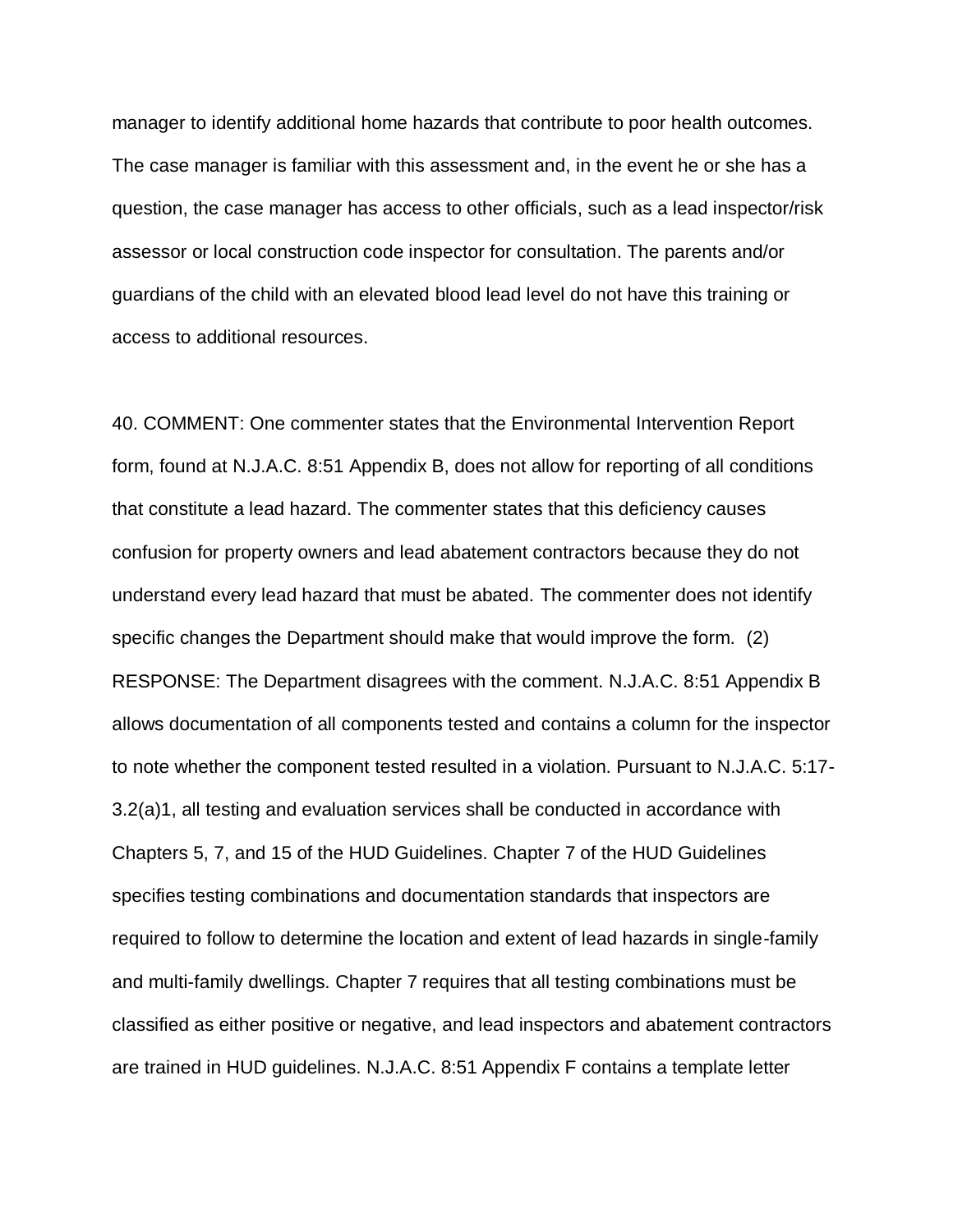which sets forth the minimum information that a local health department must provide to a homeowner in its notice of violation. If the local health department believes that something is unclear concerning the location of a lead hazard following inspection, the local health department should clarify and resolve the matter in its formal notice of violation letter.

41. COMMENT: Three commenters state that N.J.A.C. 8:51-2.4(b)14 should include information and referral, when appropriate, to New Jersey Early Intervention Services. (3, 24, and 31)

RESPONSE: The Department disagrees with the comment. N.J.A.C. 8:51-2.4(b)14 states that the case manager shall refer cases to appropriate community resources including, but not limited to, Special Child Health Services. Early Intervention Services are included within the ambit of Special Child Health Services.

42. COMMENT: Two commenters state that for confirmed venous whole blood lead levels of five to nine µg/dL, the evidence that intervention will improve health and education outcomes is less convincing than that for whole blood lead levels of 10 µg/dL. The commenters do not state what action the Department should take with regard to this evidence, however. (33 and 34)

RESPONSE: The Department acknowledges the comment. The Department is required by N.J.S.A. 26:2-137.1a to follow CDC recommendations, which currently require intervention at a blood lead level of five µg/dL or higher.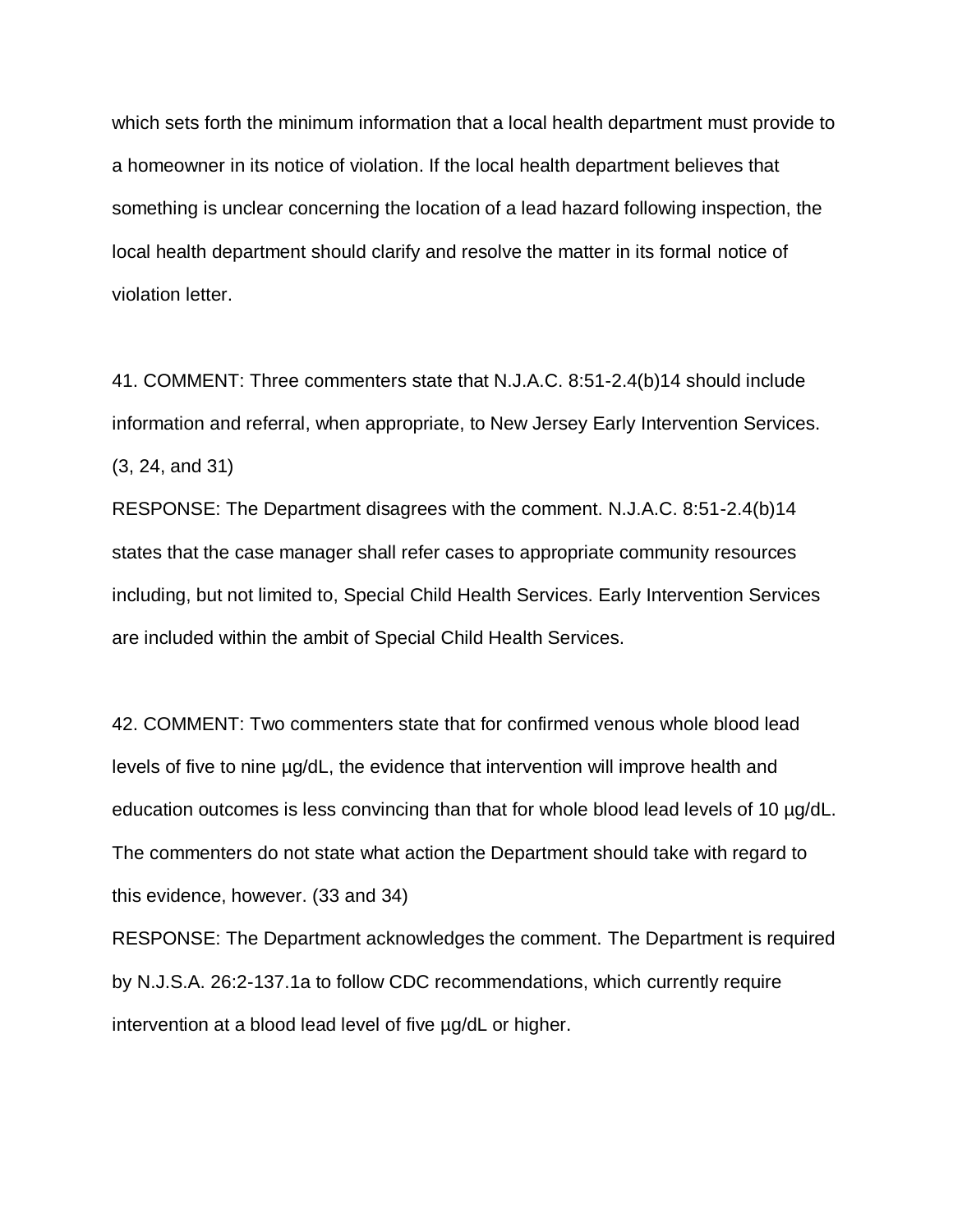43. COMMENT: Two commenters state that the Consent to Participate form for the Childhood Lead Poisoning Program should be available in other languages, especially Spanish. (14 and 32)

RESPONSE: The Department has not promulgated a Consent to Participate form or a template for such a form under N.J.A.C. 8:51. The Department's intent with respect to signed release forms is that each local health department develop and approve a release form that meets the needs of the constituents of that local health department. The Department intends for the release to authorize case management referrals as set forth at N.J.A.C. 8:51-3.3(a)1.

44. COMMENT: One commenter states that the definition of "hazard assessment" at N.J.A.C. 8:51-1.4, which states that the lead inspector/risk assessor should take dust samples of window sills and floors or areas where a child is most likely to come in contact with dust, wrongly implies that dust samples should only be taken in rooms identified on the Hazard Assessment Questionnaire, found at N.J.A.C. 8:51 Appendix A. The commenter states that the definition of "hazard assessment" should be amended to delete this implication. (2)

RESPONSE: The Department disagrees with the comment. The Hazard Assessment Questionnaire does not limit the areas where dust wipe samples should be taken. The lead inspector/risk assessor, after satisfying minimum dust sampling requirements, has the discretion to determine whether and where additional dust samples should be taken. See N.J.A.C. 8:51-5.1(b).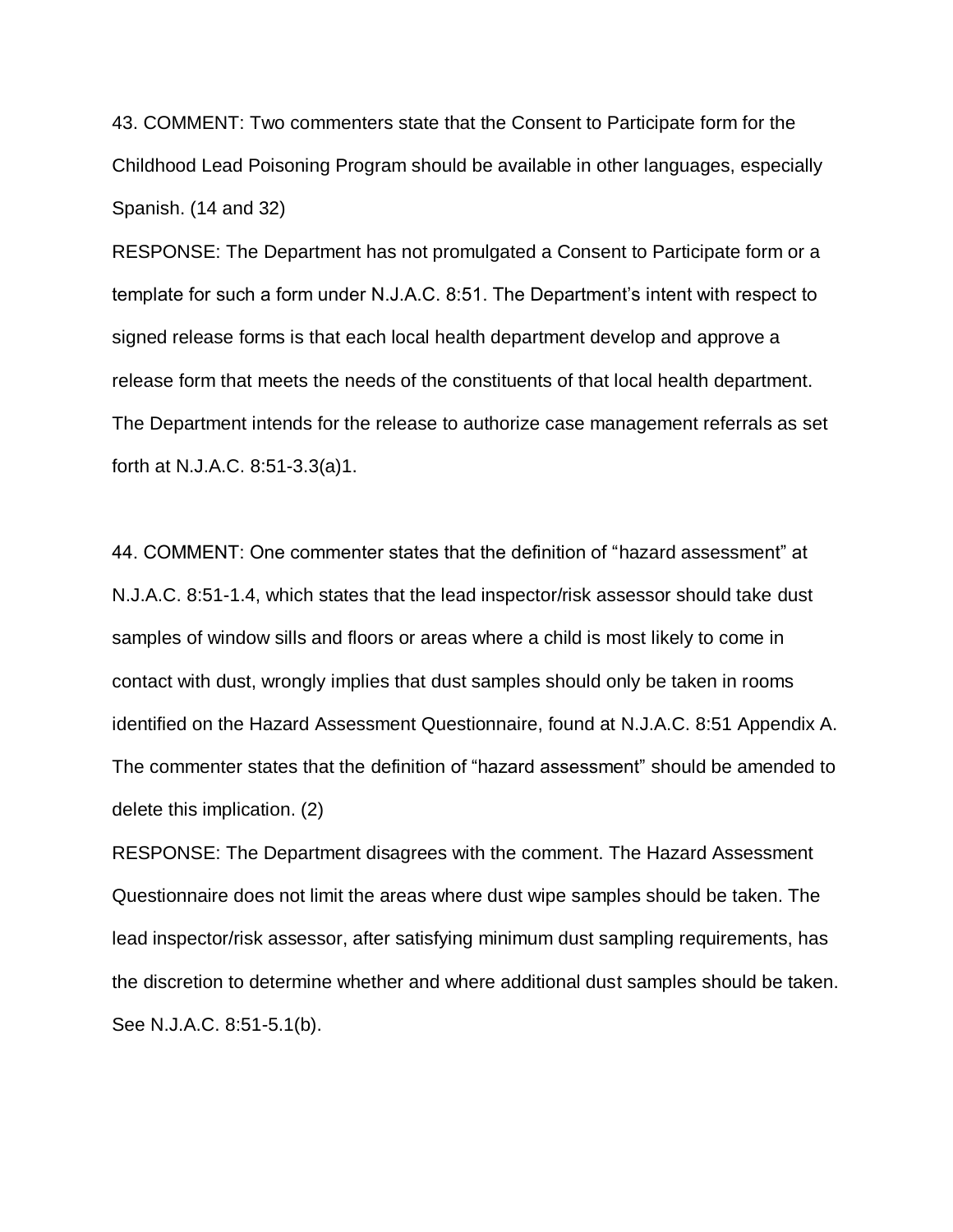45. COMMENT: One commenter states that the definition of "hazard assessment" at N.J.A.C. 8:51-1.4, which means, in part, testing of the soil if no lead-based paint is found in either the interior or the exterior of the residence, unnecessarily postpones the testing of soil near the child's residence. The commenter states that soil testing should occur simultaneously with interior inspection. The commenter points out that contaminated soil can be brought into the house on shoes or pets and could contribute to the lead dust found on floors. (2)

RESPONSE: The Department disagrees that the definition of "hazard assessment" at N.J.A.C. 8:51-1.4, which includes the completion of the Hazard Assessment Questionnaire, found at N.J.A.C. 8:51 Appendix A, unnecessarily postpones the testing of soil near the child's residence. N.J.A.C. 8:51 Appendix A gives broad discretion to the lead inspector/risk assessor to determine when to test soil.

46. COMMENT: One commenter states that additional clarification is needed concerning when a child can be discharged from case management. The commenter states that a child's case should be closed when the child no longer lives in the residence encumbered by an outstanding abatement order if the child's blood lead level has declined below five  $\mu$ g/dL. (2)

RESPONSE: The Department disagrees with the comment. The Department's intent in promulgating N.J.A.C. 8:51-2.4(e) is to ensure case management of the highest quality. By keeping a child's case open in the circumstances described by the commenter, the Department intends to protect a child who may move back to his or her previous residence, which still presents a lead hazard.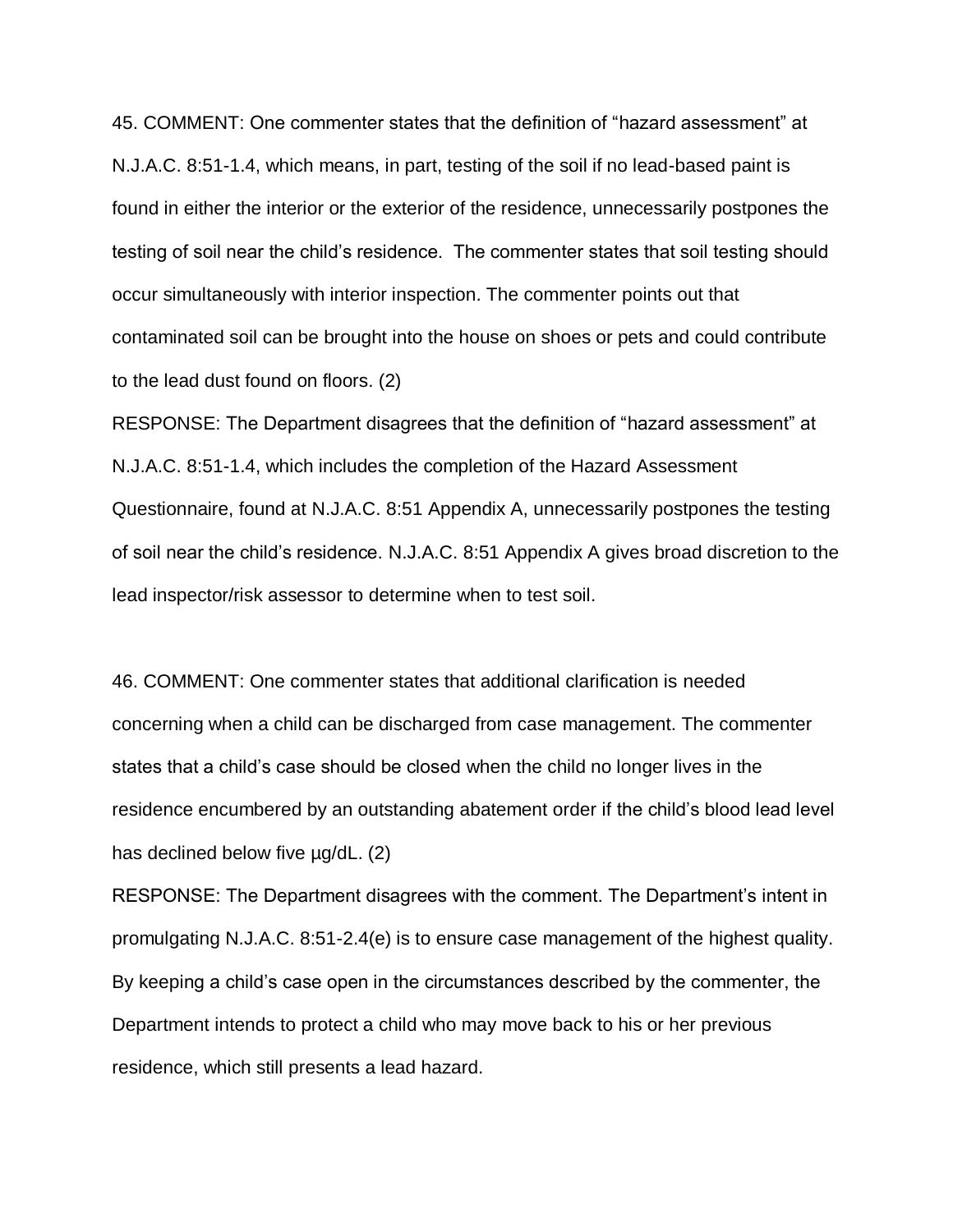47. COMMENT: Several commenters expressed support for the Department's proposed revision of the definition of elevated blood lead level to five µg/dL from 10 µg/dL. These comments generally state that this change would result in more children receiving case management and the identification and removal of lead hazards. The comments generally commend the Department for proposing this change and support working with the Department on continuing to promote the prevention of elevated blood lead levels. (4, 7, 10, 12, 17, 18, 19, 21, 23, and 25 through 31)

RESPONSE: The Department thanks the commenters for their support of the rule.

48. COMMENT: One commenter states that N.J.A.C. 8:51-2.4(d)3xii, which recommends the primary care provider to communicate regarding medical treatment with the New Jersey Poison Information and Education System, is a good use of the valuable resource. (5)

RESPONSE: The Department thanks the commenter for his support of the rule.

49. COMMENT: Several commenters state that they agree with the Department's proposed renaming of N.J.A.C. 8:51 to Childhood Elevated Blood Lead Levels because the change incorporates the language most frequently used by experts in the field of child and adolescent health. (7, 25, 26, and 27)

RESPONSE: The Department thanks the commenters for their support of renaming N.J.A.C. 8:51.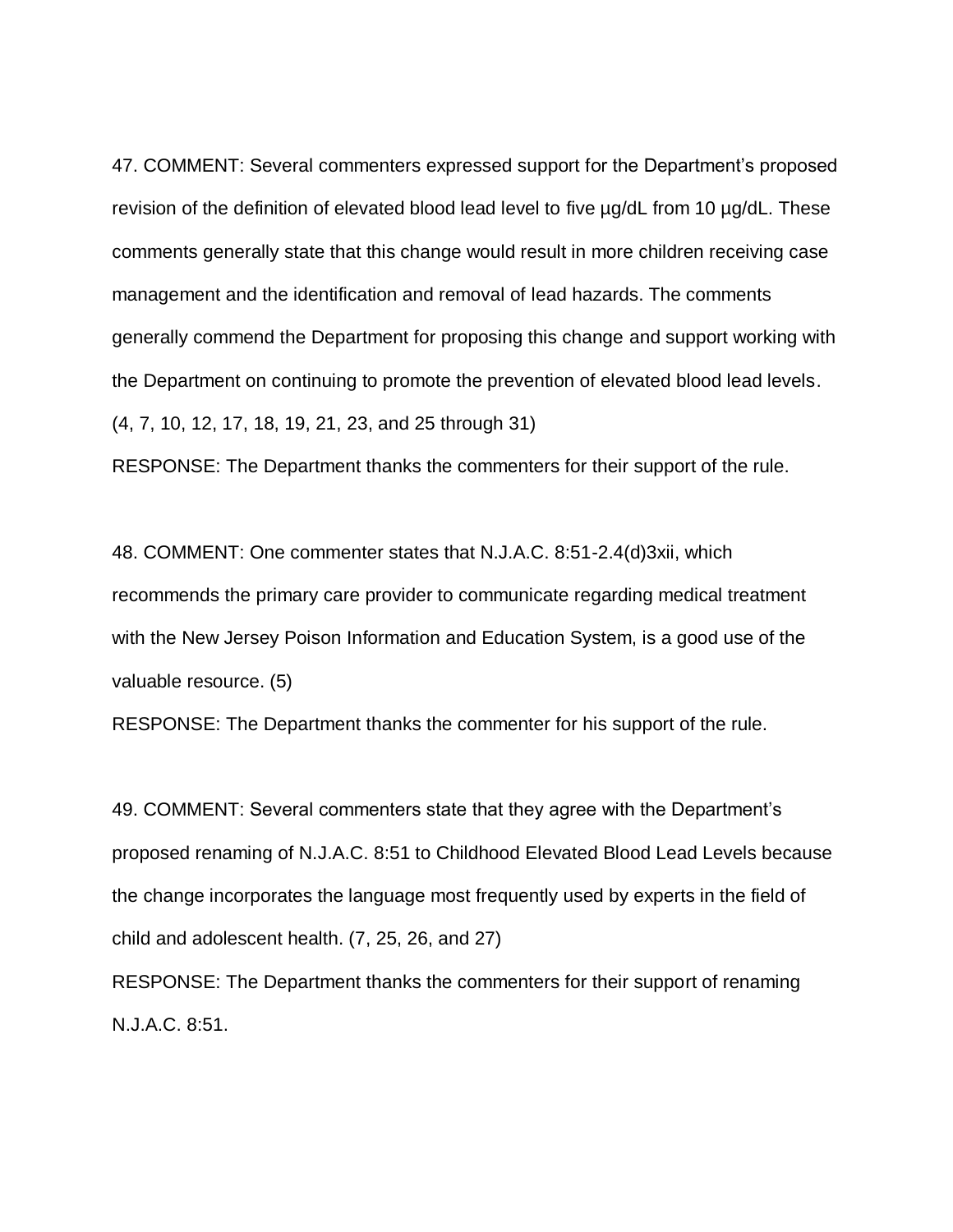50. COMMENT: Several commenters state that since the CDC does not distinguish between capillary or venous blood test methods for determining whether a child has an elevated blood lead level, the commenters recommend adoption of N.J.A.C. 8:51-2.5(a) which would require a home visit for both capillary and venous elevated blood lead level samples. (17, 23, and 31)

RESPONSE: The Department disagrees with the comment that it is appropriate to initiate a home visit at a capillary blood lead level of five to nine µg/dL. This is because a capillary test is generally not as reliable as a venous test and, therefore, should not be used to justify the initiation of case management. The Department set forth its rationale for not adopting a portion of proposed N.J.A.C. 8:51-2.5(a) in its Response to Comment 13.

## **Summary** of Agency Initiated Changes:

The Department is correcting upon adoption N.J.A.C. 8:51-2.4(b)3, which the Department intended to read "In the case of a child with two confirmed blood lead levels of five to nine µg/dL or one confirmed blood lead level of 10-44 µg/dL." This change is necessary to specify which interventions must be provided in the case of a child who has a blood lead level up to 44 µg/dL and to logically transition to adopted N.J.A.C. 8:51-2.4(c), which prescribes interventions in the case of a child who has a blood lead level of 45 µg/dL or greater.

## **Federal Standards Statement**

The Department is not adopting the amendments, repeals, and new rules under the authority of, or in order to implement, comply with, or participate in any program established under Federal law. The Department's authority for this chapter is [N.J.S.A.](http://www.lexis.com/research/buttonTFLink?_m=db3e566ceabbce598e83c6fc7f3e16c8&_xfercite=%3ccite%20cc%3d%22USA%22%3e%3c%21%5bCDATA%5b41%20N.J.R.%204604%28a%29%5d%5d%3e%3c%2fcite%3e&_butType=4&_butStat=0&_butNum=185&_butInline=1&_butinfo=NJCODE%2024%3a14A-1&_fmtstr=FULL&docnum=1&_startdoc=1&wchp=dGLbVzt-zSkAl&_md5=f2b81334e4a1daac6859981286c3bf68)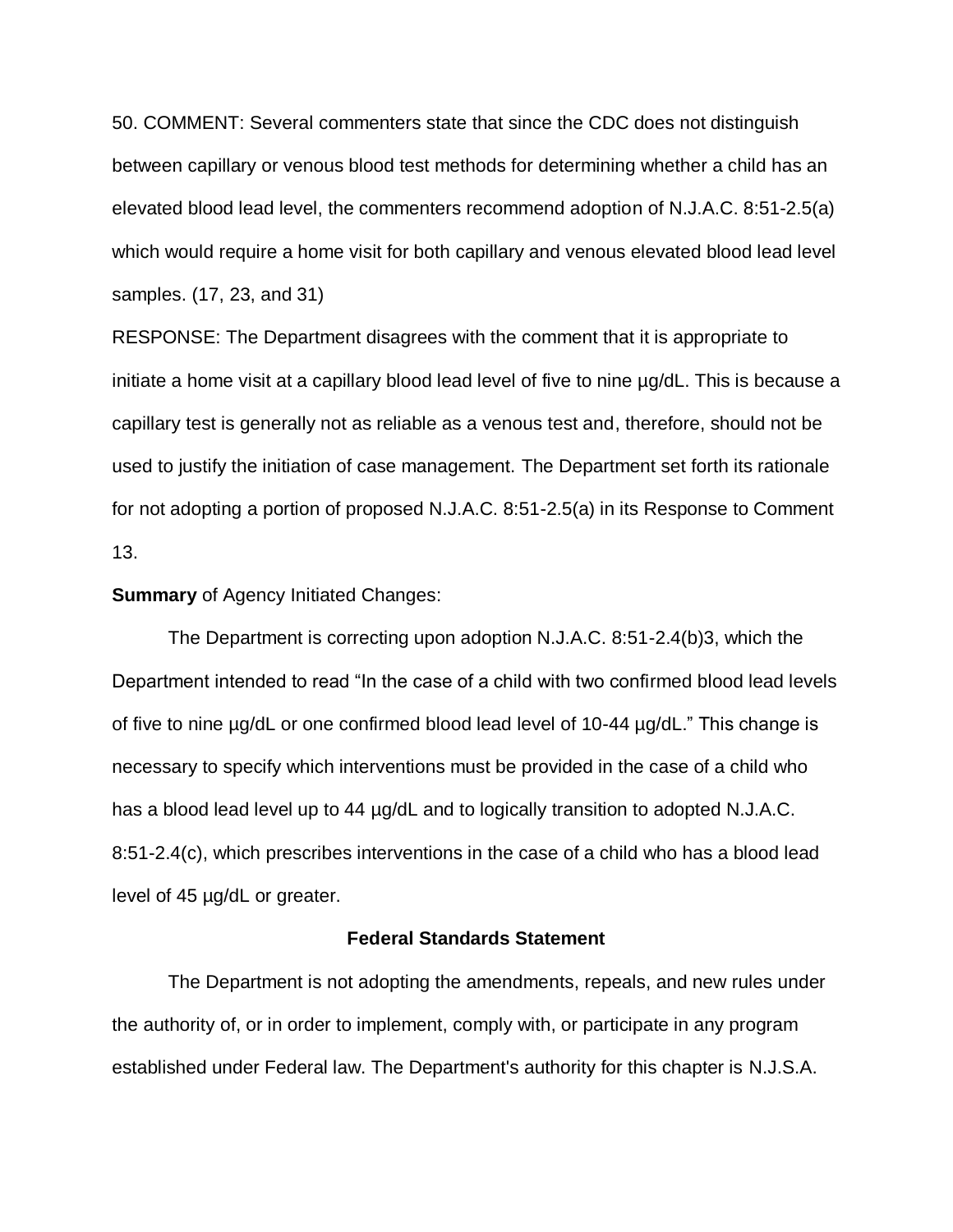[24:14A-1](http://www.lexis.com/research/buttonTFLink?_m=db3e566ceabbce598e83c6fc7f3e16c8&_xfercite=%3ccite%20cc%3d%22USA%22%3e%3c%21%5bCDATA%5b41%20N.J.R.%204604%28a%29%5d%5d%3e%3c%2fcite%3e&_butType=4&_butStat=0&_butNum=185&_butInline=1&_butinfo=NJCODE%2024%3a14A-1&_fmtstr=FULL&docnum=1&_startdoc=1&wchp=dGLbVzt-zSkAl&_md5=f2b81334e4a1daac6859981286c3bf68) et seq., particularly 24:14A-11; 26:1A-7; 26:2-137 et seq., particularly 26:2- 137.7; and 26:2Q-1 et seq., particularly 26:2Q-12, and Executive Order No. 100 (Corzine, April 29, 2008). The Department is not adopting the amendments under any other State statute that incorporates Federal law, standards, or requirements.

However, in order to establish standards consistent with existing Federal recommendations applicable to public health interventions to prevent elevated blood lead levels in children, the Department has elected to incorporate by reference, as amended and supplemented, the following policies and guidelines in the rules: "Low Level Lead Exposure Harms Children: A Renewed Call for Primary Prevention" and "CDC Response to Advisory Committee on Childhood Lead Poisoning Prevention Recommendations in 'Low Level Lead Exposure Harms Children: A Renewed Call for Primary Prevention'." The rules in this chapter do not impose requirements that exceed Federal policies and guidelines, therefore, a Federal standards analysis is not required.

**Full text** of the adopted amendments and new rules follows (additions to proposal indicated in boldface with asterisks **\*thus\***; deletions from proposal indicated in brackets with asterisks \*[thus]\*):

8:51-1.3 Incorporated materials

(a) (No change from proposal.)

(b) The Department incorporates by reference the following forms and assessments in this chapter:

1.– 7. (No change from proposal.)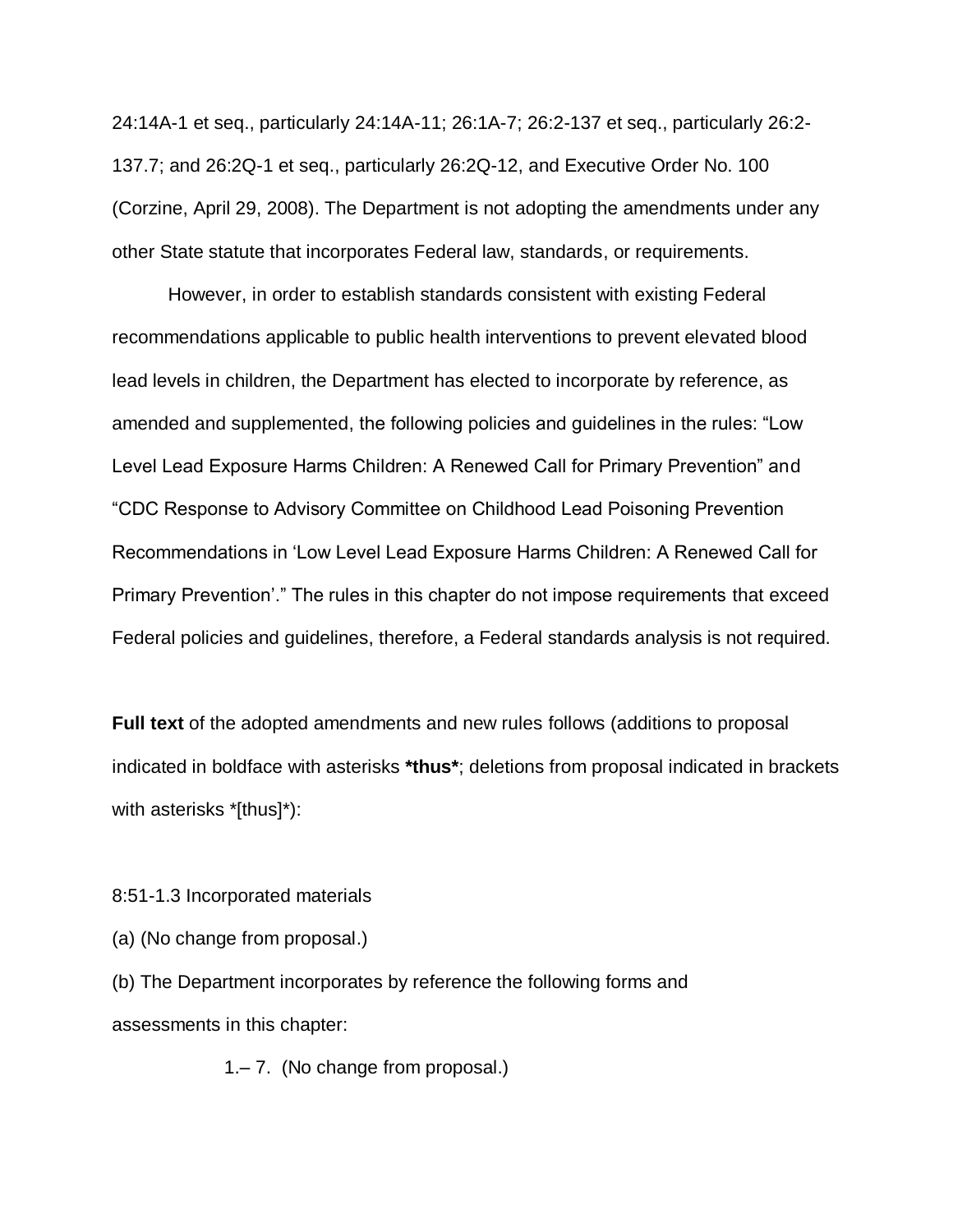8. Childhood Lead Exposure Case Closure (N.J.A.C. 8:51 Appendix K) is the form required to be used by the public health nurse case manager to discharge children from case management \*[; and]\***\*.\***

\*[9. Preliminary Environmental Evaluation [\(N.J.A.C. 8:51](http://www.lexis.com/research/buttonTFLink?_m=2cb79fe4a50f1488ba4bbb2b9aff0a10&_xfercite=%3ccite%20cc%3d%22USA%22%3e%3c%21%5bCDATA%5b42%20N.J.R.%201535%28a%29%5d%5d%3e%3c%2fcite%3e&_butType=4&_butStat=0&_butNum=242&_butInline=1&_butinfo=NJ%20ADMIN%208%3a51&_fmtstr=FULL&docnum=1&_startdoc=1&wchp=dGLbVzt-zSkAl&_md5=26bbcd8e7fbae310836b60739b4ecc26) Appendix L) is the form required to be used by the public health nurse case manager to identify lead sources in a child's environment.]\*

(c)-(e) (No change from proposal.)

## 8:51-1.4 Definitions

The following words and terms, when used in this chapter, shall have the following meanings, unless the context clearly indicates otherwise:

…

\*["Preliminary environmental evaluation" means the collection of background information regarding physical characteristics by the local board of health using the form provided at N.J.A.C. 8:51 Appendix L, incorporated herein by reference.]\* …

8:51-2.3 Confirmation of blood lead test results

(a) A capillary blood screening sample that produces a blood lead level of five µg/dL or greater shall be confirmed by a venous blood lead sample before an environmental intervention \*[or preliminary environmental evaluation]\* is performed.

1. (No change from proposal.)

(b) (No change from proposal.)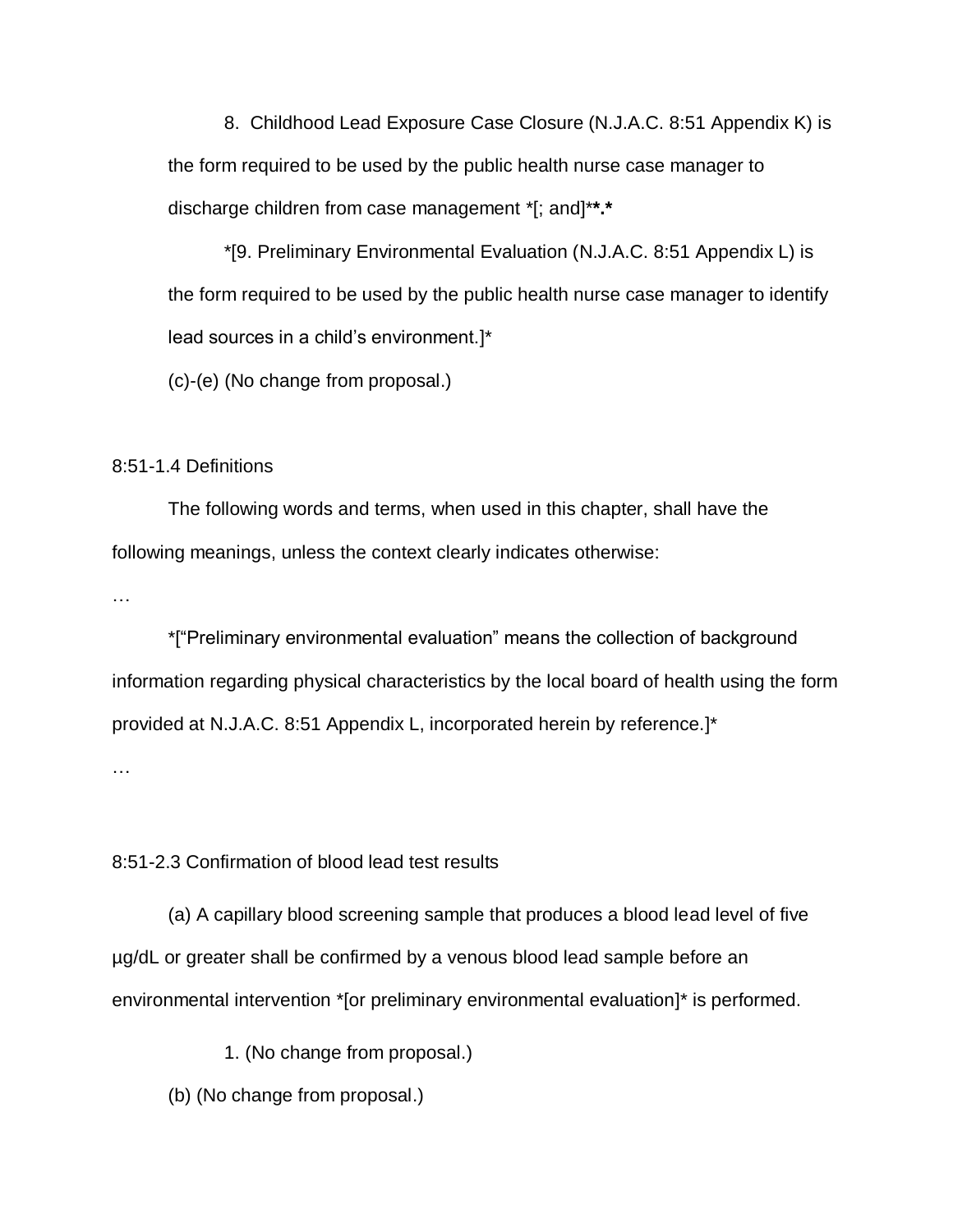## 8:51-2.4 Case management

(a) Whenever a child has a **\*confirmed\*** blood lead level of five µg/dL or greater, the local board of health shall provide for case management of the child and his or her family.

\*[(b) Whenever a child has a capillary blood lead level 5 µg/dL to 9 µg/dL a public health staff member shall perform case management consisting of:

1. Education, both written and verbal, and counseling of the parents(s)/legal guardian about the effects and prevention of elevated blood lead levels;

2. Recommending venous blood lead retesting of the child and, when indicated, blood lead screening of siblings and other children living in the same household, and of pregnant women living in the same household in cooperation with the health care provider in accordance with N.J.A.C. 8:51A.

3. Determining whether or not the child has a health care provider, and, if not, referral to a health care provider;

4. Education and counseling about nutrition and its role in reducing lead absorption;

5. Education and counseling about personal hygiene, housekeeping, and other risk reduction measures that the parent(s)/legal guardian can take to reduce the child's exposure to sources of lead; and,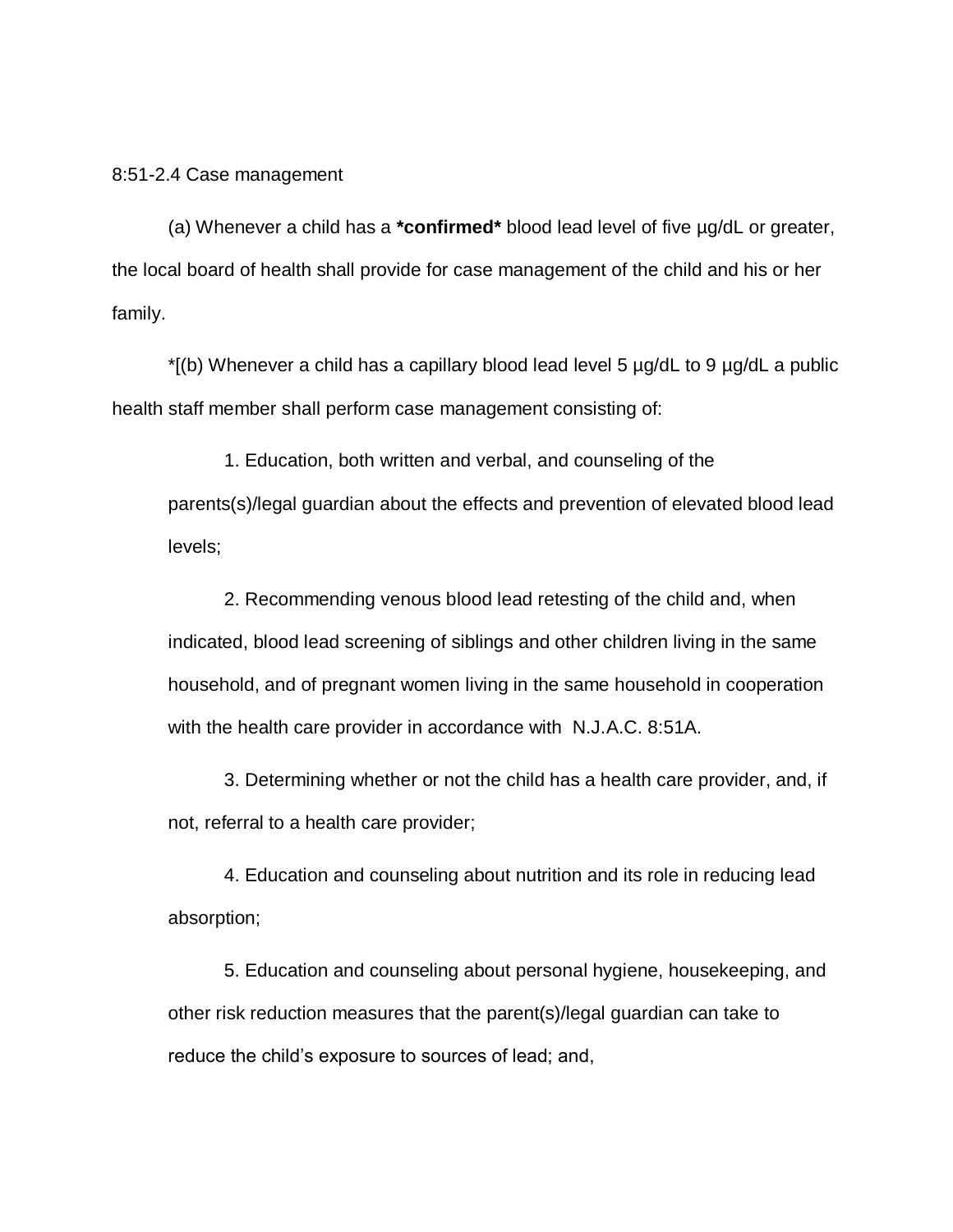6. Referrals to appropriate community resources including, but not limited to: health insurance coverage; Women, Infants and Children; transportation services; and other community services.]\*

\*[(c)]\* **\*(b)\*** Whenever a child has a confirmed blood lead level of five µg/dL or greater, a public health nurse shall perform case management consisting of:

 $1. - 2$ . (No change.)

3. In the case of a child with two confirmed blood lead levels of five to nine µg/dL or one confirmed blood lead level of 10 **\*to 44\*** µg/dL, a review of the lead Hazard Assessment Questionnaire, available at N.J.A.C. 8:51 Appendix A, with the lead inspector/risk assessor certified by the Department to ensure that the child's environment has been evaluated for non-paint lead hazards and that the environmental evaluation has been performed in accordance with N.J.A.C. 8:51-4.2; \*[or, in the case of a child with a single confirmed blood lead level of five to nine µg/dL, a review of the Preliminary Environmental Evaluation, available at N.J.A.C. 8:51 Appendix L, to ensure that the child's environment has been evaluated for potential paint and non-paint lead hazards in accordance with  $N.J.A.C. 8:51-4.1(g);$ <sup>\*</sup>

4. - 16. (No change from proposal.)

\*[(d)]\* **\*(c)\*** Whenever a child has a confirmed blood lead level of 45 µg/dL or greater case management shall:

1. (No change from proposal.)

2. Comply with \*[(c)]\* **\*(b)\*** above; and

3. (No change from proposal.)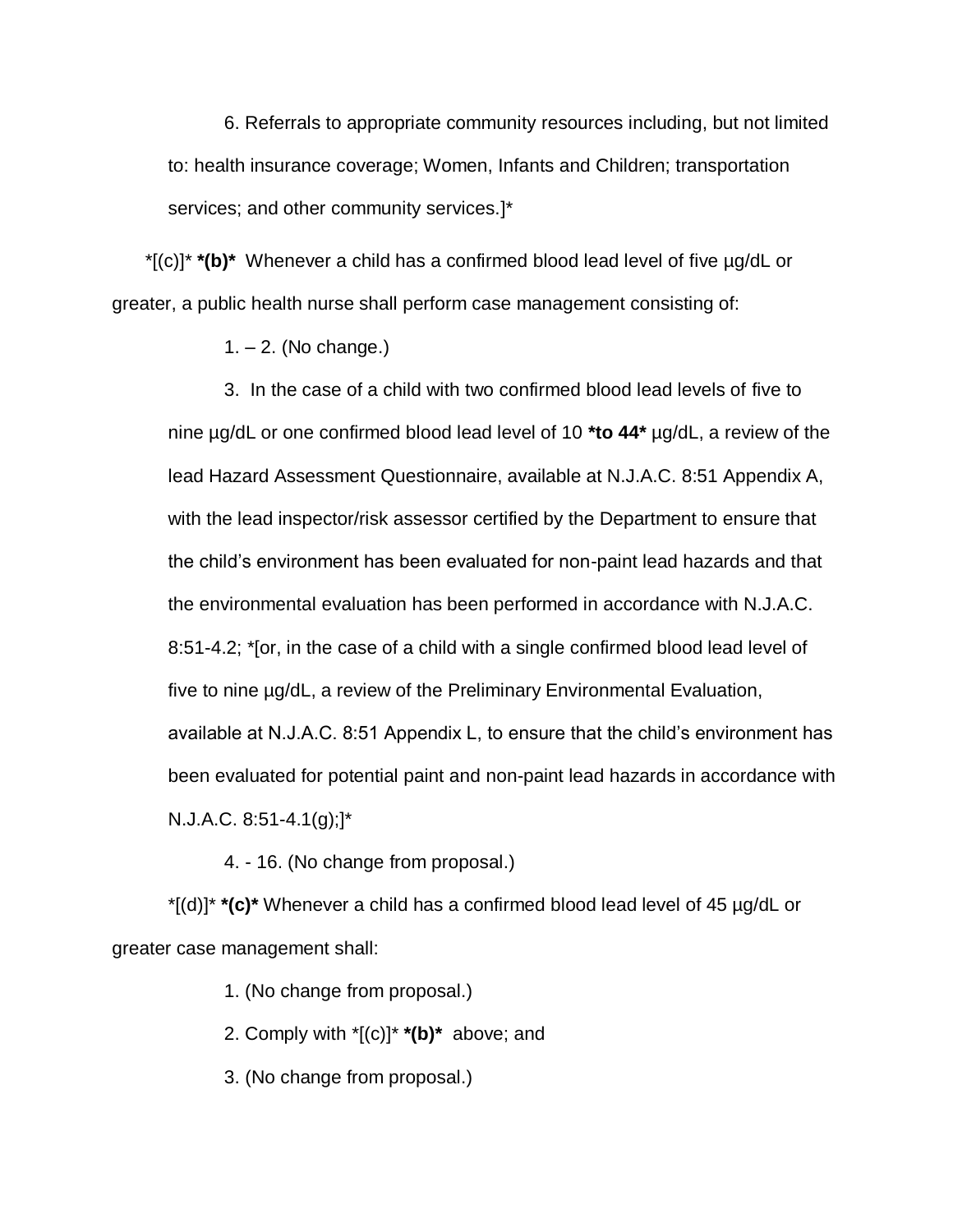\*[(e)]\* **\*(d)\*** (No change in text.)

\*[(f)]\* **\*(e)\*** (No change in text from proposal.)

## 8:51-2.5 Home visits

(a) Each public health nurse completing case management shall conduct an initial home visit according to the following schedule upon notification by the Department of an elevated blood lead level:

Blood Lead Levels (µg/dL) Time Frame For Initial Home Visit ----------------------- ------------- \*[5 to 9 capillary Within four weeks]\* 5 to 14 venous sample Superintendent State Within three weeks 15 to 19 venous sample Within two weeks 20 to 44 venous sample 20 to 44 venous sample 45 to 69 venous sample Within 48 hours >/= 70 venous sample Within 24 hours

(b) (No change from proposal.)

## 8:51-3.2 Reporting by local boards of health

(a) When a local board of health receives a report of a child with a blood lead level of five µg/dL or greater, it shall report to the Department through the Childhood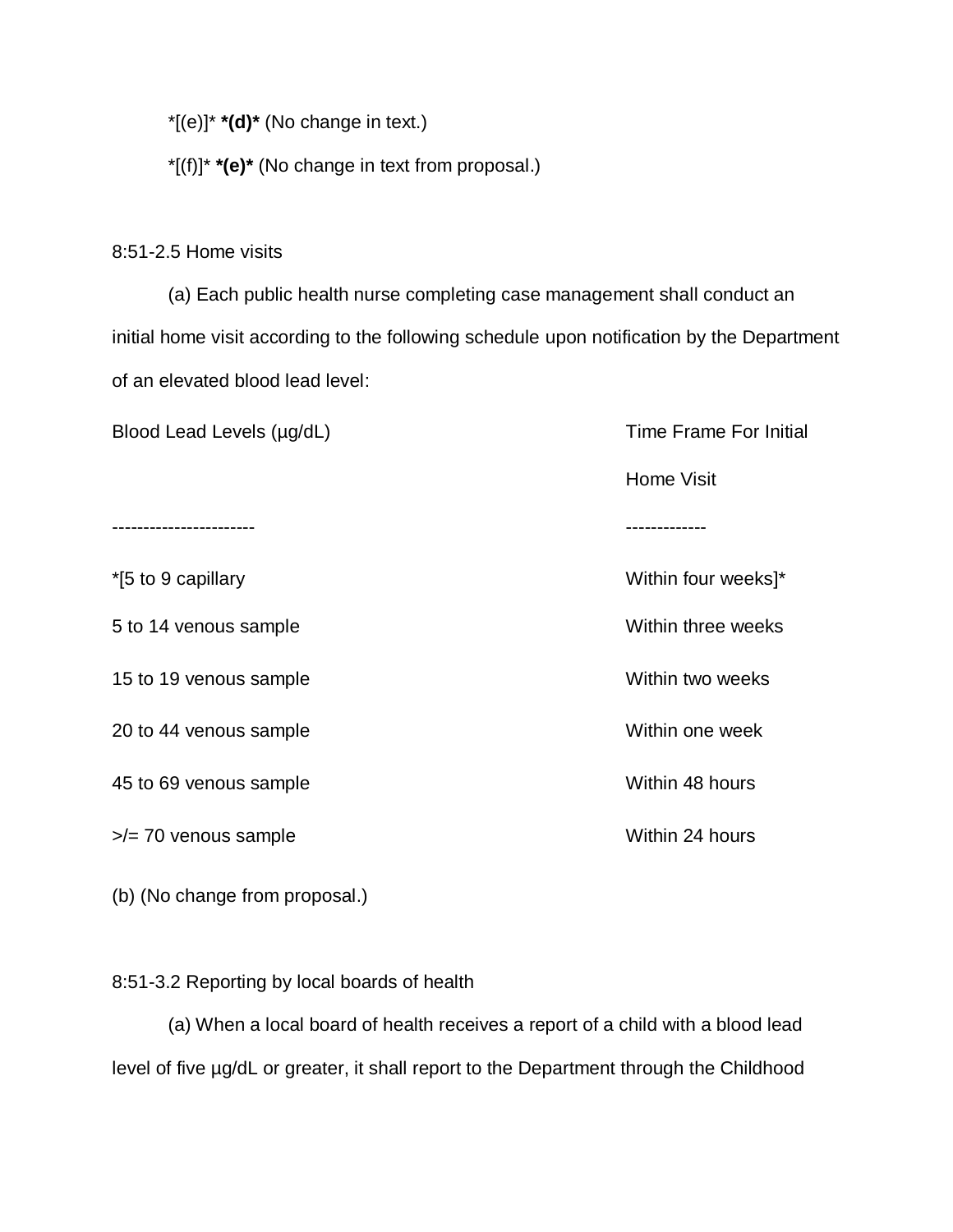Lead Information Database as set forth at N.J.A.C. 8:51-10, on the actions it has taken on behalf of the child.

1.- 2. (No change.)

\*[3. The local board of health shall report the following preliminary environmental evaluation information:

i. General information, including the date the case was referred, dwelling type, occupancy, year built;

ii. The local board of health staff member's name, address, phone (work office and work mobile);

iii. Date the preliminary environmental evaluation was started; date the preliminary environmental evaluation was completed; reported or evidence of conditions that may contribute to elevated blood lead levels.]\*

(b) – (c) (No change from proposal.)

## 8:51-3.3 Confidentiality of records

(a) All medical information or information concerning reportable events pursuant to this chapter, including all written and electronic records maintained by the Department, and by local boards of heatlh, regarding blood lead screening, case management activities, **\*and\*** environmental interventions\*[, and preliminary environmental evaluations]\* that identify individual children, including address information and laboratory results, shall not be disclosed, except under the following circumstances:

1.-3. (No change from proposal.)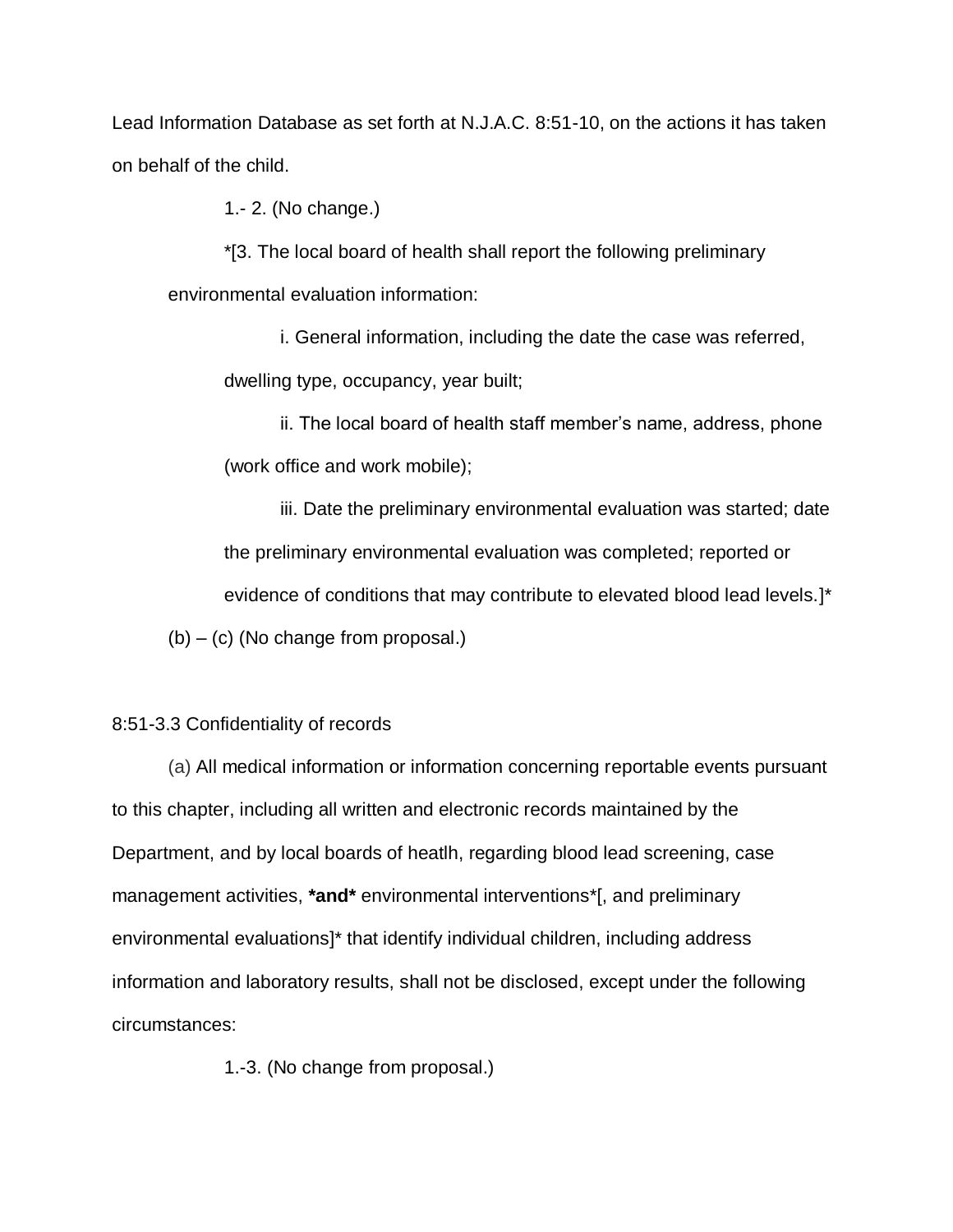(b) – (c) (No change from proposal.)

SUBCHAPTER 4. ENVIRONMENTAL INTERVENTION \*[AND PRELIMINARY ENVIRONMENTAL EVALUATION]\*

8:51-4.1 Environmental intervention for all children with confirmed blood lead levels of five µg/dL or greater

 $(a) - (d)$  (No change from proposal).

(e) The local board of health shall conduct the initial environmental intervention \*[or preliminary environmental evaluation]\* according to the following schedule upon notification by the Department of an elevated blood lead level:

Blood Lead Levels (µg/dL) Time Frame For Initial

Environmental Intervention

----------------------- -----------------------------

Following two consecutive test

results

| 5 to 9 venous sample      | Within three weeks |
|---------------------------|--------------------|
| 5 to 14 venous sample     | Within three weeks |
| 15 to 19 venous sample    | Within two weeks   |
| 20 to 44 venous sample    | Within one week    |
| 45 to 69 venous sample    | Within 48 hours    |
| $\ge$ /= 70 venous sample | Within 24 hours    |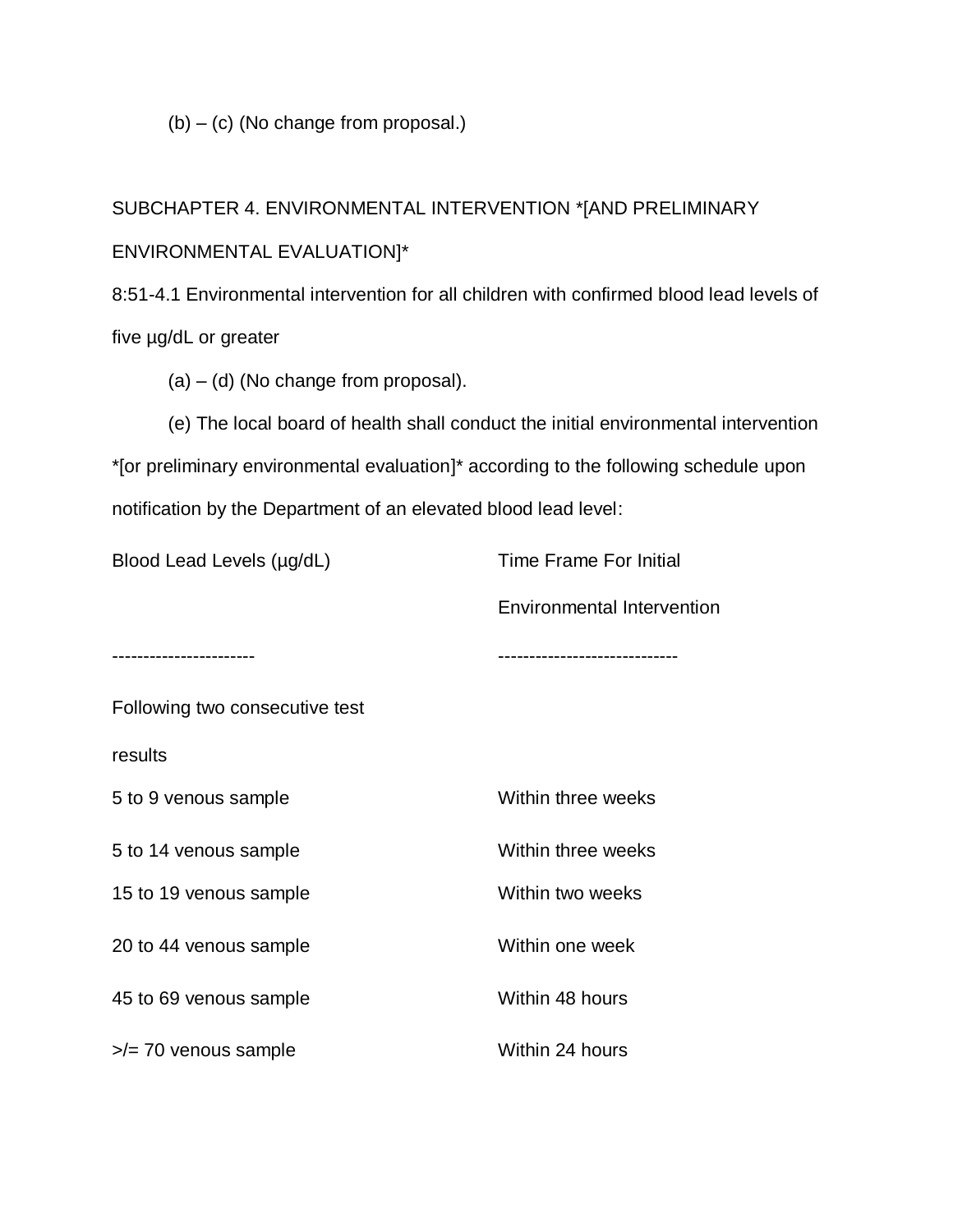## (f) (No change from proposal.)

 $*(g)$  Whenever a child has a confirmed elevated blood lead level of five to nine  $\mu g/dL$ , the local board of health in whose jurisdiction the child resided at the time of testing shall conduct a preliminary environmental evaluation to identify possible lead hazards, using the form provided at N.J.A.C. 8:51 Appendix L, incorporated herein by reference. (h) The local board of health shall conduct the preliminary environmental evaluation at the primary residence of the child.

1. The local board of health shall presume the address given on the report of a blood lead test result to be the primary residence of the child.

2. If it is determined that the child no longer resides, never resided, or that the reported address is a previous primary or secondary address, the local board of health shall attempt to determine the child's current address.

3. If it is determined that the child resided at the reported address at the time of the blood lead test, and subsequently moved to another primary address, then the local board of health shall conduct a preliminary environmental evaluation at the current primary address.

4. If it is determined that the child has moved, subsequent to being tested, to a primary residence outside of its jurisdiction, then the local board of health shall notify the local board of health in whose jurisdiction the child now resides, which shall conduct a preliminary environmental evaluation at the child's new primary residence.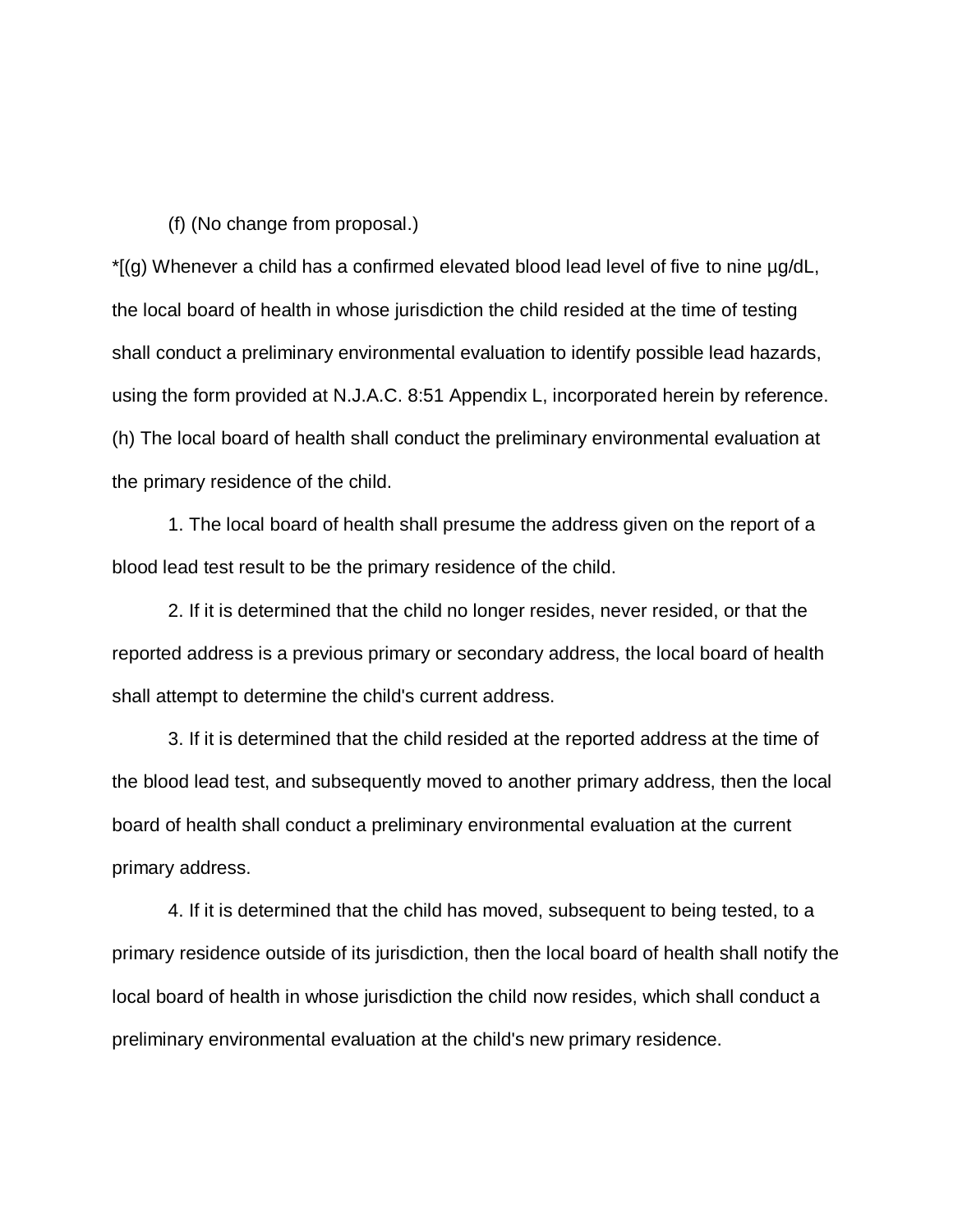5. If it is determined that the child did not reside at the reported address at the time of the blood lead test, the local board of health shall attempt to determine the child's address at the time of the blood lead test and conduct a preliminary environmental evaluation at that address.

6. If the primary residence of the child is part of a multi-unit dwelling, the local board of health shall conduct a preliminary environmental evaluation on the dwelling unit in which the child resides.

i. The local board of health shall provide written lead educational materials to tenants of all units of a multi-unit dwelling when a child with an elevated blood lead level is identified in one of the units, in compliance with the Health Insurance Portability and Accountability Act of 1996 Privacy Rule, found at 45 CFR 160 and 45 CFR 164 Subparts A and E, incorporated herein by reference, as amended and supplemented, respectively.

(i) Prior to performing a preliminary environmental evaluation, each local board of health staff member shall attend training as follows:

1. The Department shall post notice of the time and date of each training on the New Jersey Learning Management System, which can be found on the Internet at [https://njlmn.rutgers.edu/.](https://njlmn.rutgers.edu/)

2. Interested persons can register for training on the Internet at

[https://njlmn.rutgers.edu/.](https://njlmn.rutgers.edu/)]\*

8:51-4.2 Environmental intervention for children up to 72 months of age

(a) (No change from proposal.)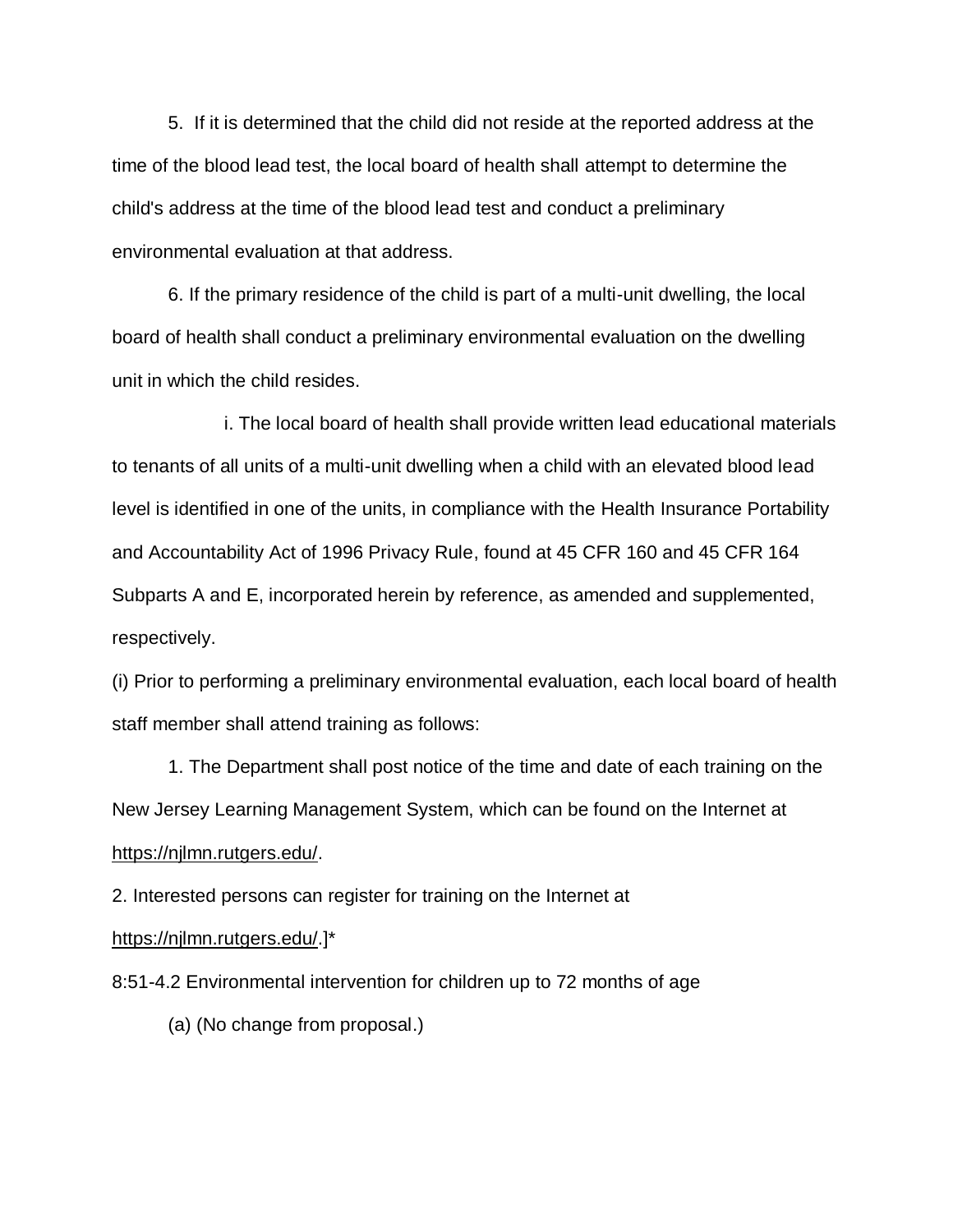(b) The local board of health shall conduct a limited hazard assessment \*[and dust sampling]\* on the following addresses that are determined, through the Hazard Assessment Questionnaire, available at [N.J.A.C. 8:51](http://www.lexis.com/research/buttonTFLink?_m=6c6aaa74d6da38f3b8427cfd678c6e0b&_xfercite=%3ccite%20cc%3d%22USA%22%3e%3c%21%5bCDATA%5bN.J.A.C.%208%3a51-4.2%5d%5d%3e%3c%2fcite%3e&_butType=4&_butStat=0&_butNum=2&_butInline=1&_butinfo=NJ%20ADMIN%208%3a51&_fmtstr=FULL&docnum=2&_startdoc=1&wchp=dGLbVzt-zSkAl&_md5=e2179c3deb8dfab44cf3e4183d406f95) Appendix A, to have been built before 1978 or to not have a lead-free certificate:

1.- 2. (No change.)

(c) (No change from proposal.)

8:51-4.4 Reporting results of environmental interventions

(a) – (e) (No change from proposal.)

\*[(f) The local board of health shall provide a Preliminary Environmental Evaluation Report, available at N.J.A.C. 8:51 Appendix L, incorporated herein by reference, to the child's parent(s)/legal guardian, describing the findings of the preliminary environmental evaluation.]\*

## 8:51-10.1 Childhood Lead Information Database

(a) (No change from proposal.)

(b) The Department's purpose of the database is to:

1. (No change.)

2. Maintain a central location for local board of health case managers,

environmental inspectors, and local board of health staff members to document and track their case management activities\*[,]\* **\*and\*** environmental interventions

activities \*[and preliminary environmental evaluation activities]\*;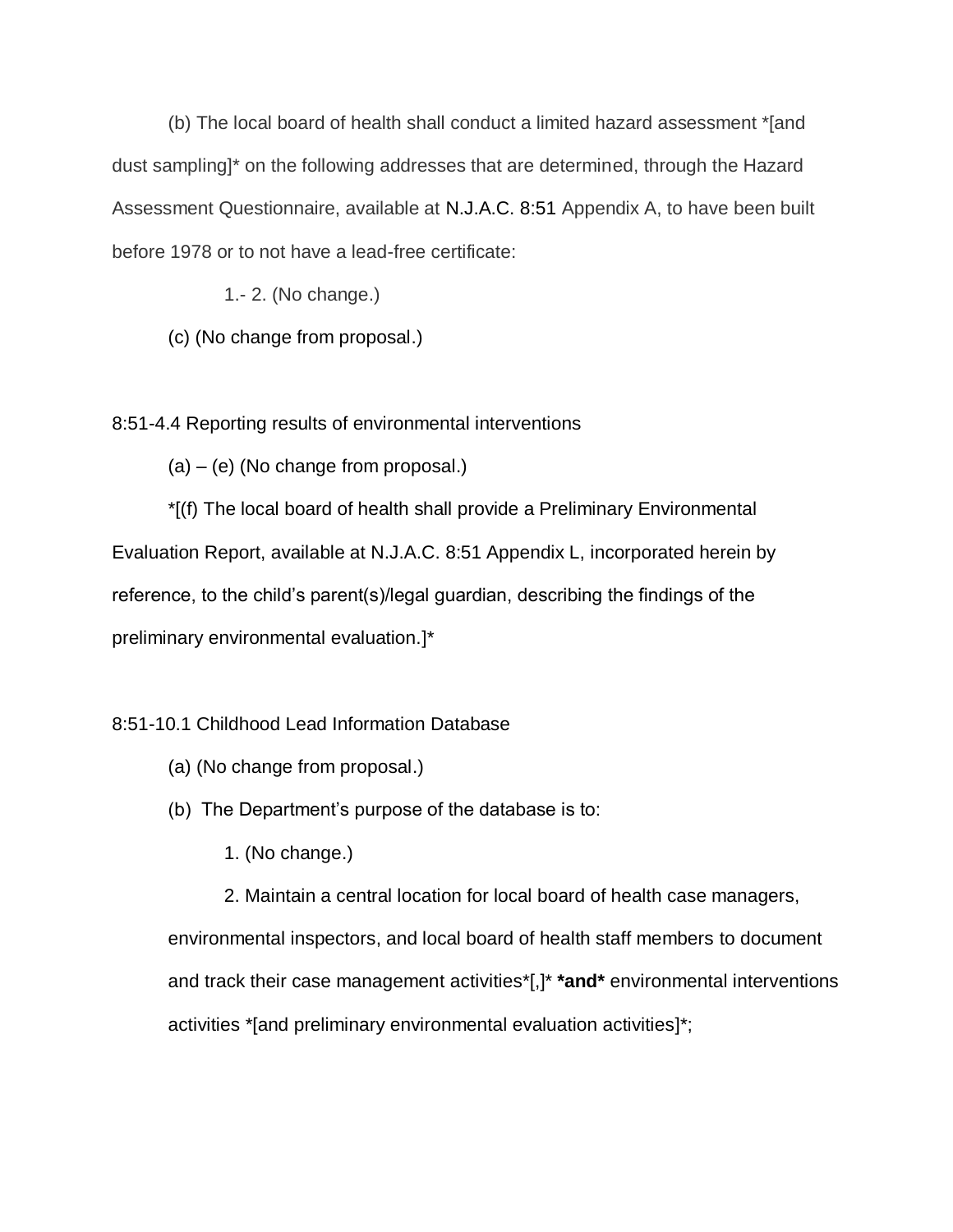3. Collect, maintain, and track Statewide childhood elevated blood lead level data, case management activities\*[,]\* **\*and\*** environmental intervention activities\*[, and preliminary environmental evaluation activities]\*;

4. – 7. (No change from proposal.)

(c) - (h) (No change from proposal.)

(i) Each user shall utilize the database to:

1. - 2. (No change from proposal.)

3. Document case management\*[,]\* **\*and\*** environmental intervention\*[, and preliminary environmental evaluation]\* activities as set forth at N.J.A.C. 8:51- 3.2(a) in corresponding sections of the database, including assigning or reassigning cases to case managers;

4. – 6. (No change from proposal.)

 $(i) - (n)$  (No change from proposal.)

(**Agency Note:** The text of N.J.A.C. 8:51 Appendices G, K, L, and M follows without change symbolization, the appendices appear in their final form, including the changes discussed in the responses to comments above.)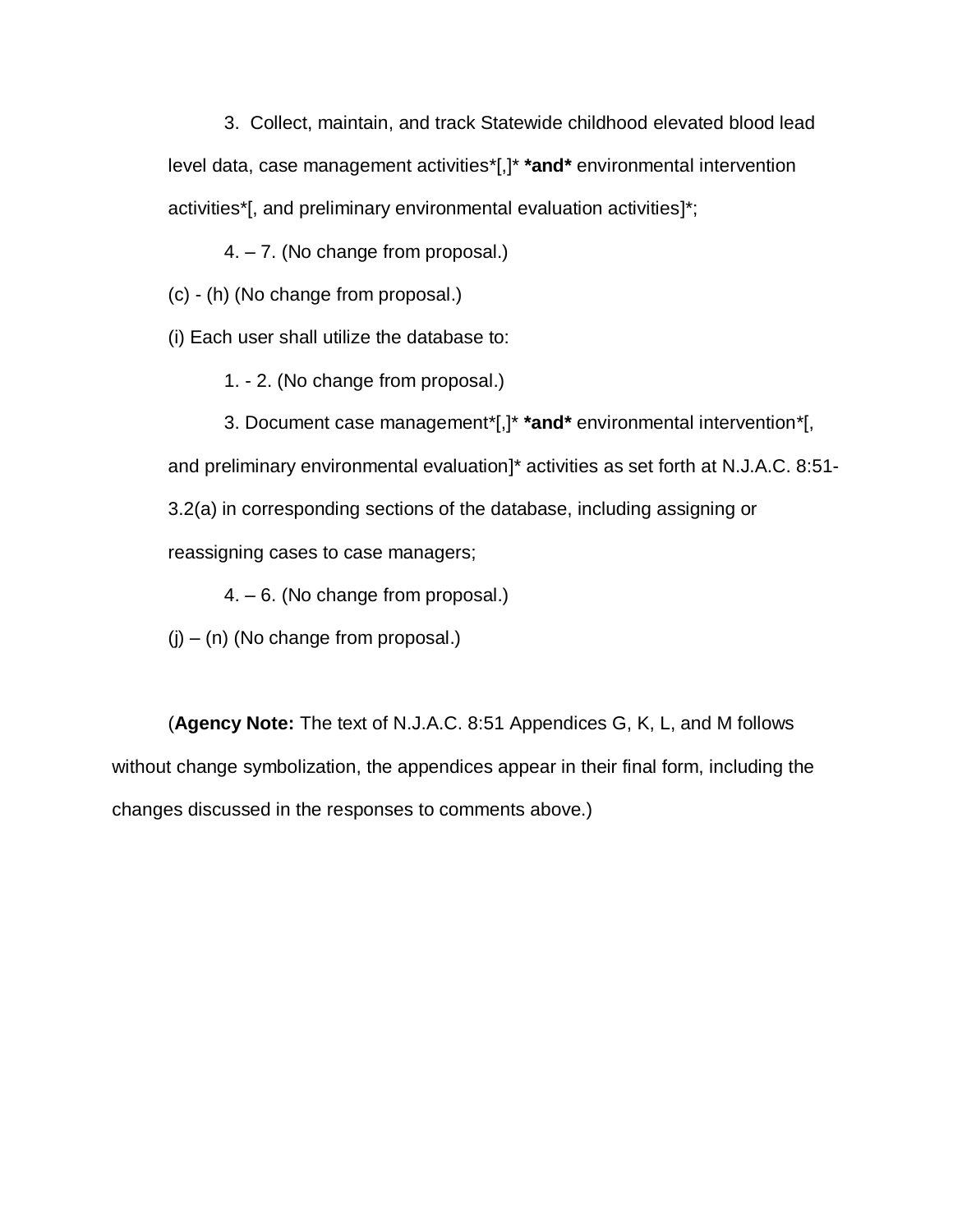### **APPENDIX G**

# **CHILDHOOD LEAD EXPOSURE**<br>PREVENTION HOME VISIT

Note: This form is intended for use during nurse case manager home visits to document issues not captured through the<br>Lead Hazard Assessment Questionnaire (Appendix A). The nurse case manager and environmental inspector sh

| Contact Information (To facilitate data entry, verify spellings against written documents.) |                              |                                |       |                                     |                                              |  |
|---------------------------------------------------------------------------------------------|------------------------------|--------------------------------|-------|-------------------------------------|----------------------------------------------|--|
| <b>Date of Visit</b>                                                                        | <b>Child's Date of Birth</b> |                                |       |                                     |                                              |  |
| Last (Family) Name of EBLL Child                                                            |                              |                                |       |                                     |                                              |  |
| <b>First Name</b>                                                                           |                              | <b>Middle Name</b>             |       |                                     |                                              |  |
| <b>Street Address</b>                                                                       |                              |                                | Apt.# | Floor#                              |                                              |  |
| <b>Town/City</b>                                                                            |                              |                                |       | <b>Zip Code</b>                     |                                              |  |
| <b>Primary Phone</b>                                                                        |                              | <b>Alternate Phone or Cell</b> |       |                                     |                                              |  |
|                                                                                             |                              | C                              | 1     |                                     |                                              |  |
| Most likely times to reach someone at the primary phone                                     |                              |                                |       |                                     |                                              |  |
| <b>Directions to Home</b>                                                                   |                              |                                |       |                                     |                                              |  |
|                                                                                             |                              |                                |       |                                     |                                              |  |
| <b>Caregiver Information</b><br><b>Person Interviewed</b>                                   |                              |                                |       |                                     |                                              |  |
|                                                                                             |                              |                                |       |                                     |                                              |  |
| Primary Language of the Household                                                           |                              |                                |       | $\Box$ Yes<br>$\Box$ No             | Will translator be needed for future visits? |  |
| Name/Relationship/Country of Origin                                                         | <b>Phone Numbers</b>         |                                |       | <b>Occupation and Work Schedule</b> |                                              |  |
| <b>Mother</b>                                                                               | Home                         |                                |       | Occupation                          |                                              |  |
|                                                                                             | <b>Business</b>              |                                |       | <b>Work Schedule</b>                |                                              |  |
| <b>Country of Origin</b>                                                                    | Cell                         |                                |       |                                     |                                              |  |
| <b>Father</b>                                                                               | Home                         |                                |       | Occupation                          |                                              |  |
|                                                                                             | <b>Business</b>              |                                |       | <b>Work Schedule</b>                |                                              |  |
| <b>Country of Origin</b>                                                                    | Cell                         |                                |       |                                     |                                              |  |
| Foster Parent/Legal Guardian                                                                | Home                         |                                |       | Occupation                          |                                              |  |
|                                                                                             | <b>Business</b>              |                                |       | <b>Work Schedule</b>                |                                              |  |
| <b>Country of Origin</b>                                                                    | Cell                         |                                |       |                                     |                                              |  |
| Other                                                                                       | Home                         |                                |       | Occupation                          |                                              |  |
|                                                                                             | <b>Business</b>              |                                |       | <b>Work Schedule</b>                |                                              |  |
| <b>Country of Origin</b>                                                                    | Cell                         |                                |       |                                     |                                              |  |
| 100 <sub>0</sub>                                                                            |                              |                                |       |                                     |                                              |  |

 $-1$ 

 $LP-8$ <br>APR 16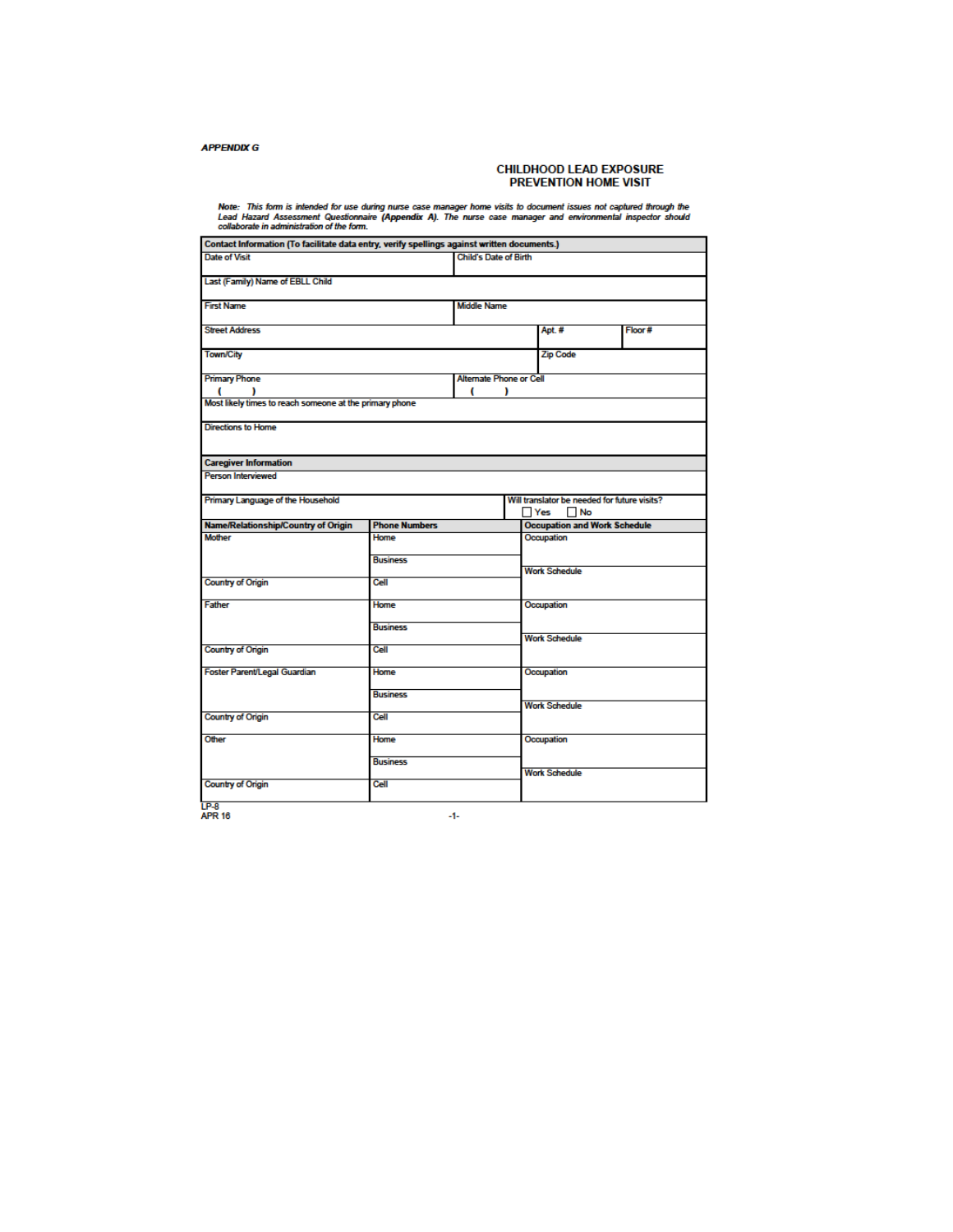# CHILDHOOD LEAD EXPOSURE PREVENTION HOME VISIT<br>(Continued)

|                                                                                              | Emergency Contact (who will always know how to reach you in case you move)                                                                                                                                                                                                                                                                                                                                                                                      |                                           |              |             |  |                                                                                                                                                                                                                                |                                                                |
|----------------------------------------------------------------------------------------------|-----------------------------------------------------------------------------------------------------------------------------------------------------------------------------------------------------------------------------------------------------------------------------------------------------------------------------------------------------------------------------------------------------------------------------------------------------------------|-------------------------------------------|--------------|-------------|--|--------------------------------------------------------------------------------------------------------------------------------------------------------------------------------------------------------------------------------|----------------------------------------------------------------|
| Name                                                                                         | <b>Home Phone</b><br>Relationship                                                                                                                                                                                                                                                                                                                                                                                                                               |                                           |              |             |  |                                                                                                                                                                                                                                |                                                                |
| <b>Address</b><br><b>Cell Phone</b>                                                          |                                                                                                                                                                                                                                                                                                                                                                                                                                                                 |                                           |              |             |  |                                                                                                                                                                                                                                |                                                                |
| <b>Name</b>                                                                                  |                                                                                                                                                                                                                                                                                                                                                                                                                                                                 |                                           | Relationship |             |  | <b>Home Phone</b>                                                                                                                                                                                                              |                                                                |
| <b>Address</b>                                                                               | Cell Phone                                                                                                                                                                                                                                                                                                                                                                                                                                                      |                                           |              |             |  |                                                                                                                                                                                                                                |                                                                |
| <b>Household Members</b>                                                                     |                                                                                                                                                                                                                                                                                                                                                                                                                                                                 |                                           |              |             |  |                                                                                                                                                                                                                                |                                                                |
| <b>First Name</b><br>Last (Family) Name<br>Relationship<br><b>DOB</b><br>Sex                 |                                                                                                                                                                                                                                                                                                                                                                                                                                                                 |                                           |              |             |  | <b>Health Status</b><br>(i.e., pregnant,<br>physical disability)                                                                                                                                                               | Date Screened<br>for Lead (Child or<br>pregnant woman<br>onlyj |
|                                                                                              |                                                                                                                                                                                                                                                                                                                                                                                                                                                                 |                                           |              |             |  |                                                                                                                                                                                                                                |                                                                |
|                                                                                              |                                                                                                                                                                                                                                                                                                                                                                                                                                                                 |                                           |              |             |  |                                                                                                                                                                                                                                |                                                                |
|                                                                                              |                                                                                                                                                                                                                                                                                                                                                                                                                                                                 |                                           |              |             |  |                                                                                                                                                                                                                                |                                                                |
|                                                                                              |                                                                                                                                                                                                                                                                                                                                                                                                                                                                 |                                           |              |             |  |                                                                                                                                                                                                                                |                                                                |
|                                                                                              |                                                                                                                                                                                                                                                                                                                                                                                                                                                                 |                                           |              |             |  |                                                                                                                                                                                                                                |                                                                |
|                                                                                              |                                                                                                                                                                                                                                                                                                                                                                                                                                                                 |                                           |              |             |  |                                                                                                                                                                                                                                |                                                                |
|                                                                                              |                                                                                                                                                                                                                                                                                                                                                                                                                                                                 |                                           |              |             |  |                                                                                                                                                                                                                                |                                                                |
|                                                                                              |                                                                                                                                                                                                                                                                                                                                                                                                                                                                 |                                           |              |             |  |                                                                                                                                                                                                                                |                                                                |
|                                                                                              |                                                                                                                                                                                                                                                                                                                                                                                                                                                                 |                                           |              |             |  |                                                                                                                                                                                                                                |                                                                |
| Medical Insurance/Social Services Currently Received By Child with Elevated Blood Lead Level |                                                                                                                                                                                                                                                                                                                                                                                                                                                                 |                                           |              |             |  |                                                                                                                                                                                                                                |                                                                |
| <b>Family Care/Medicaid:</b>                                                                 |                                                                                                                                                                                                                                                                                                                                                                                                                                                                 | ID#                                       |              | Medicaid #: |  |                                                                                                                                                                                                                                |                                                                |
| HMO:                                                                                         |                                                                                                                                                                                                                                                                                                                                                                                                                                                                 | Name:                                     |              |             |  |                                                                                                                                                                                                                                |                                                                |
| <b>HMO Case Manager:</b>                                                                     |                                                                                                                                                                                                                                                                                                                                                                                                                                                                 |                                           |              |             |  |                                                                                                                                                                                                                                |                                                                |
| Uninsured:                                                                                   |                                                                                                                                                                                                                                                                                                                                                                                                                                                                 | Describe why:                             |              |             |  |                                                                                                                                                                                                                                |                                                                |
| Private Insurance:                                                                           |                                                                                                                                                                                                                                                                                                                                                                                                                                                                 | Name:                                     |              |             |  |                                                                                                                                                                                                                                |                                                                |
| Who is the child's current primary care provider?                                            |                                                                                                                                                                                                                                                                                                                                                                                                                                                                 |                                           |              |             |  |                                                                                                                                                                                                                                |                                                                |
| Primary Care Provider/Clinic Name:                                                           |                                                                                                                                                                                                                                                                                                                                                                                                                                                                 |                                           |              |             |  | Phone #: the account of the state of the state of the state of the state of the state of the state of the state of the state of the state of the state of the state of the state of the state of the state of the state of the |                                                                |
| Address:                                                                                     |                                                                                                                                                                                                                                                                                                                                                                                                                                                                 |                                           |              |             |  |                                                                                                                                                                                                                                |                                                                |
| Is this child experiencing any barriers to obtaining medical care?                           |                                                                                                                                                                                                                                                                                                                                                                                                                                                                 |                                           |              |             |  |                                                                                                                                                                                                                                |                                                                |
| If Yes, specify:<br>□ Transportation                                                         | $\Box$ Yes<br>$\Box$ No<br>Language Barrier<br>Not Convenient for Work Schedule                                                                                                                                                                                                                                                                                                                                                                                 |                                           |              |             |  |                                                                                                                                                                                                                                |                                                                |
|                                                                                              |                                                                                                                                                                                                                                                                                                                                                                                                                                                                 | Cannot Find Child Care for Other Children |              | □ Literacy  |  |                                                                                                                                                                                                                                |                                                                |
| Other: _________                                                                             |                                                                                                                                                                                                                                                                                                                                                                                                                                                                 |                                           |              |             |  |                                                                                                                                                                                                                                |                                                                |
| Does the family use any alternative sources for medical advice?                              |                                                                                                                                                                                                                                                                                                                                                                                                                                                                 |                                           |              |             |  |                                                                                                                                                                                                                                |                                                                |
| $\Box$ Yes<br>$\Box$ No<br>If Yes, specify:                                                  |                                                                                                                                                                                                                                                                                                                                                                                                                                                                 |                                           |              |             |  |                                                                                                                                                                                                                                |                                                                |
|                                                                                              |                                                                                                                                                                                                                                                                                                                                                                                                                                                                 |                                           |              |             |  |                                                                                                                                                                                                                                |                                                                |
| Address: ________                                                                            | Alternative Medical Provider: Web and the control of the control of the control of the control of the control of the control of the control of the control of the control of the control of the control of the control of the<br>Phone #: the state of the state of the state of the state of the state of the state of the state of the state of the state of the state of the state of the state of the state of the state of the state of the state of the s |                                           |              |             |  |                                                                                                                                                                                                                                |                                                                |
| LP-8                                                                                         |                                                                                                                                                                                                                                                                                                                                                                                                                                                                 |                                           |              |             |  |                                                                                                                                                                                                                                |                                                                |
| <b>APR 16</b>                                                                                |                                                                                                                                                                                                                                                                                                                                                                                                                                                                 |                                           |              | -2-         |  |                                                                                                                                                                                                                                |                                                                |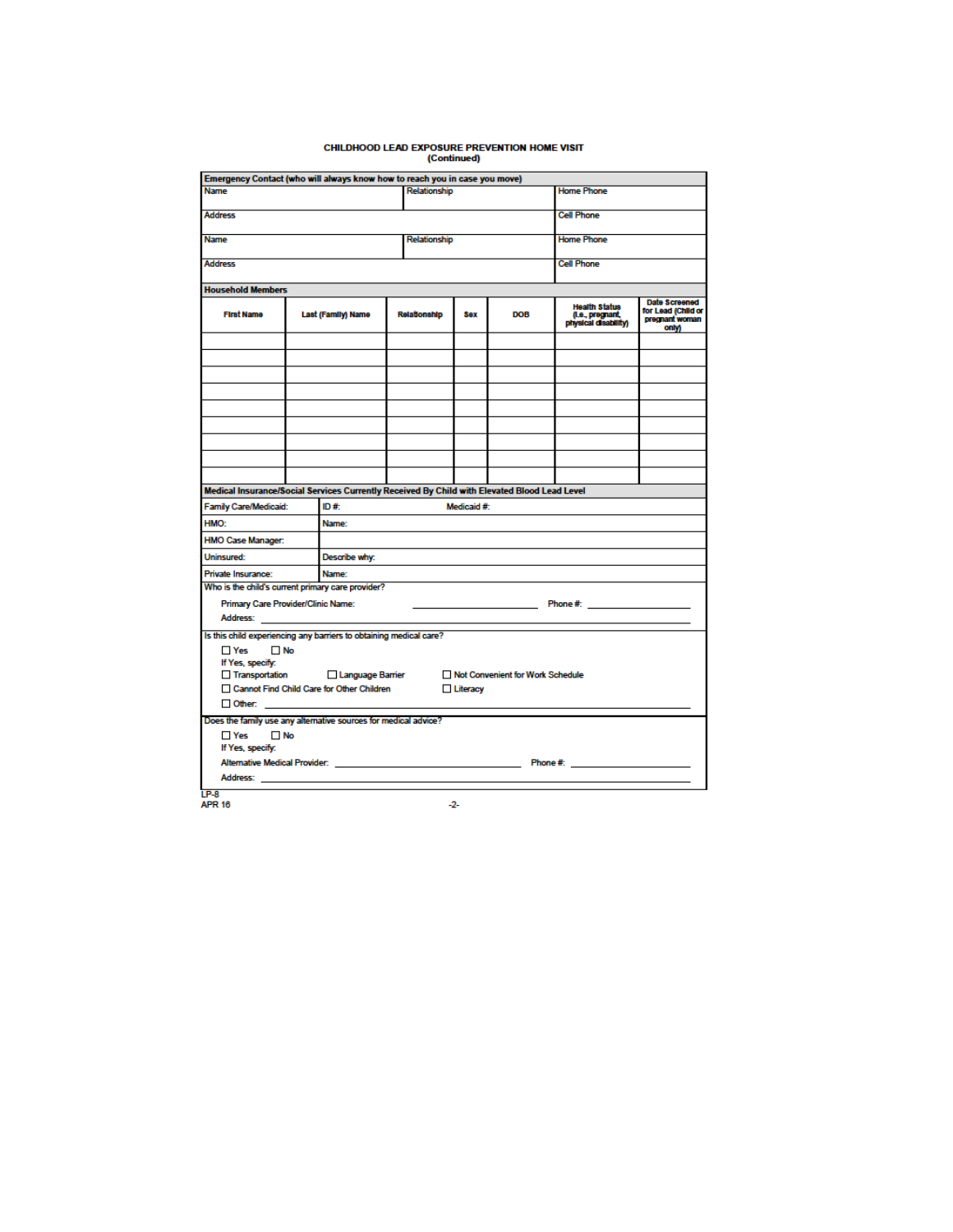#### CHILDHOOD LEAD EXPOSURE PREVENTION HOME VISIT (Continued)

STOP: Administer the Lead Hazard Assessment Questionnaire before proceeding with remaining questions **Special Child Services** Is the child being served by any of the following agencies? ...... □ Yes  $\Box$  No WIC. Food Banks.........  $\Box$  No  $\Box$  No Early Intervention Services (EIS)..............  $\Box$  No Head Start.......  $\Box$  No  $\Box$  No  $\Box$  No Other Health Department Maternal and Child Health Programs (describe):  $\Box$  Yes  $\Box$  No  $\Box$  Yes  $\Box$  No **Child's Health History** Do you have any concerns about your child's health?  $\Box$  Yes  $\Box$  No If Yes, explain: When was the last time your child was seen by a primary care provider? **Child's Lead Test History**  $\Box$  No Has your child ever been hospitalized for elevated blood lead levels? ..............................  $\Box$  Yes  $\Box$  No If Yes, dates:  $\Box$  No If Yes, dates: Has any other child in this household been diagnosed with elevated blood lead levels? ....... [ Yes  $\Box$  No If Yes, name/dates: **Other Health Conditions** Does your child have a history of.....? (Check all that apply) Condition Date Diagnosed Iron Deficiency Anemia.......  $\Box$  No  $\begin{tabular}{ll} \textbf{Weight Loss, Loss of Apple} \end{tabular} \begin{tabular}{ll} \textbf{2} & \textbf{1} & \textbf{1} & \textbf{2} & \textbf{2} & \textbf{3} & \textbf{3} & \textbf{4} & \textbf{5} & \textbf{6} & \textbf{7} & \textbf{8} & \textbf{9} \\ \textbf{1} & \textbf{2} & \textbf{3} & \textbf{1} & \textbf{1} & \textbf{1} & \textbf{1} & \textbf{1} & \textbf{1} & \textbf{1} & \textbf{1} & \textbf{1} \\ \textbf{2} & \textbf{3$  $N<sub>o</sub>$ Diabetes.......  $\Box$  No TP.S

 $-3-$ 

**APR 16**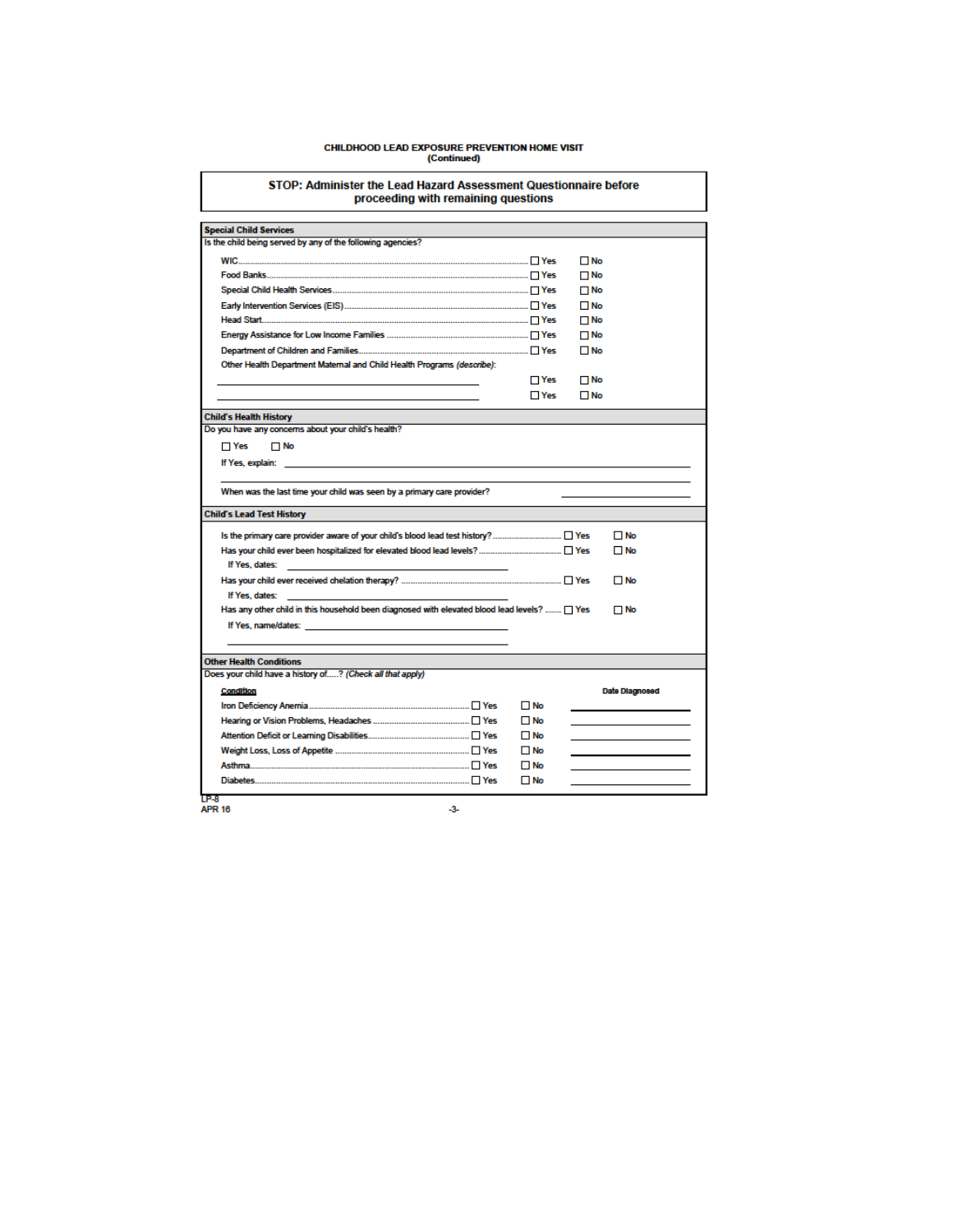# CHILDHOOD LEAD EXPOSURE PREVENTION HOME VISIT<br>(Continued)

| <b>Other Health Conditions, Continued</b>                                                                                                                                                                                                                                                                                                              |                                                           |       |           |                   |                |  |
|--------------------------------------------------------------------------------------------------------------------------------------------------------------------------------------------------------------------------------------------------------------------------------------------------------------------------------------------------------|-----------------------------------------------------------|-------|-----------|-------------------|----------------|--|
|                                                                                                                                                                                                                                                                                                                                                        | Does your child have a history of? (Check all that apply) |       |           |                   |                |  |
| <b>Condition</b>                                                                                                                                                                                                                                                                                                                                       |                                                           |       |           |                   | Date Diagnosed |  |
|                                                                                                                                                                                                                                                                                                                                                        |                                                           |       |           | $\Box$ No         |                |  |
|                                                                                                                                                                                                                                                                                                                                                        |                                                           |       |           | Π No              |                |  |
|                                                                                                                                                                                                                                                                                                                                                        |                                                           |       |           | $\Box$ No         |                |  |
|                                                                                                                                                                                                                                                                                                                                                        |                                                           |       |           | $\sqcap$ No       |                |  |
|                                                                                                                                                                                                                                                                                                                                                        |                                                           |       |           | <b>⊡</b> No       |                |  |
|                                                                                                                                                                                                                                                                                                                                                        |                                                           |       |           | ΠNo               |                |  |
|                                                                                                                                                                                                                                                                                                                                                        |                                                           |       |           | $\Box$ No         |                |  |
|                                                                                                                                                                                                                                                                                                                                                        |                                                           |       |           | $\Box$ No         |                |  |
|                                                                                                                                                                                                                                                                                                                                                        |                                                           |       |           | $\Box$ No         |                |  |
|                                                                                                                                                                                                                                                                                                                                                        |                                                           |       |           | $\Box$ No         |                |  |
|                                                                                                                                                                                                                                                                                                                                                        |                                                           |       |           | $\Box$ No         |                |  |
|                                                                                                                                                                                                                                                                                                                                                        |                                                           |       |           | $\Box$ No         |                |  |
|                                                                                                                                                                                                                                                                                                                                                        |                                                           |       |           | $\Box$ No         |                |  |
|                                                                                                                                                                                                                                                                                                                                                        |                                                           |       |           | $\Box$ No         |                |  |
|                                                                                                                                                                                                                                                                                                                                                        |                                                           |       |           |                   |                |  |
| <b>Allergies</b><br>Allergies (Check all that apply):                                                                                                                                                                                                                                                                                                  |                                                           |       |           |                   |                |  |
| If checked, describe: the contract of the contract of the contract of the contract of the contract of the contract of the contract of the contract of the contract of the contract of the contract of the contract of the cont<br>Current Medications - Include all prescription medications, over-the-counter, and vitamin/mineral/herbal supplements |                                                           |       |           |                   |                |  |
|                                                                                                                                                                                                                                                                                                                                                        |                                                           |       |           |                   |                |  |
| (including supplements prescribed by a primary care provider).<br><b>Medication Prescribed by</b><br><b>Primary Care Provider</b>                                                                                                                                                                                                                      | Dose                                                      | Route | Frequency | <b>Start Date</b> | Reason         |  |
|                                                                                                                                                                                                                                                                                                                                                        |                                                           |       |           |                   |                |  |
|                                                                                                                                                                                                                                                                                                                                                        |                                                           |       |           |                   |                |  |
|                                                                                                                                                                                                                                                                                                                                                        |                                                           |       |           |                   |                |  |
|                                                                                                                                                                                                                                                                                                                                                        |                                                           |       |           |                   |                |  |
|                                                                                                                                                                                                                                                                                                                                                        |                                                           |       |           |                   |                |  |
| <b>Over the Counter</b>                                                                                                                                                                                                                                                                                                                                | Dose                                                      | Route | Frequency | <b>Start Date</b> | <b>Reason</b>  |  |
|                                                                                                                                                                                                                                                                                                                                                        |                                                           |       |           |                   |                |  |
|                                                                                                                                                                                                                                                                                                                                                        |                                                           |       |           |                   |                |  |
|                                                                                                                                                                                                                                                                                                                                                        |                                                           |       |           |                   |                |  |
|                                                                                                                                                                                                                                                                                                                                                        |                                                           |       |           |                   |                |  |
| Vitamin/Mineral/Herbal                                                                                                                                                                                                                                                                                                                                 |                                                           |       |           |                   |                |  |
| <b>Supplements/Home Remedies</b>                                                                                                                                                                                                                                                                                                                       | Dose                                                      | Route | Frequency | <b>Start Date</b> | Reason         |  |
|                                                                                                                                                                                                                                                                                                                                                        |                                                           |       |           |                   |                |  |
|                                                                                                                                                                                                                                                                                                                                                        |                                                           |       |           |                   |                |  |
|                                                                                                                                                                                                                                                                                                                                                        |                                                           |       |           |                   |                |  |

 $\overline{4}$ 

LP-8<br>APR 16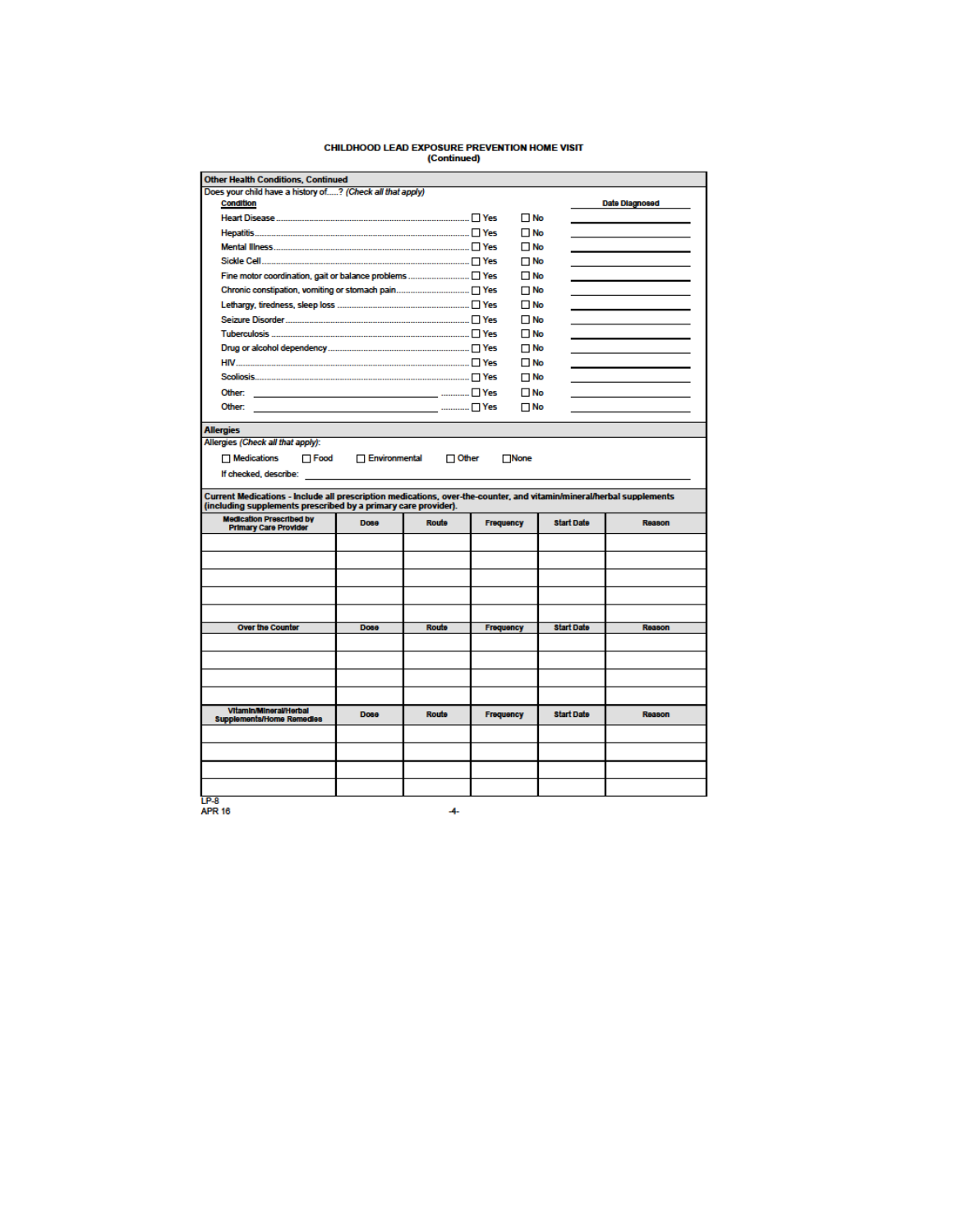#### **Nutritional Assessment**  $\Box$  No  $\Box$  No How many meals does your child eat each day? How many snacks? Does your child eat at school/daycare? .................  $\Box$  No How many meals? Does your child eat at fast food restaurants?..........  $\Box$  No How often?  $\overline{\phantom{0}}$ Record the frequency with which the child eats the following foods: **Dally** Weekly Never **Milk Products: Cheese, Yogurt Whole Milk** Skim or Low-fat Milk **Breast Milk** Formula **Meat and Beans:** Chicken, Beef, Pork, Poultry **Fish and Shellfish** Eggs Dried Beans, Peas, Peanut Butter **Grains:** Bread, Crackers, Cereal, Macaroni, Spaghetti, Tortillas, Pasta **Fruits:** Fruit, Fruit Juice Vegetables: Vegetables Potatoes Other: **Soft Drinks** Pastries, Ice Cream, Desserts Candy Chips, Snacks or Other High-fat Foods

### CHILDHOOD LEAD EXPOSURE PREVENTION HOME VISIT

(Continued)

**LP-8**<br>APR 16

 $\mathbf{5}$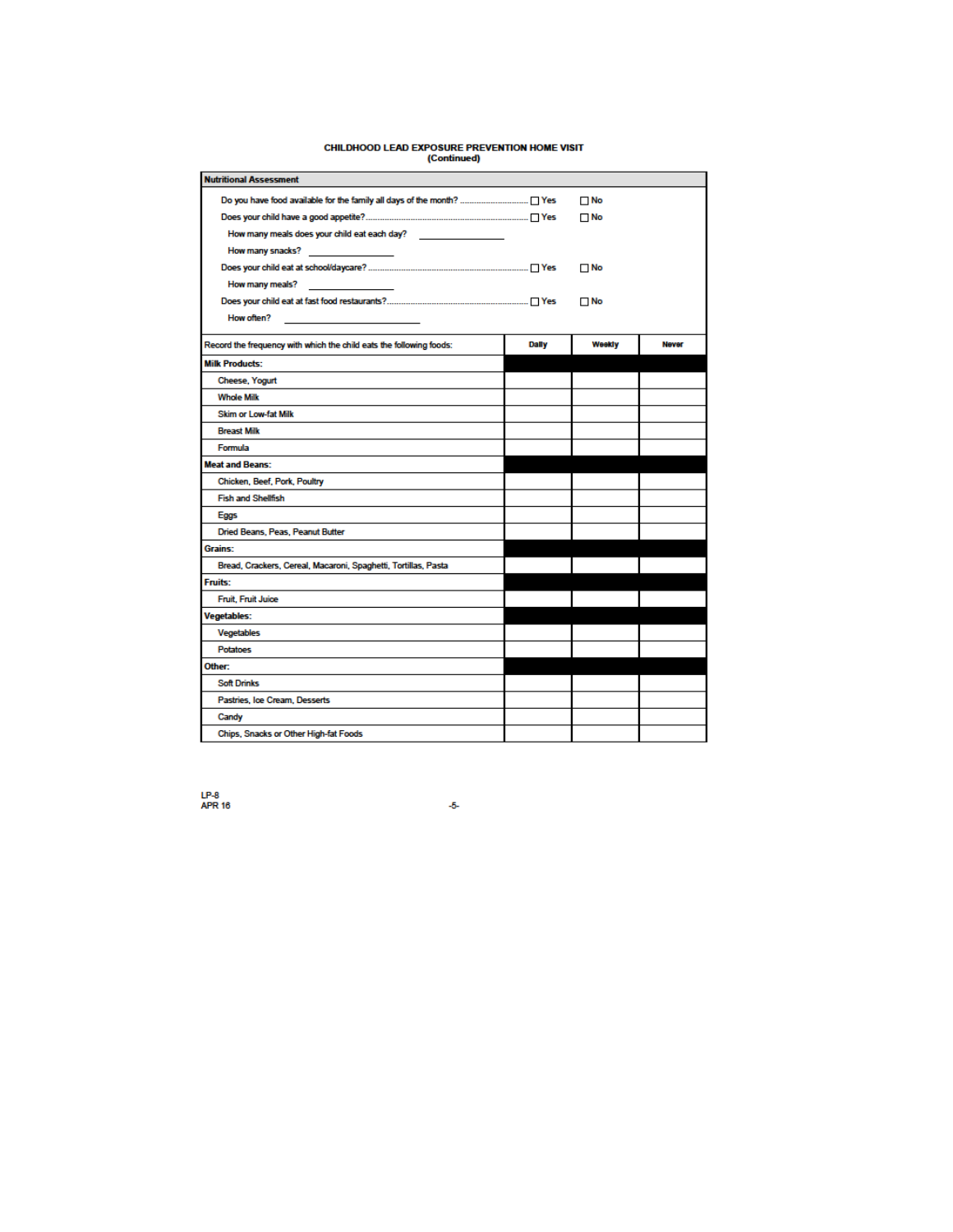| <b>Home Safety Checklist</b>                                   |              |             |                                         |              |           |
|----------------------------------------------------------------|--------------|-------------|-----------------------------------------|--------------|-----------|
| <b>Working smoke alarms</b>                                    | $\sqcap$ Yes | $\Box$ No   | Living area free of dust and debris     | $\Box$ Yes   | $\Box$ No |
| Medications stored out of reach                                | $\Box$ Yes   | $\Box$ No   | Insects/rodents.absent                  | $\Box$ Yes   | <b>No</b> |
| Structurally sound                                             | $\Box$ Yes   | $\Box$ No   | Absence of foul odor                    | $\Box$ Yes   | $\Box$ No |
| <b>Adequate heat</b>                                           | $\Box$ Yes   | $\Box$ No   | Adequate water supply                   | $\Box$ Yes   | $\Box$ No |
| Stairs in good repair                                          | $\Box$ Yes   | $\Box$ No   | Adequate sewage disposal                | $\Box$ Yes   | $\Box$ No |
| Child safety gates present                                     | $\Box$ Yes   | $\Box$ No   | Uses child seat in car                  | $\Gamma$ Yes | $\Box$ No |
| <b>Unobstructed exits/entries</b>                              | $\sqcap$ Yes | $\Box$ No   | <b>Emergency numbers present</b>        | $\Box$ Yes   | $\Box$ No |
| <b>Uncluttered living space</b>                                | $\Box$ Yes   | <b>□ No</b> | Adequate lighting in hall/stairs/exit   | $\Box$ Yes   | $\Box$ No |
| Mats/throw rugs secured                                        | $\Box$ Yes   | $\Box$ No   | Locked storage of toxic chemicals       | $\Box$ Yes   | $\Box$ No |
| Proper functioning stove                                       | $\Box$ Yes   | <b>□ No</b> | Night lights in bathrooms               | $\Box$ Yes   | $\Box$ No |
| <b>Functioning refrigerator</b>                                | $\Box$ Yes   | $\Box$ No   | <b>Covers on electrical outlet</b>      | $\Box$ Yes   | $\Box$ No |
| Sink with running water                                        | $\Box$ Yes   | $\Box$ No   | Family escape plan for fire             | $\Box$ Yes   | $\Box$ No |
| Properly vented gas appliances                                 | $\Box$ Yes   | $\Box$ No   | Fire extinguishers present and working  | $\Box$ Yes   | $\Box$ No |
| No exposed/frayed wiring                                       | $\Box$ Yes   | $\Box$ No   | Working carbon monoxide detector        | $\Box$ Yes   | $\Box$ No |
| Water temp. set <120F                                          | $\Box$ Yes   | <b>⊟ No</b> | Yard free of clutter                    | $\Box$ Yes   | $\Box$ No |
| Window guards present (if unit is above<br>ground floor)       | $\Box$ Yes   | $\Box$ No   | Curtain/blind cords secured             | $\Box$ Yes   | $\Box$ No |
| No mold/moisture                                               | $\Box$ Yes   | <b>□ No</b> | Trash in covered receptacle             | $\Box$ Yes   | $\Box$ No |
|                                                                |              |             | Absence of tobacco smoke in unit        | $\Box$ Yes   | $\Box$ No |
| Allergen-proof mattress/pillow covers on<br>beds of asthmatics | $\Box$ Yes   | <b>⊟ No</b> | Heavy furniture and electronics secured | $\Box$ Yes   | $\Box$ No |

# CHILDHOOD LEAD EXPOSURE PREVENTION HOME VISIT<br>(Continued)

| Name of Case Manager who completed this form: |             |  |  |  |
|-----------------------------------------------|-------------|--|--|--|
| Name (Print)                                  | <b>Date</b> |  |  |  |

| Name of Case Manager who updated this form since initial home visit: |             |  |  |  |
|----------------------------------------------------------------------|-------------|--|--|--|
| Name (Print)                                                         | <b>Date</b> |  |  |  |

 $-6-$ 

**LP-8**<br>APR 16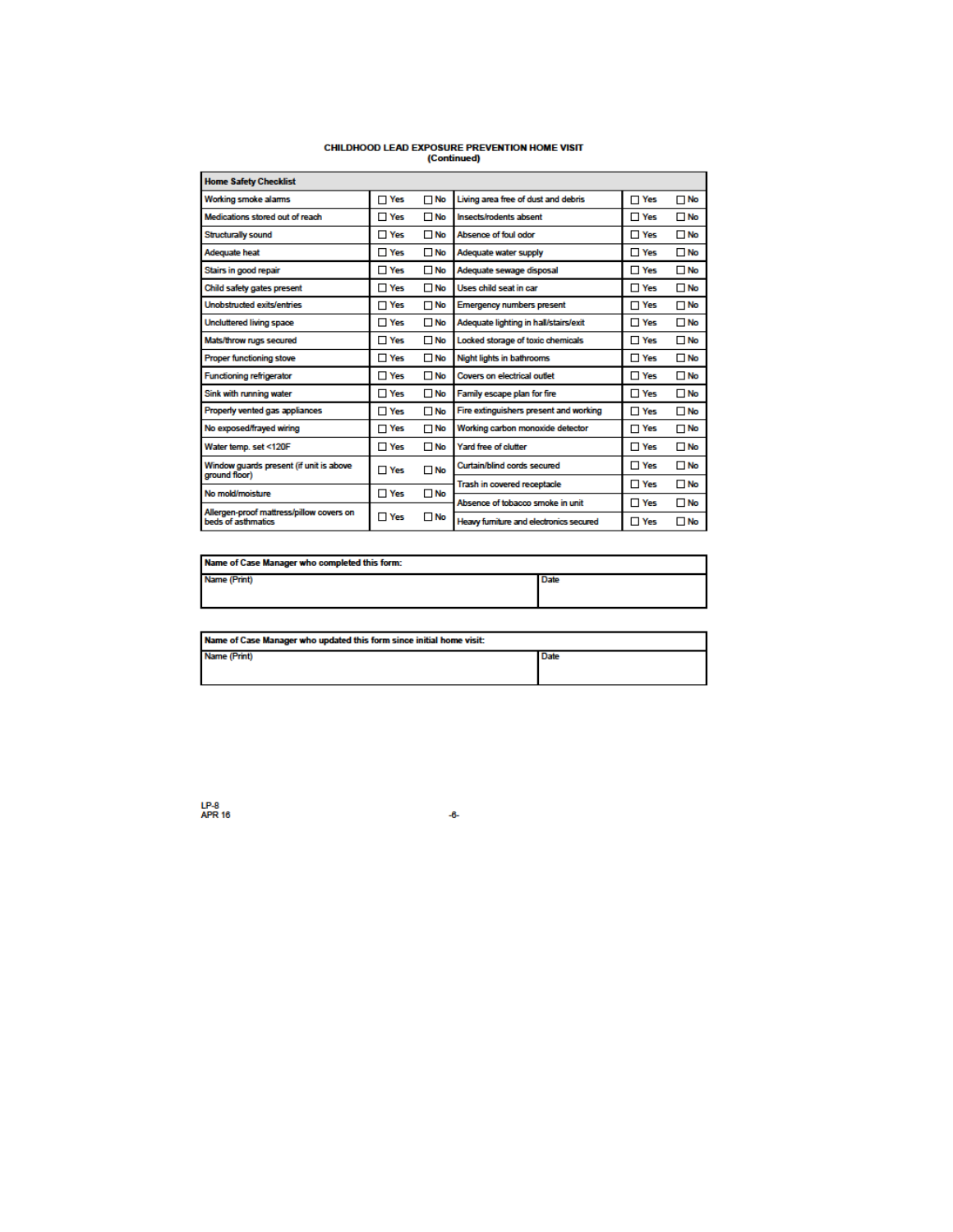### **APPENDIX K**

# **CHILDHOOD LEAD EXPOSURE<br>CASE CLOSURE**

|                                                            | Child's Full Legal Name                                                                                                                                                                                                                                                                                                                                                                                                                                                                                                                                                                     |                             |                   |                                                                                                                                                                                                                                                                                                          |
|------------------------------------------------------------|---------------------------------------------------------------------------------------------------------------------------------------------------------------------------------------------------------------------------------------------------------------------------------------------------------------------------------------------------------------------------------------------------------------------------------------------------------------------------------------------------------------------------------------------------------------------------------------------|-----------------------------|-------------------|----------------------------------------------------------------------------------------------------------------------------------------------------------------------------------------------------------------------------------------------------------------------------------------------------------|
| <b>Address</b>                                             |                                                                                                                                                                                                                                                                                                                                                                                                                                                                                                                                                                                             |                             |                   |                                                                                                                                                                                                                                                                                                          |
|                                                            | <b>Date Case Closed</b>                                                                                                                                                                                                                                                                                                                                                                                                                                                                                                                                                                     | Last Blood Lead Level (BLL) |                   |                                                                                                                                                                                                                                                                                                          |
|                                                            |                                                                                                                                                                                                                                                                                                                                                                                                                                                                                                                                                                                             |                             |                   | ug/dL ___ capillary ___ venous                                                                                                                                                                                                                                                                           |
|                                                            | Name of Primary Care Provider (notified of case closure)                                                                                                                                                                                                                                                                                                                                                                                                                                                                                                                                    |                             |                   | Date Case Closure Form sent to Primary Care Provider                                                                                                                                                                                                                                                     |
|                                                            | <b>CRITERIA FOR CASE CLOSURE</b>                                                                                                                                                                                                                                                                                                                                                                                                                                                                                                                                                            |                             |                   |                                                                                                                                                                                                                                                                                                          |
|                                                            | Cases should be closed when the following criteria are met:<br>1. Single, venous, BLL 5 to 9 µg/dL, in accordance with 2.4(b).<br>2. Two, venous (1-4 months apart), BLL 5 to 9 ug/dL, in accordance<br>with 2.4(b) and 4.1(a)-(d), and as applicable 4.1(f), 4.2, 4.3(a)-(b),<br>$4.3(c)$ .<br>3. Single, venous, BLL 10 to 44 ug/dL, in accordance with 2.4(b)<br>and 4.1(a)-(d), and as applicable 4.1(f), 4.2, 4.3(a)-(b), 4.3(c).<br>4. Single, venous, BLL 45 µg/dL or greater, in accordance with<br>2.4(c) and 4.1(a)-(d), and as applicable 4.1(f), 4.2, 4.3(a)-(b),<br>$4.3(c)$ . |                             | OR                | <b>Cases should be closed</b><br>administratively if:<br>At least 3 documented attempts<br>to locate or gain access to the<br>child and parent/legal guardian<br>have failed.<br>• One documented attempt as<br>certified letter from the board of<br>health to the parent/legal<br>quardian has failed. |
|                                                            | <b>CHECK ALL THAT APPLY:</b>                                                                                                                                                                                                                                                                                                                                                                                                                                                                                                                                                                |                             |                   |                                                                                                                                                                                                                                                                                                          |
| <b>Check</b>                                               | <b>Closure Reasons</b>                                                                                                                                                                                                                                                                                                                                                                                                                                                                                                                                                                      |                             |                   | <b>Additional Notes:</b>                                                                                                                                                                                                                                                                                 |
|                                                            | Single venous BLL below 5ug/dL after 3 months.                                                                                                                                                                                                                                                                                                                                                                                                                                                                                                                                              |                             |                   |                                                                                                                                                                                                                                                                                                          |
|                                                            | Environmental lead hazards have been abated and/or<br>managed using interim controls.                                                                                                                                                                                                                                                                                                                                                                                                                                                                                                       |                             |                   |                                                                                                                                                                                                                                                                                                          |
|                                                            | Plans have been completed with the primary care<br>provider and the parent/legal guardian for long-term<br>developmental follow-up.                                                                                                                                                                                                                                                                                                                                                                                                                                                         |                             |                   |                                                                                                                                                                                                                                                                                                          |
| Administrative Closure: Lost to follow-up/Unable to locate |                                                                                                                                                                                                                                                                                                                                                                                                                                                                                                                                                                                             |                             |                   | Date certified letter sent: ___________________                                                                                                                                                                                                                                                          |
|                                                            | Services refused                                                                                                                                                                                                                                                                                                                                                                                                                                                                                                                                                                            |                             |                   |                                                                                                                                                                                                                                                                                                          |
| Moved out of Jurisdiction/State to:                        |                                                                                                                                                                                                                                                                                                                                                                                                                                                                                                                                                                                             |                             | Date of referral: | Name of Agency referred to:                                                                                                                                                                                                                                                                              |
|                                                            | Other (Specify):                                                                                                                                                                                                                                                                                                                                                                                                                                                                                                                                                                            |                             |                   |                                                                                                                                                                                                                                                                                                          |
|                                                            | <b>Signature of Case Manager</b>                                                                                                                                                                                                                                                                                                                                                                                                                                                                                                                                                            |                             |                   | Date of Signature                                                                                                                                                                                                                                                                                        |

**LP-11**<br>APR 16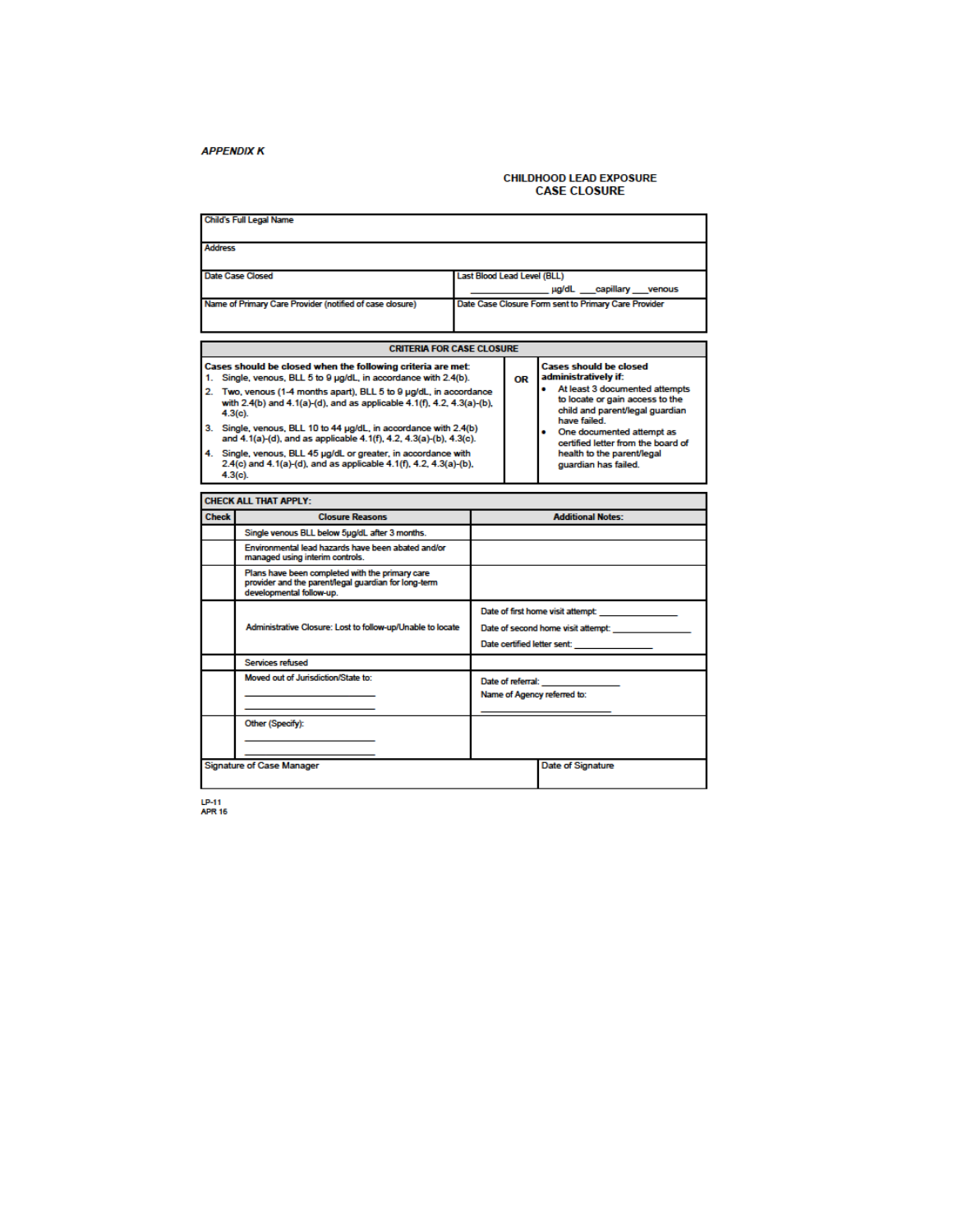**APPENDIX L (RESERVED)**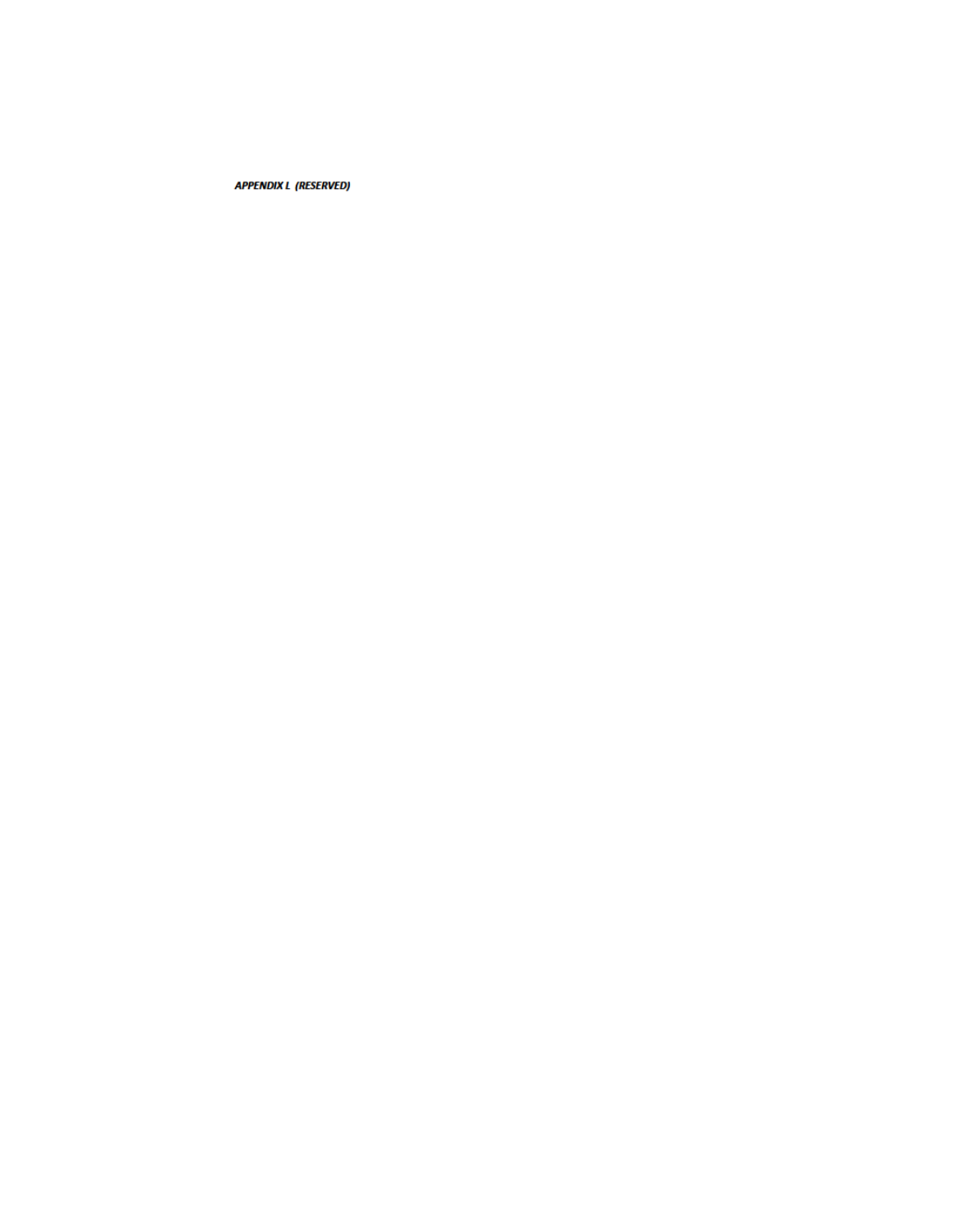|                               | <b>Appendix M</b><br><b>Summary of Public Health Actions</b><br>for Elevated Blood Lead Levels |                                                                                                                                                                                                                                                                                                                                                                                                                                                                                                                                                                                                                                                               |                                   |  |  |
|-------------------------------|------------------------------------------------------------------------------------------------|---------------------------------------------------------------------------------------------------------------------------------------------------------------------------------------------------------------------------------------------------------------------------------------------------------------------------------------------------------------------------------------------------------------------------------------------------------------------------------------------------------------------------------------------------------------------------------------------------------------------------------------------------------------|-----------------------------------|--|--|
|                               |                                                                                                | Category 1                                                                                                                                                                                                                                                                                                                                                                                                                                                                                                                                                                                                                                                    |                                   |  |  |
| <b>Blood</b><br>Lead<br>Level | <b>Specimen</b><br><b>Type</b><br>and<br><b>Frequency</b>                                      | <b>Case Management</b>                                                                                                                                                                                                                                                                                                                                                                                                                                                                                                                                                                                                                                        | <b>Environmental Intervention</b> |  |  |
| 5 to 9<br>ug/dL               | <b>Single</b><br>venous                                                                        | <b>Activities</b><br>2.4(b)<br><b>Home Visit Schedule</b><br>2.5                                                                                                                                                                                                                                                                                                                                                                                                                                                                                                                                                                                              |                                   |  |  |
|                               |                                                                                                | • Home visit<br>• Provide education, both written and<br>verbal, and counseling about the<br>effects of elevated blood lead<br>levels and its prevention (nutrition,<br>personal hygiene, housekeeping)<br>and other risk reduction measures<br>. Determine whether or not the child<br>has a primary care provider. Refer<br>to appropriate community<br>resources<br>• Complete case management<br>assessments (Appendices G, H, I)<br>• Assist the family in arranging for<br>venous follow-up and monitor<br>blood lead retesting and results.<br>. Educate about lead hazards that<br>may be present on the premises.<br>. Monitor follow-up activities. |                                   |  |  |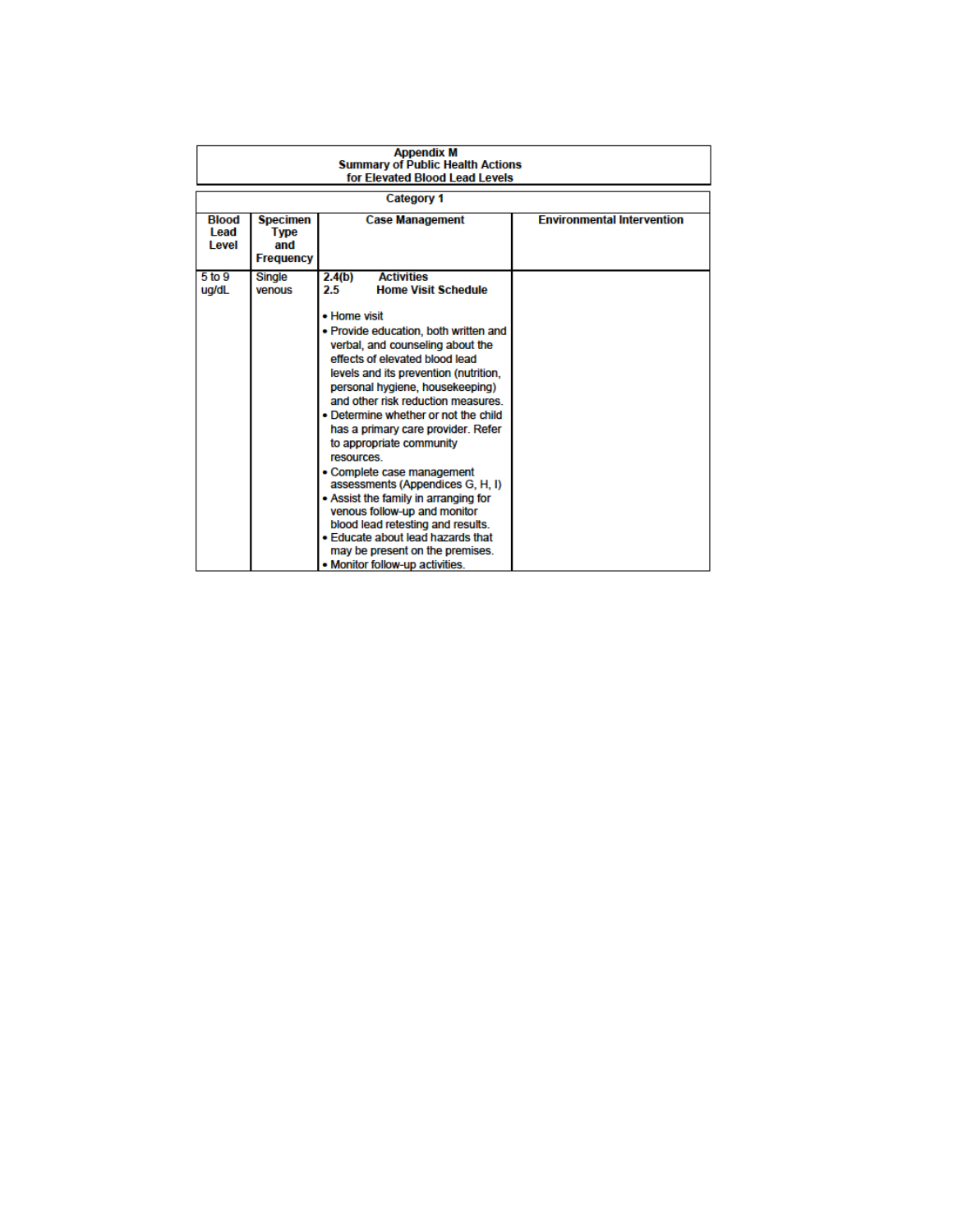|                                | <b>Category 2</b>                                         |                                                                                                                                                                                                                                                                                                                                                                                                                                                                                                                                                                                                                                                                                                                                                   |                                                                                                                                                                                                                                                                                                                                                                                                                                                                                                                                                                                                                                                                                                                                                                                   |  |  |
|--------------------------------|-----------------------------------------------------------|---------------------------------------------------------------------------------------------------------------------------------------------------------------------------------------------------------------------------------------------------------------------------------------------------------------------------------------------------------------------------------------------------------------------------------------------------------------------------------------------------------------------------------------------------------------------------------------------------------------------------------------------------------------------------------------------------------------------------------------------------|-----------------------------------------------------------------------------------------------------------------------------------------------------------------------------------------------------------------------------------------------------------------------------------------------------------------------------------------------------------------------------------------------------------------------------------------------------------------------------------------------------------------------------------------------------------------------------------------------------------------------------------------------------------------------------------------------------------------------------------------------------------------------------------|--|--|
| <b>Blood</b><br>Lead<br>Level  | <b>Specimen</b><br><b>Type</b><br>and<br><b>Frequency</b> | <b>Case Management</b>                                                                                                                                                                                                                                                                                                                                                                                                                                                                                                                                                                                                                                                                                                                            | <b>Environmental Intervention</b>                                                                                                                                                                                                                                                                                                                                                                                                                                                                                                                                                                                                                                                                                                                                                 |  |  |
| 5 to 9<br>ug/dL                | Two<br>venous<br>$(1 - 4)$<br>months<br>apart)            | <b>Activities</b><br>2.4(b)<br><b>Home Visit Schedule</b><br>2.5<br>• Home visit<br>. Provide education, both written and                                                                                                                                                                                                                                                                                                                                                                                                                                                                                                                                                                                                                         | 4.1(a)-(d) Activities<br><b>Home Visit Schedule</b><br>4.1(e)<br><b>Conduct Environmental Intervention</b>                                                                                                                                                                                                                                                                                                                                                                                                                                                                                                                                                                                                                                                                        |  |  |
| <b>OR</b><br>10 to 44<br>ug/dL | <b>Single</b><br>venous                                   | verbal, and counseling about the<br>effects of elevated blood lead<br>levels and its prevention (nutrition,<br>personal hygiene, housekeeping)<br>and other risk reduction measures.<br>• Determine whether or not the child<br>has a primary care provider.<br>• Refer to appropriate community<br>resources.<br>• Complete case management<br>assessments (Appendices G. H. I)<br>• Assist the family in arranging for<br>venous follow-up and monitor<br>blood lead retesting and results.<br>. Educate about lead hazards that<br>may be present on the premises.<br>. Monitor follow-up activities.<br>• Assess the need for emergency<br>relocation<br>• Ensure a hazard assessment is<br>completed at all proposed<br>relocation addresses | 4.1(f) (premise constructed in 1978 or<br>later)<br>· Hazard Assessment<br>Questionnaire (Appendix A) at<br>primary residence.<br>4.2 (children up to 72 months)<br>• Hazard Assessment at<br>primary residence.<br>. Limited Hazard Assessment at<br>previous primary and secondary<br>addresses<br>$4.3(a)$ & (b) (children 72 months or<br>greater)<br>. I imited Hazard Assessment at<br>primary and secondary addresses.<br>$4.3(c)$ (children 72 months or greater<br>who have been medically diagnosed as<br>having a development disability or<br>developmental delay in which the<br>effective developmental age is up to 72<br>months)<br>• Hazard Assessment at primary<br>residence<br>. I imited Hazard Assessment at<br>previous primary and secondary<br>addresses |  |  |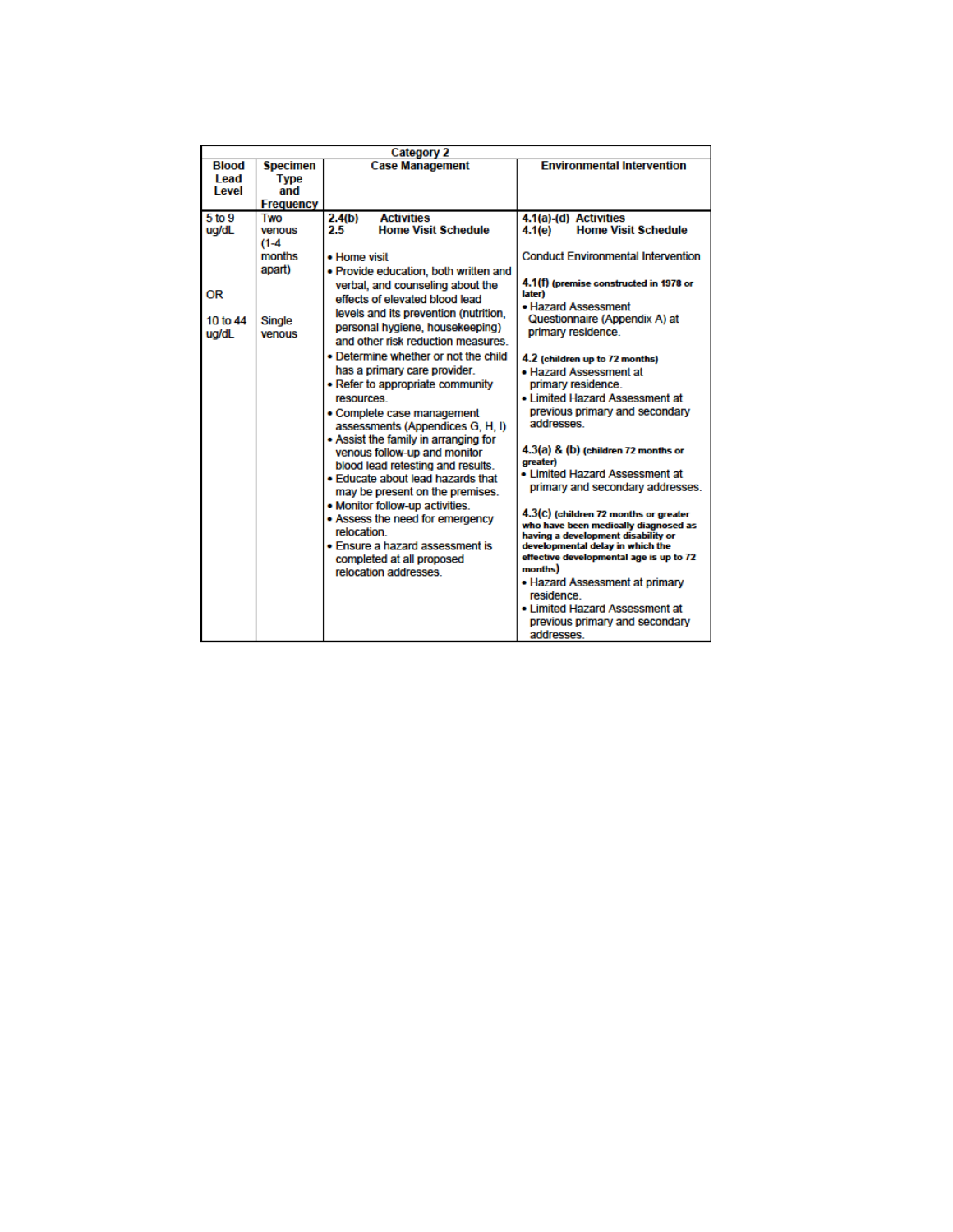| <b>Category 3</b>                                                                                                                                                                                                                                                                                                                                                                                                                                                                                                                                                                                                                                                                                                                                                                                                                                                                                                                                                                                                                                                                                                                                                                                                                                                                                                                                                                                                                                                                                                                                                                                                                                                                                                                                                                                                                                                                                                                                                                                                                                                                                                                                                                                                                                                                                                                                                   |  |  |  |  |
|---------------------------------------------------------------------------------------------------------------------------------------------------------------------------------------------------------------------------------------------------------------------------------------------------------------------------------------------------------------------------------------------------------------------------------------------------------------------------------------------------------------------------------------------------------------------------------------------------------------------------------------------------------------------------------------------------------------------------------------------------------------------------------------------------------------------------------------------------------------------------------------------------------------------------------------------------------------------------------------------------------------------------------------------------------------------------------------------------------------------------------------------------------------------------------------------------------------------------------------------------------------------------------------------------------------------------------------------------------------------------------------------------------------------------------------------------------------------------------------------------------------------------------------------------------------------------------------------------------------------------------------------------------------------------------------------------------------------------------------------------------------------------------------------------------------------------------------------------------------------------------------------------------------------------------------------------------------------------------------------------------------------------------------------------------------------------------------------------------------------------------------------------------------------------------------------------------------------------------------------------------------------------------------------------------------------------------------------------------------------|--|--|--|--|
| <b>Blood</b><br><b>Environmental Intervention</b><br><b>Specimen</b><br><b>Case Management</b><br>I ead<br><b>Type</b><br>and<br><b>Level</b><br><b>Frequency</b>                                                                                                                                                                                                                                                                                                                                                                                                                                                                                                                                                                                                                                                                                                                                                                                                                                                                                                                                                                                                                                                                                                                                                                                                                                                                                                                                                                                                                                                                                                                                                                                                                                                                                                                                                                                                                                                                                                                                                                                                                                                                                                                                                                                                   |  |  |  |  |
| $45$ or<br><b>Single</b><br>2.4(c)<br><b>Activities</b><br>4.1(a)-(d) Activities<br><b>Home Visit Schedule</b><br><b>Home Visit Schedule</b><br>areater<br>venous<br>2.5<br>4.1(e)<br>ua/dL<br>• Home visit<br><b>Conduct Environmental Intervention</b><br>. Provide education, both written and<br>4.1(f) (premise constructed in 1978 or<br>verbal, and counseling about the<br>later)<br>effects of elevated blood lead<br>• Hazard Assessment<br>levels and its prevention (nutrition,<br>Questionnaire (Appendix A) at<br>personal hygiene, housekeeping)<br>primary residence.<br>and other risk reduction measures.<br>• Determine whether or not the child<br>4.2 (children up to 72 months)<br>has a primary care provider.<br>. Hazard Assessment at<br>• Refer to appropriate community<br>primary residence.<br>. Limited Hazard Assessment at<br>resources.<br>previous primary and secondary<br>· Complete case management<br>addresses.<br>assessments (Appendices G, H, I)<br>. Assist the family in arranging for<br>4.3(a) & (b) (children 72 months or<br>venous follow-up and monitor<br>greater)<br>blood lead retesting and results.<br>. Limited Hazard Assessment at<br>. Educate about lead hazards that<br>primary and secondary addresses.<br>may be present on the premises.<br>. Monitor follow-up activities.<br>$4.3(c)$ (children 72 months or greater<br>• Assess the need for emergency<br>who have been medically diagnosed as<br>relocation<br>having a development disability or<br>• Ensure a hazard assessment is<br>developmental delay in which the<br>effective developmental age is up to 72<br>completed at all proposed<br>months)<br>relocation addresses<br>• Hazard Assessment at primary<br>• Recommend to the primary care<br><i>residence.</i><br>provider immediate hospitalization.<br>• Limited Hazard Assessment at<br>• Recommend to the primary care<br>previous primary and secondary<br>provider to communicate with New<br>addresses<br>Jersey Poison Information and<br>Education System (NJPIES).<br>. Ensure that the child is relocated to<br>lead-safe housing.<br>• Ensure that the environmental<br>intervention is completed at the<br>relocation address prior to hospital<br>discharge.<br>• Assist the family in obtaining<br>required prescriptions before<br>discharge from the hospital. |  |  |  |  |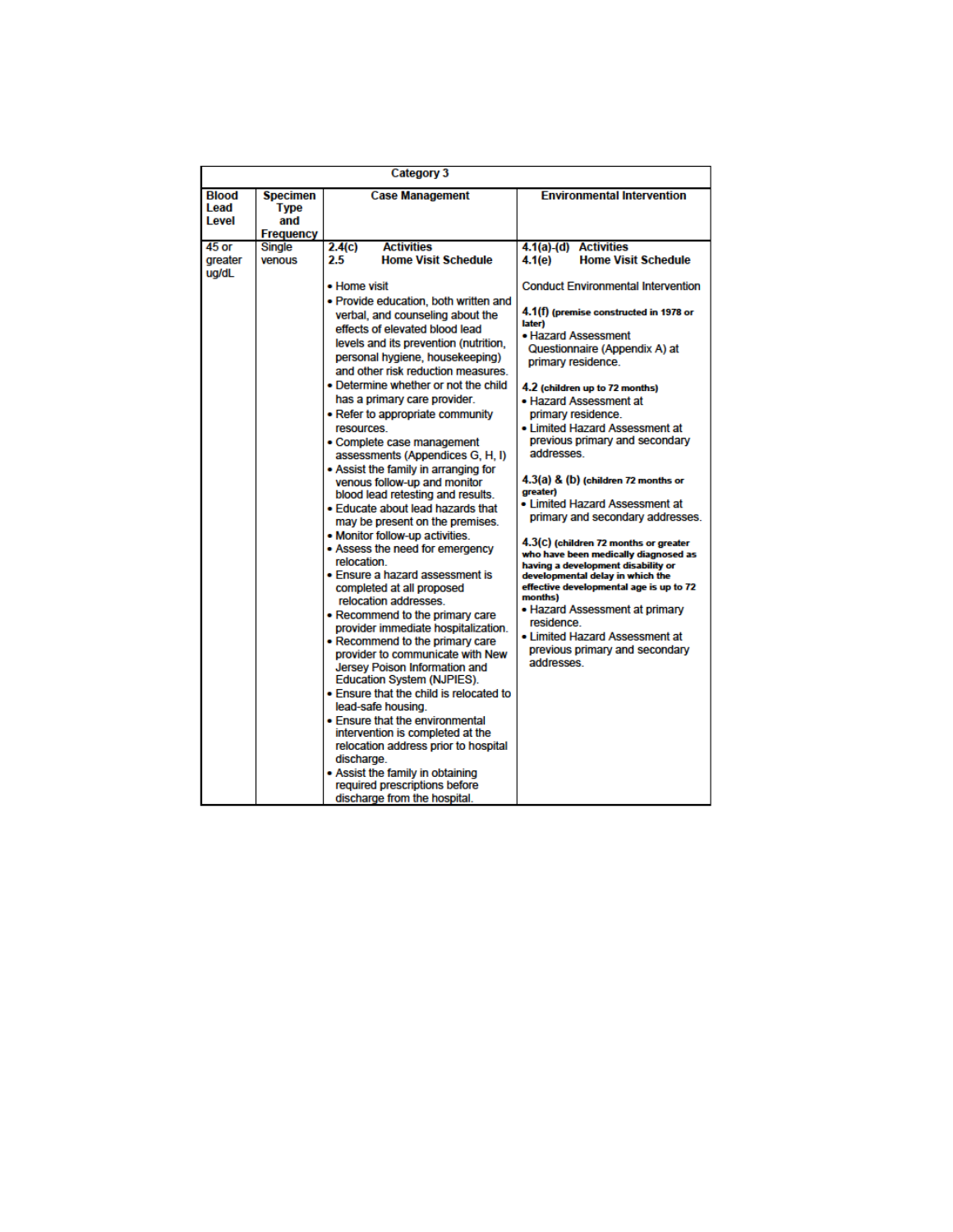| . Ensure proper administration of the<br>medication and timely medical<br>follow-up during and after<br>chelation.<br>• Maintain communication regarding<br>child's response to chelation.<br>neurodevelopmental assessments.<br>the referral process and the |  |
|---------------------------------------------------------------------------------------------------------------------------------------------------------------------------------------------------------------------------------------------------------------|--|
| abatement status of the primary<br>residence                                                                                                                                                                                                                  |  |